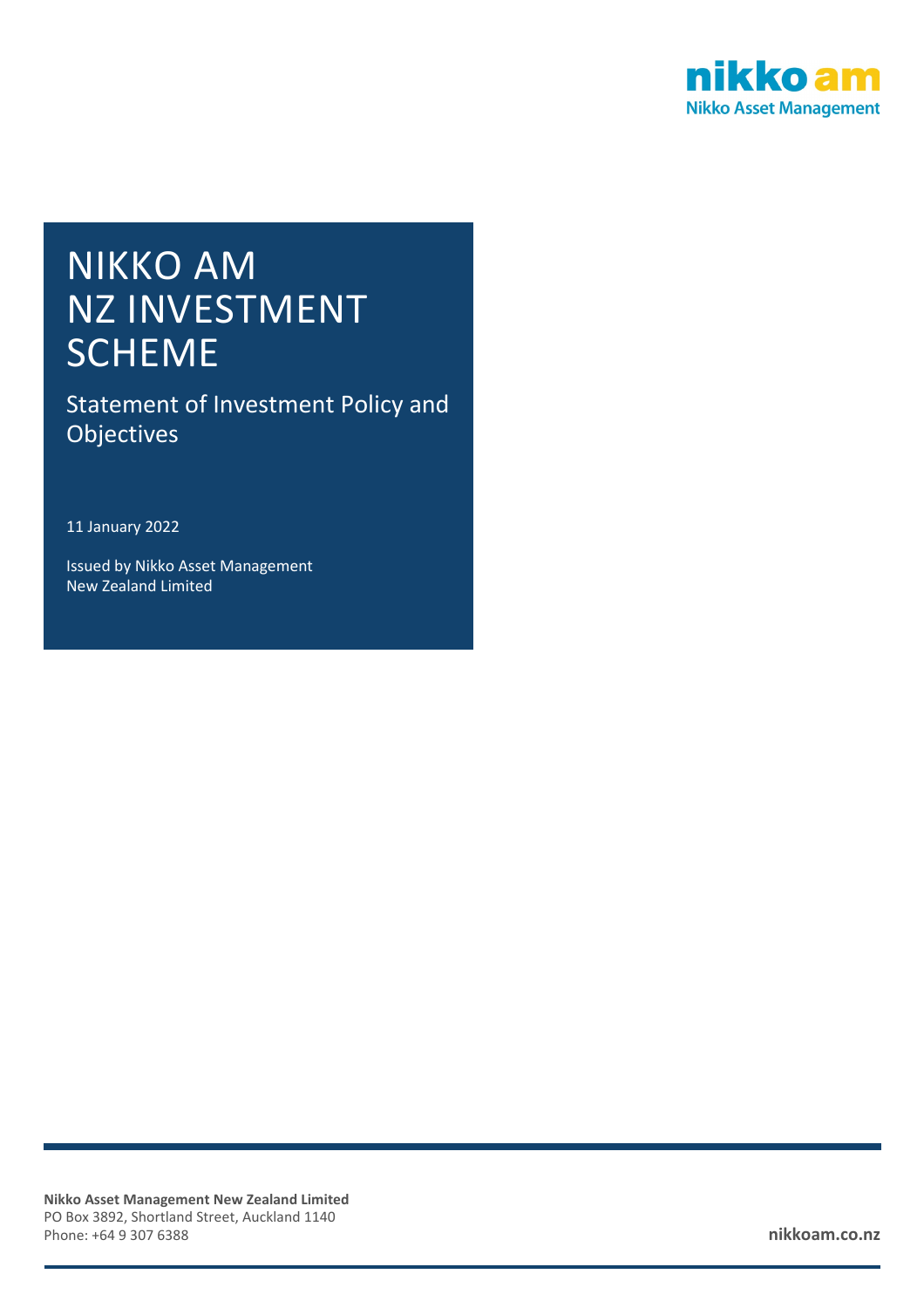# Contents

| Α. |  |
|----|--|
| В. |  |
| C. |  |
| D. |  |
| Е. |  |
|    |  |
|    |  |
|    |  |
|    |  |
|    |  |
|    |  |
|    |  |
|    |  |
|    |  |
|    |  |
|    |  |
|    |  |
|    |  |
|    |  |
|    |  |
|    |  |
|    |  |
|    |  |
|    |  |
|    |  |
| F. |  |
| G. |  |
| Η. |  |
| Ι. |  |
| J. |  |
|    |  |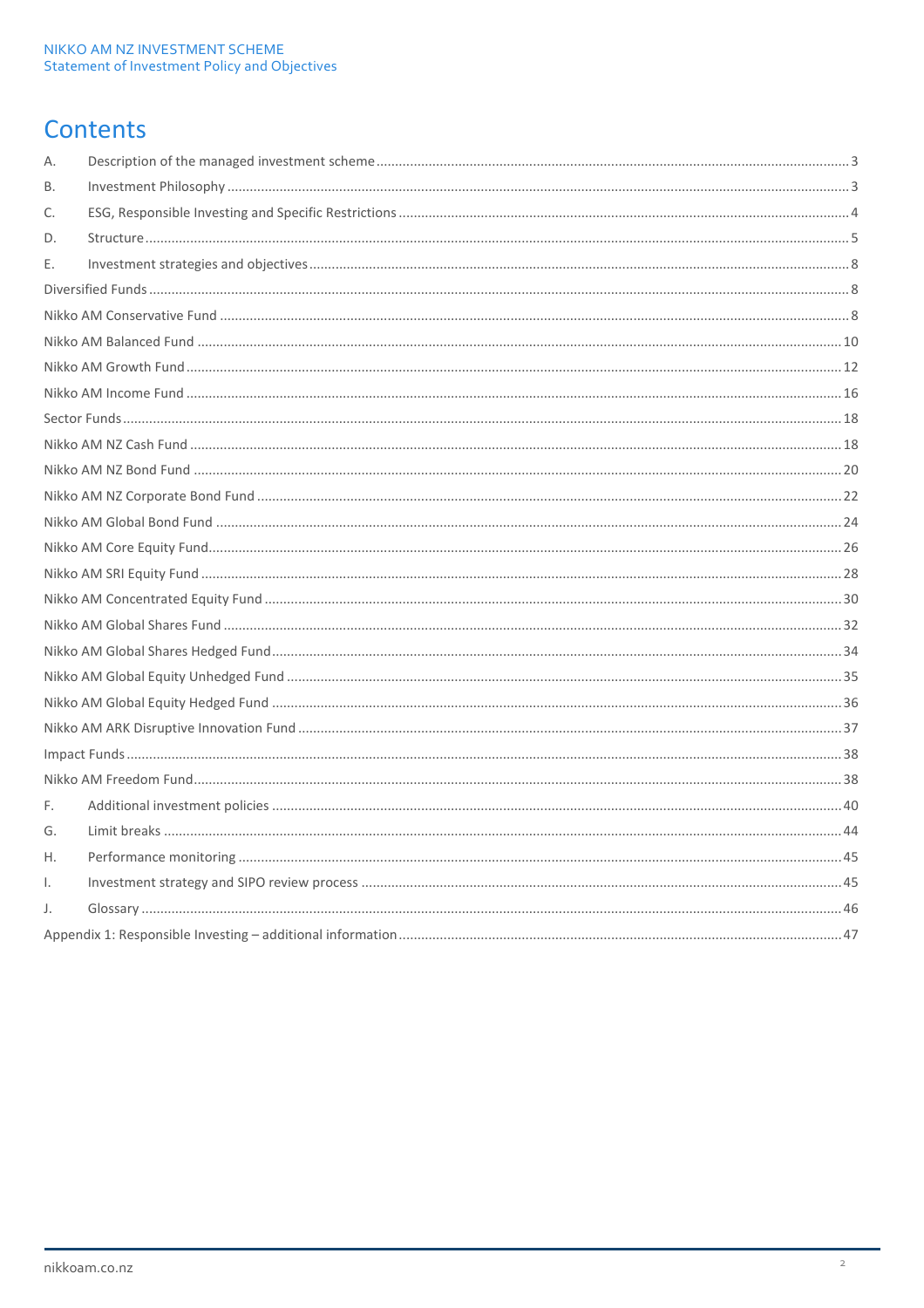# A. Description of the managed investment scheme

Nikko Asset Management New Zealand Limited ("Nikko AM NZ", "we" or the "Manager") is a wholly owned subsidiary of Nikko Asset Management Co., Ltd ("Nikko AM"), which is headquartered in Tokyo, Japan. Nikko AM is a dedicated global asset manager with investment professionals across the world's major financial centres. As one of the largest investment managers in New Zealand, Nikko AM NZ provides investment management services for domestic assets through its Auckland-based investment team and has contracted offshore managers to manage global assets.

This Statement of Investment Policy and Objectives ("SIPO") applies to the Nikko AM NZ Investment Scheme (the "Scheme"), a registered managed investment scheme. More information on the Scheme and the current version of this SIPO are available on the scheme register and the offer register on Disclose [\(www.business.govt.nz/disclose\)](http://www.business.govt.nz/disclose).

## **Roles and Responsibilities**

We are the Manager of the Scheme. Public Trust (the "Supervisor") is the Supervisor of the Scheme. The roles and responsibilities of Nikko AM NZ and the Supervisor are set out in the Trust Deed for the Scheme (effective 1 July 2016) between the Supervisor and Nikko AM NZ which is available on the scheme register on Disclose [\(www.business.govt.nz/disclose\)](http://www.business.govt.nz/disclose).

Our Investment Committee is responsible for ensuring that the SIPO is adhered to.

## **Funds**

The Scheme offers seventeen (17) investment funds ("the Funds"):

| <b>Diversified Funds</b>   | <b>Cash and Fixed Interest Funds</b> | <b>Equity Funds</b>                  | <b>Impact Funds</b>   |
|----------------------------|--------------------------------------|--------------------------------------|-----------------------|
| Nikko AM Conservative Fund | Nikko AM NZ Cash Fund                | Nikko AM Core Equity Fund            | Nikko AM Freedom Fund |
| Nikko AM Balanced Fund     | Nikko AM NZ Bond Fund                | Nikko AM SRI Equity Fund             |                       |
| Nikko AM Growth Fund       | Nikko AM NZ Corporate Bond Fund      | Nikko AM Concentrated Equity Fund    |                       |
| Nikko AM Income Fund       | Nikko AM Global Bond Fund            | Nikko AM Global Equity Unhedged Fund |                       |
|                            |                                      | Nikko AM Global Equity Hedged Fund   |                       |
|                            |                                      | Nikko AM Global Shares Fund          |                       |
|                            |                                      | Nikko AM Global Shares Hedged Fund   |                       |
|                            |                                      | Nikko AM ARK Disruptive Innovation   |                       |
|                            |                                      | Fund                                 |                       |
|                            |                                      |                                      |                       |

## **Effective Date**

This SIPO takes effect 11 January 2022, replacing the SIPO dated 13 September 2021.

# B. Investment Philosophy

We believe that we can deliver strong and repeatable risk-adjusted returns for our investors because:

Markets are not always efficient and indices are constrained therefore active investment management can discover and benefit from identified opportunities.

Investments are best managed by sector specialists within a comprehensive risk management framework. Where appropriate this may involve selecting and overseeing global investment specialists.

Asset allocation is a key driver of overall portfolio return. Diversification both within and across investment sectors helps to reduce risk and grow wealth over the long term.

Combining quality investment decision-making with patience and time will increase the probability of improving investor returns.

Environmental, social and governance considerations (ESG) are key to creating future value for our clients. See section C for specific restrictions and how they are applied to our fund.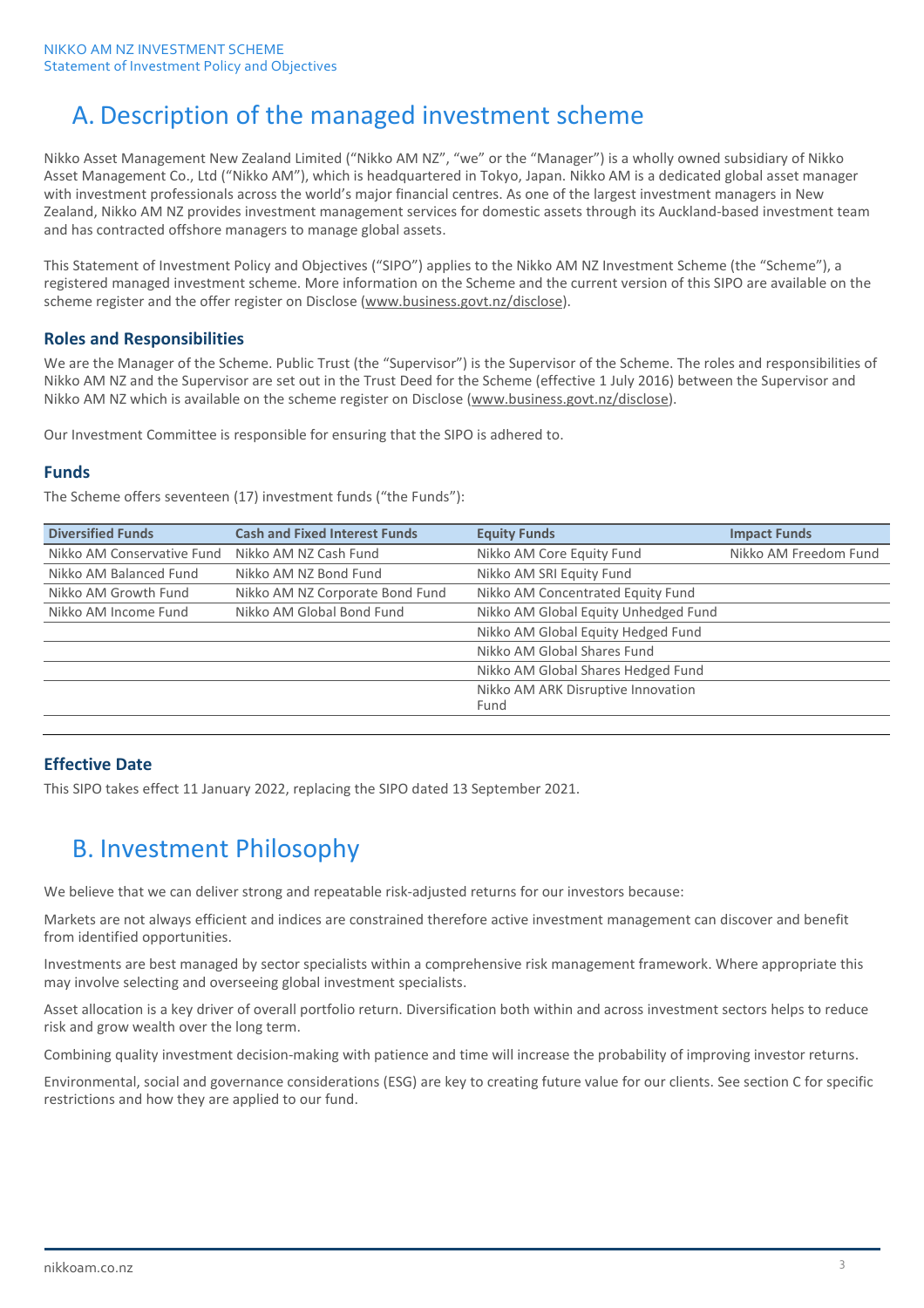# C. ESG, Responsible Investing and Specific Restrictions

Environment, social and governance (ESG) considerations are embedded into all our decision making. In addition, we have defined specific restrictions, which limit investments based on certain criteria or activities.

A restriction does not necessarily mean a complete ban or exclusion. A summary of restrictions applied in each of the Nikko AM funds is included in this section. How restrictions are applied may differ between funds managed by Nikko AM NZ, external managers, and related party managers. More information on this is included in Appendix 1 Responsible Investing – additional information.

The table below shows which restrictions apply to each fund in the Nikko AM Investment Scheme.

|                                         |                               |      |                                  | <b>Primary Restrictions</b> |                                                                  |            | <b>Other Restrictions</b>                                                          |                |
|-----------------------------------------|-------------------------------|------|----------------------------------|-----------------------------|------------------------------------------------------------------|------------|------------------------------------------------------------------------------------|----------------|
|                                         | <b>ESG process</b><br>applied |      | <b>Tobacco</b>                   | <b>Fossil Fuels</b>         | <b>Controversial</b><br>Weapons                                  | Gambling   | Adult<br>entertainment                                                             | <b>Alcohol</b> |
| <b>Diversified Funds</b> <sup>1</sup>   |                               |      |                                  |                             |                                                                  |            |                                                                                    |                |
| <b>Nikko AM Conservative Fund</b>       | <b>YES</b>                    |      |                                  |                             |                                                                  | $\bigcirc$ | ∩                                                                                  | $\Box$         |
| Nikko AM Balanced Fund                  | <b>YES</b>                    |      | Œ                                |                             |                                                                  |            |                                                                                    |                |
| Nikko AM Growth Fund                    | <b>YES</b>                    |      | Œ                                |                             |                                                                  |            |                                                                                    |                |
| Nikko AM Income Fund                    | <b>YES</b>                    |      |                                  |                             |                                                                  |            |                                                                                    |                |
| <b>Single Sector Funds</b>              |                               |      |                                  |                             |                                                                  |            |                                                                                    |                |
| <b>Nikko AM Core Equity</b>             | <b>YES</b>                    |      |                                  |                             |                                                                  |            |                                                                                    |                |
| <b>Nikko AM SRI Equity</b>              | <b>YES</b>                    |      |                                  |                             |                                                                  |            |                                                                                    |                |
| <b>Nikko AM Concentrated Equity</b>     | <b>YES</b>                    |      |                                  |                             |                                                                  |            |                                                                                    |                |
| Nikko AM Global Shares Fund             | <b>YES</b>                    |      |                                  |                             |                                                                  |            |                                                                                    |                |
| Nikko AM Global Shares Hedged Fund      | <b>YES</b>                    |      |                                  |                             |                                                                  |            |                                                                                    |                |
| Nikko AM Global Equity Unhedged Fund    | YES <sup>3</sup>              |      |                                  |                             |                                                                  |            |                                                                                    |                |
| Nikko AM Global Equity Hedged Fund      | YES <sup>3</sup>              |      |                                  |                             |                                                                  |            |                                                                                    |                |
| Nikko AM ARK Disruptive Innovation Fund | YES <sup>2</sup>              |      |                                  |                             |                                                                  |            |                                                                                    |                |
| Nikko AM NZ Cash Fund                   | <b>YES</b>                    |      |                                  |                             |                                                                  |            |                                                                                    |                |
| Nikko AM NZ Bond Fund                   | <b>YES</b>                    |      |                                  |                             |                                                                  |            |                                                                                    |                |
| Nikko AM NZ Corporate Bond Fund         | YES                           |      |                                  |                             |                                                                  |            |                                                                                    |                |
| Nikko AM Global Bond Fund               | YES <sup>2</sup>              |      |                                  |                             |                                                                  |            |                                                                                    |                |
| Other                                   |                               |      |                                  |                             |                                                                  |            |                                                                                    |                |
| Nikko AM Freedom Fund                   | <b>YES</b>                    |      |                                  |                             |                                                                  |            |                                                                                    |                |
|                                         |                               |      |                                  |                             |                                                                  |            |                                                                                    |                |
|                                         |                               | Fund | Restriction in place for 100% of | $\bigcirc$                  | Restrictions in place but not in<br>all of the underlying funds. |            | No specific restriction in place. ESG process<br>is still applied where applicable |                |

 $^2$  These funds are not actively managed by Nikko AM. The underlying managers use their own ESG framework for investment decisions. <sup>1</sup> Restrictions from the underlying funds these Funds invest in will apply. Primary restriction apply to all of the underlying funds with the exception of ARK Disruptive Innovation Fund which has a 3% and 6% allocations i Growth funds respectively.

<sup>3</sup> As a multi-manager fund, the underlying manager's restrictions and exclusions may also apply

For more information on restrictions, exclusions and how these are applied and monitored by both Nikko AM NZ and our external and related party manager, refer to Appendix 1.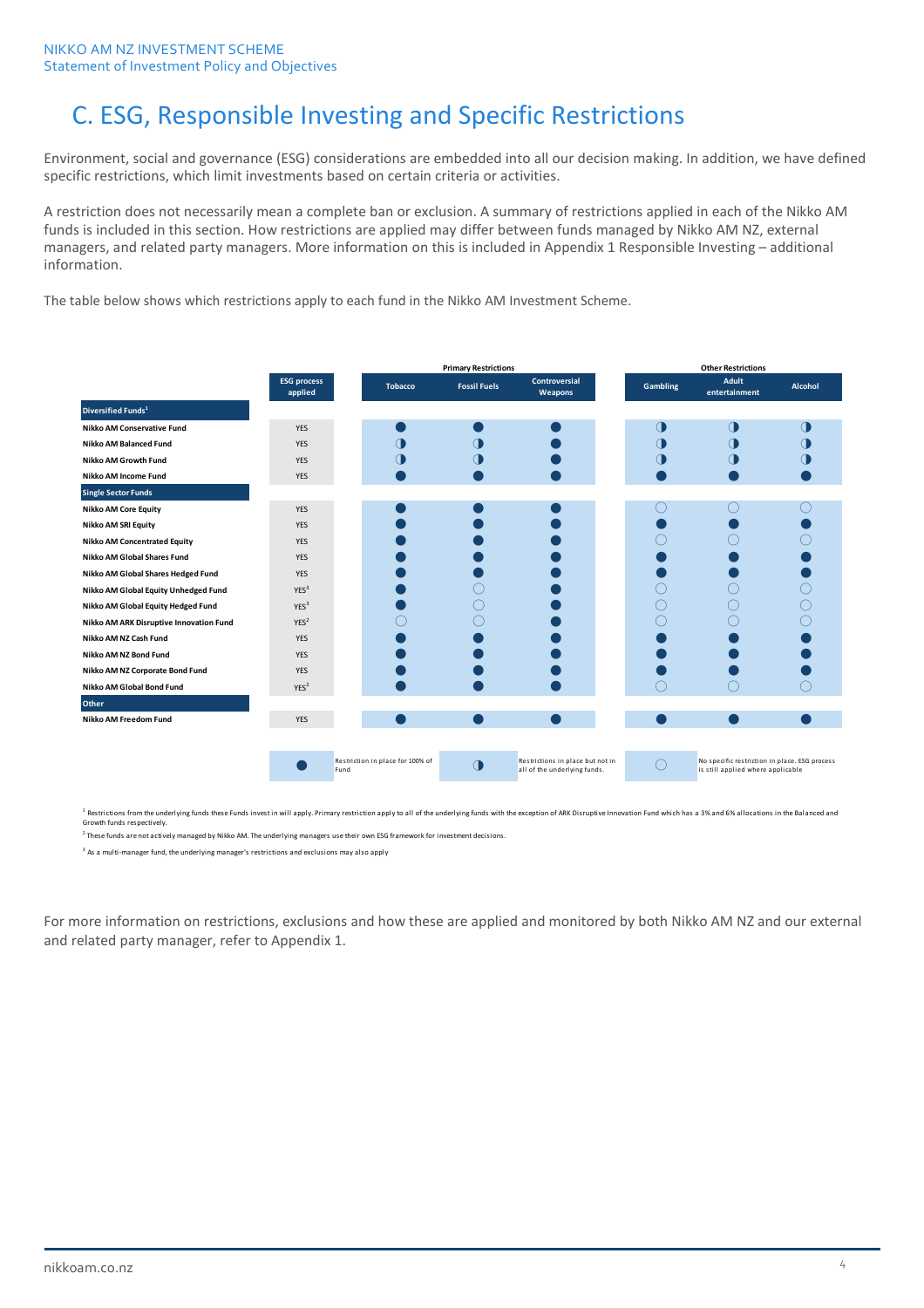# D. Structure

The Funds are independent of each other. The beneficial interest in the assets of each Fund is divided into units. On investment, an investor receives units in a Fund and each unit is of equal value to all other units in that Fund.

Each Fund's assets may be invested into other funds, wholesale funds in the Nikko AM NZ Wholesale Investment Scheme ("Wholesale Funds") managed by us, or in directly held market securities according to the investment strategy of the Fund. Direct investment into Wholesale Funds is available only to certain institutional investors. We outline the structure of each Fund below.

## **Diversified Funds**



## **Cash and Fixed Interest Funds**

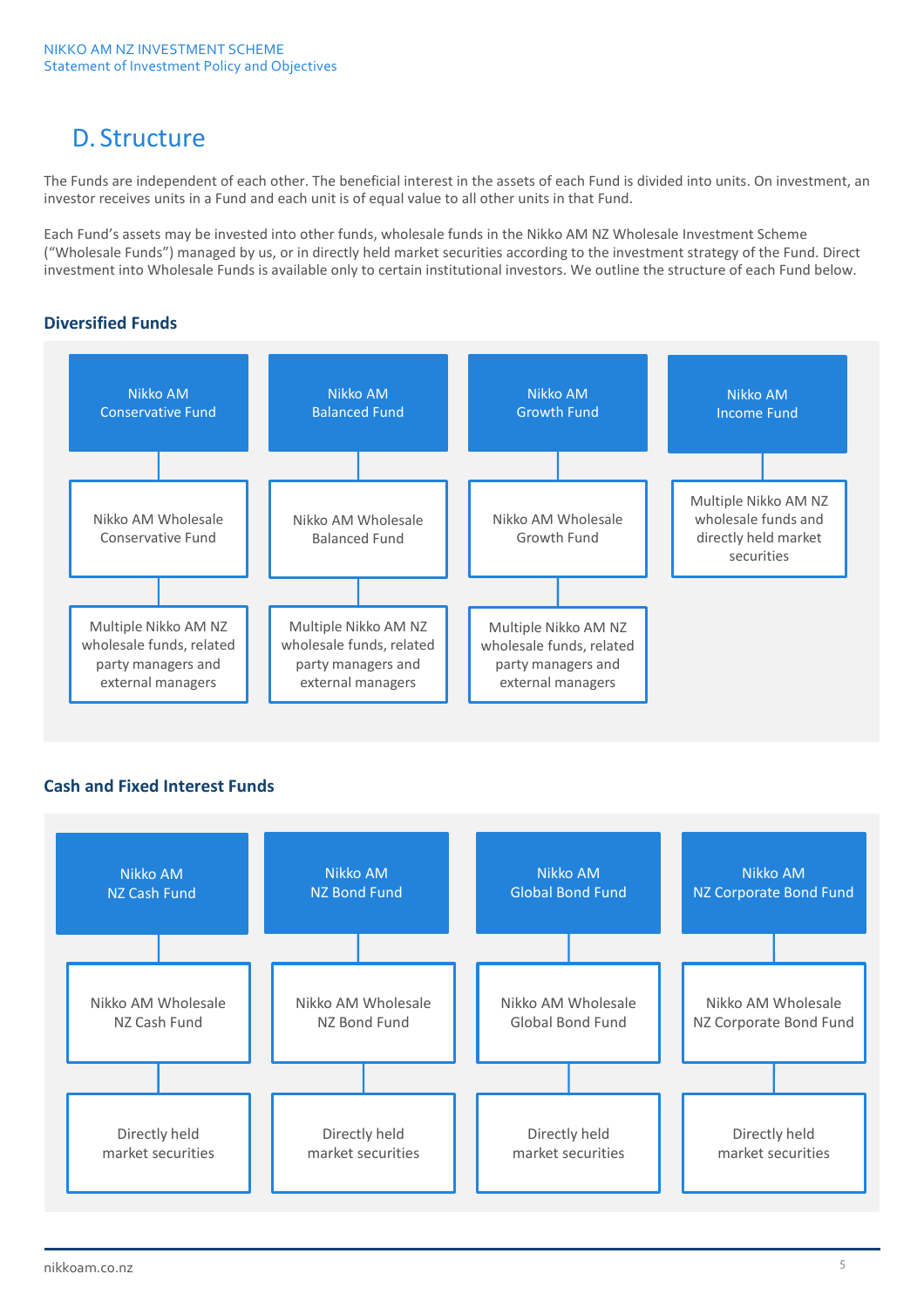## **Equity Funds**



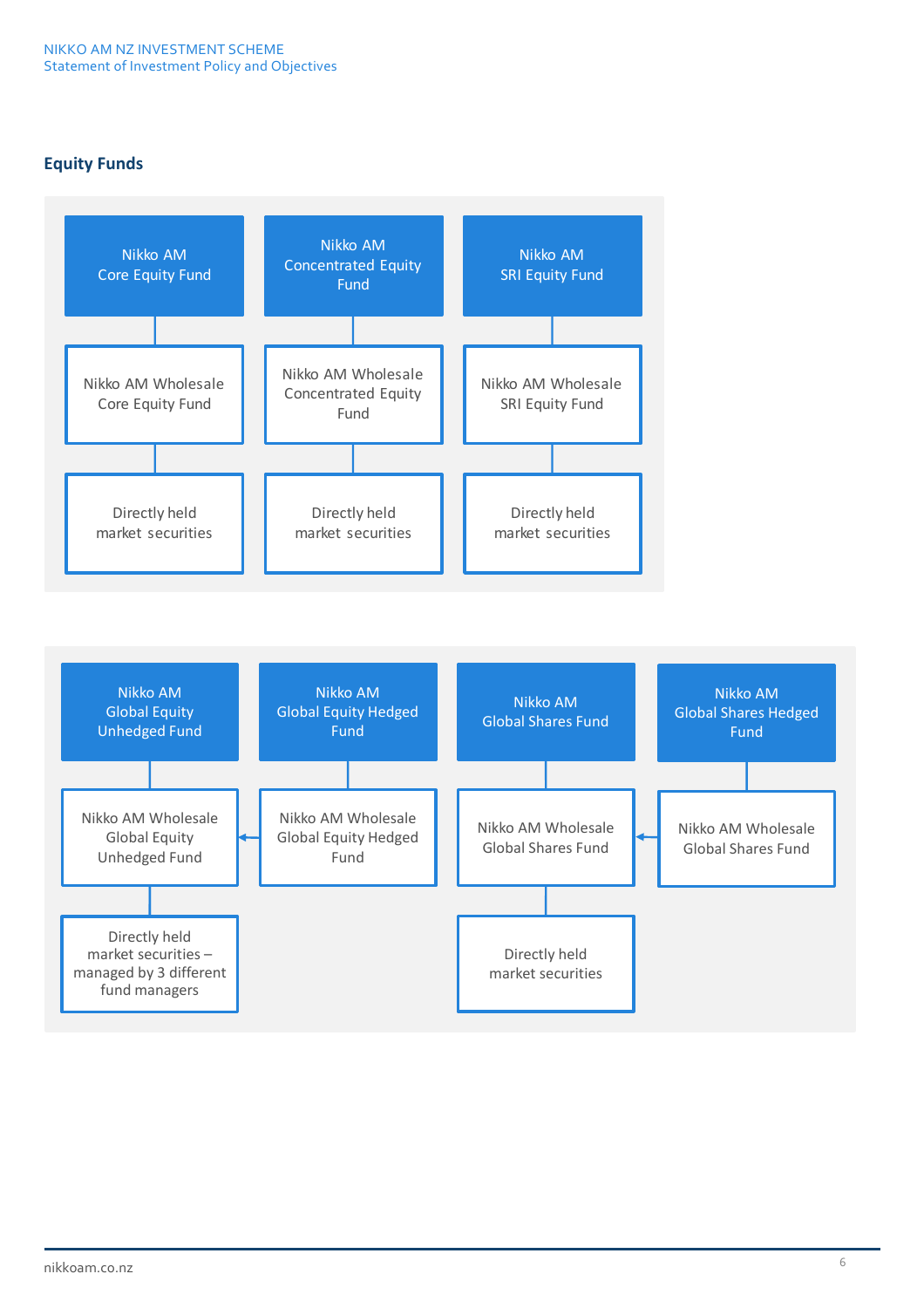## **Equity Funds cont. Impact Funds**





\* Nikko AM Disruptive Innovation Fund is a sub-fund of the Nikko AM Global Umbrella Fund SICAV, domiciled and offered in Luxemburg under the European UCITS framework.

The Nikko AM Funds are all Portfolio Investment Entities ("PIE"). Our administration manager, BNP Paribas Fund Services Australasia Pty Limited ("BNP Paribas" or "Administration Manager") is responsible for attributing each Fund its income or loss, expenses, and tax credits (if any) per unit daily to each investor in the proportion of units they hold and the number of units in the Fund. Tax is paid directly to Inland Revenue annually after 31 March by our registrar, MMC Limited ("MMC" or "Registrar") by redeeming units or on redemption of units and is based on taxable income attributed to each investor at their prescribed investor rate ("PIR") which they must provide to us.

If the investor invests through a PIP or other custodial service or a wrap account ("Custodial Service"), the PIP or the Custodial Service will hold the investor's units in the Fund. Taxable income attributed to the PIP or the Custodial Service generally has tax deducted at 0% and the PIP or the Custodial Service is responsible for attributing tax to investors.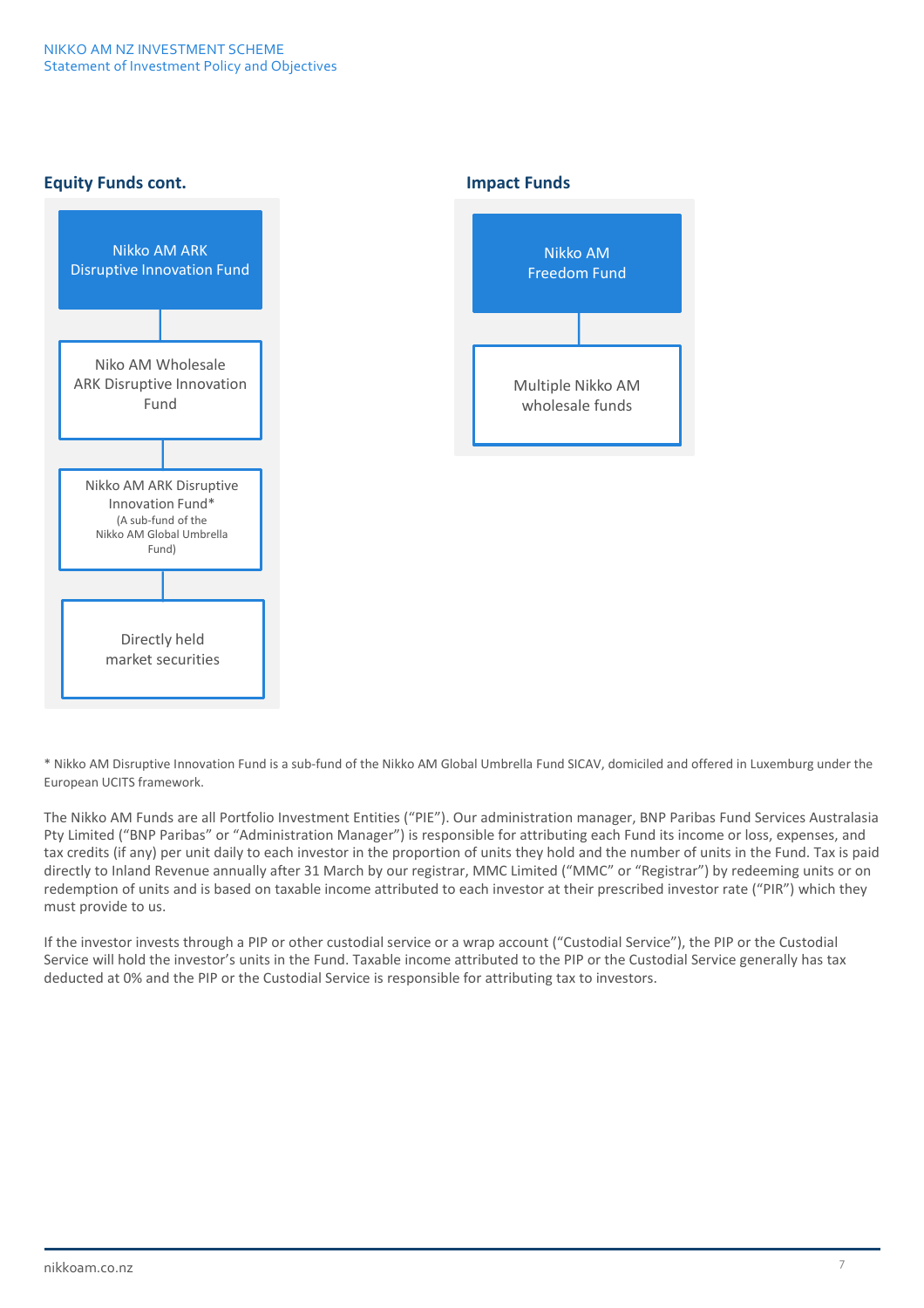# E. Investment strategies and objectives

The investment strategies and objectives for the Funds are as follows. ESG and specific restrictions related to Responsible Investment are set out in Section C.

## Diversified Funds

## Nikko AM Conservative Fund

## **Description of the Fund**

This fund has a diversified portfolio which aims to preserve capital and achieve an investment return above bank deposit rates.

## **Investment Objective**

The objective of this fund is to achieve a return which exceeds the weighted composite benchmark by 1.00% p.a. over a rolling three year period before fees, expenses and taxes.

## **Investment Strategy**

This fund gains its investment exposure by investing through the Nikko AM Wholesale Conservative Fund into a range of actively managed funds to create a diversified portfolio with a focus on lower risk assets.

## **Benchmark**

### Composite of:

|                                                                                    | Weight |
|------------------------------------------------------------------------------------|--------|
|                                                                                    | %      |
| Bloomberg NZBond Bank Bill Index                                                   | 15     |
| Bloomberg NZBond Composite 0+ yr Index                                             | 17.5   |
| Bloomberg NZBond Credit 0+ yr Index                                                | 17.5   |
| Bloomberg Barclays Global Aggregate Index hedged into NZD                          | 17.5   |
| S&P/NZX 50 Index Gross with Imputation Index                                       | 8.5    |
| S&P/NZX All Real Estate (Industry Group) Gross with Imputation Index               |        |
| MSCI All Countries World Index (net dividends reinvested), expressed in NZD        |        |
| MSCI All Countries World Index (net dividends reinvested) 139% gross hedged to NZD |        |
| Bloomberg NZBond Bank Bill Index + 3.0% p.a.                                       |        |

## **Strategic Asset Allocation**

|                                                                                                                                                                                                                                                        | <b>Target</b><br>% | Range<br>%  |
|--------------------------------------------------------------------------------------------------------------------------------------------------------------------------------------------------------------------------------------------------------|--------------------|-------------|
|                                                                                                                                                                                                                                                        |                    |             |
| Nikko AM Wholesale Conservative Fund which invests in cash and<br>cash equivalents, New Zealand fixed interest, international fixed<br>interest, Australasian equities, international equities, listed property<br>and other (diversified hedge funds) | 100                | 95.0-100.0  |
| Cash on call for investor transactions                                                                                                                                                                                                                 |                    | $0.0 - 5.0$ |

## **Nikko AM Wholesale Conservative Fund**

## **Permitted Investments**

The Permitted Investments of the Nikko AM Wholesale Conservative Fund are:

- Cash balances with brokers, agents or custodians (both local and overseas) pending investment or pending payment to the manager.
- Units, sub-units or other interests in any managed investment scheme, mutual fund, group investment fund or similar entity in any part of the world.
- The investments set out in the Strategic Asset Allocation below.
- Any other investment agreed to by the Manager and Supervisor.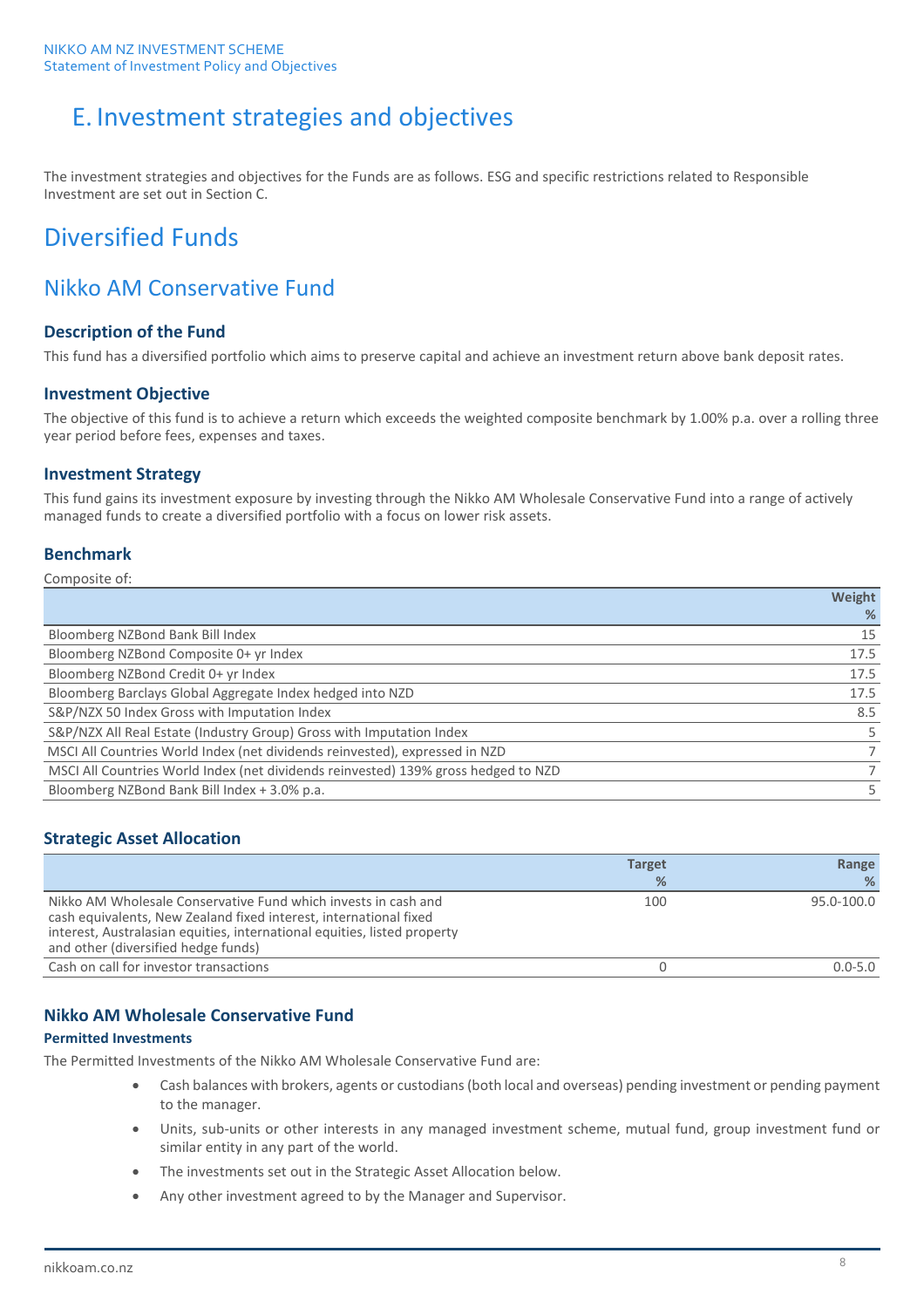• Cash, including foreign currencies should be invested with organisations with a level of security equal to or better than a Standard & Poor's A1 short term or A long term rating or Moody's equivalent.

### **ESG and specific restrictions – refer to section C**

## **Strategic Asset Allocation of the Nikko AM Wholesale Conservative Fund**

|                                                 | <b>Further information</b><br>on the underlying<br>fund, including<br>currency<br>management | <b>Target</b><br>% | Range<br>%    | <b>FMCR Asset Category</b> <sup>1</sup>   |
|-------------------------------------------------|----------------------------------------------------------------------------------------------|--------------------|---------------|-------------------------------------------|
| Nikko AM Wholesale NZ Cash Fund                 | See page 18                                                                                  | 15                 | $10.0 - 20.0$ | Cash and cash<br>equivalents              |
| Nikko AM Wholesale NZ Bond Fund                 | See page 20                                                                                  | 17.5               | 12.5-22.5     | NZ fixed interest                         |
| Nikko AM Wholesale NZ Corporate Bond<br>Fund    | See page 22                                                                                  | 17.5               | 12.5-22.5     | NZ fixed interest                         |
| Nikko AM Wholesale Global Bond Fund             | See page 24                                                                                  | 17.5               | 12.5-22.5     | International fixed<br>interest           |
| <b>TOTAL INCOME ASSETS:</b>                     |                                                                                              | 67.5               |               |                                           |
| Nikko AM Wholesale Core Equity Fund             | See page 26                                                                                  | 8.5                | $3.5 - 13.5$  | Australasian equities                     |
| Nikko AM Wholesale Property Fund                | See page 14                                                                                  | 5                  | $0.0 - 10.0$  | Listed property                           |
| Nikko AM Wholesale Global Shares Fund           | See page 32                                                                                  | 7                  | $2.0 - 12.0$  | International equities                    |
| Nikko AM Wholesale Global Shares Hedged<br>Fund | See page 34                                                                                  | 7                  | $2.0 - 12.0$  | International equities                    |
| <b>TOTAL GROWTH ASSETS:</b>                     |                                                                                              | 27.5               |               |                                           |
| Nikko AM Wholesale Multi-Strategy Fund          | See page 14                                                                                  | 5                  | $0.0 - 10.0$  | Other (interest in a<br>diversified fund) |
| <b>TOTAL ALTERNATIVE ASSETS:</b>                |                                                                                              | 5                  |               |                                           |

1The FMCR Asset Category is the asset category for the purposes of clause 1(4) of Schedule 4 to the Financial Markets Conduct Regulations 2014. Clause 1(4) sets out nine different asset categories, some of which overlap. We have categorised each fund to a single asset category, being the category that most closely aligns with the fund's underlying assets. This categorisation is used in our other disclosure documents when describing asset allocations.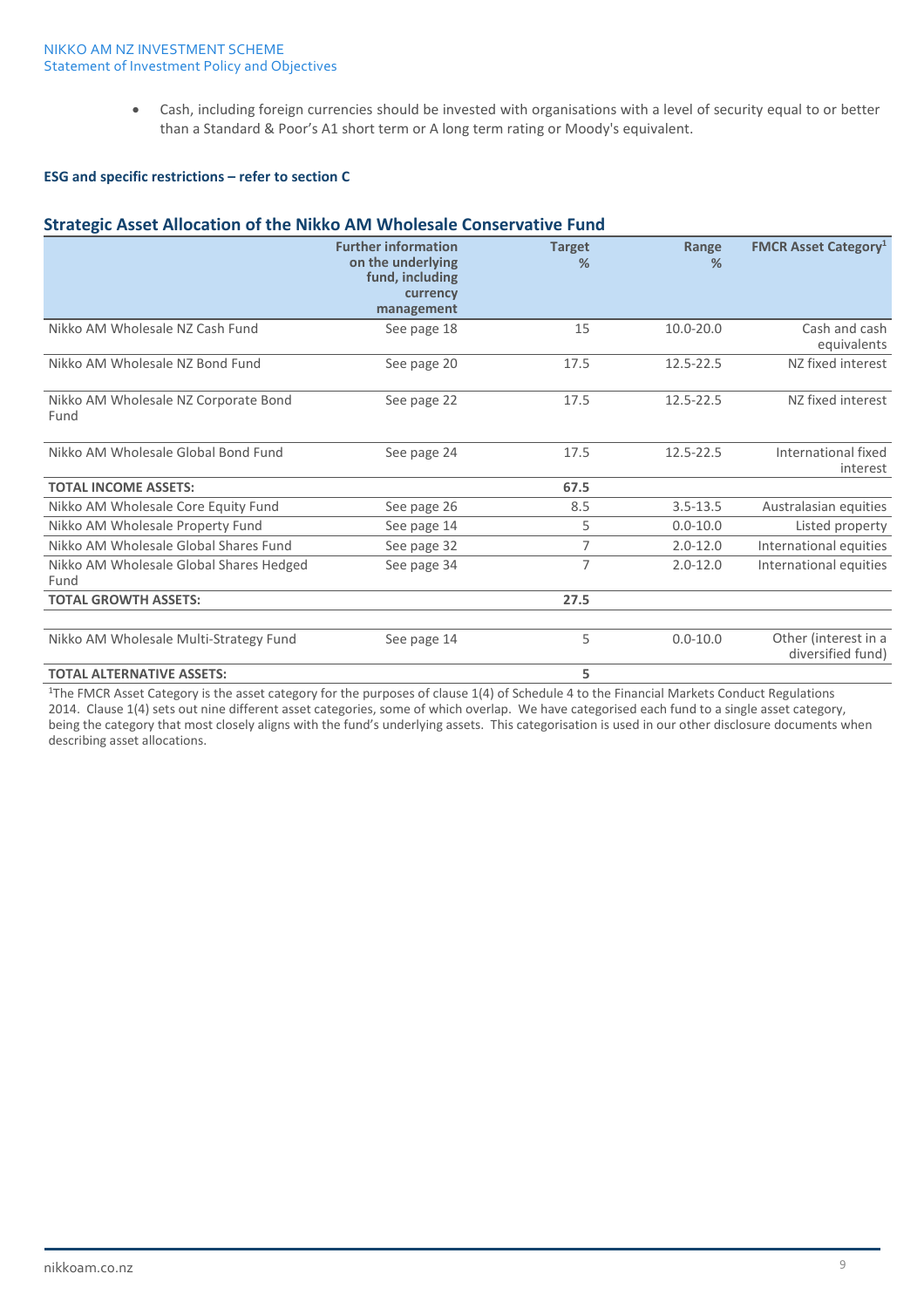## Nikko AM Balanced Fund

## **Description of the Fund**

This fund has a diversified portfolio across income, growth and alternative assets which aims to generate a return while minimising potential losses.

## **Investment Objective**

The objective of this fund is to achieve a return which exceeds the weighted composite benchmark by 1.50% over a rolling three year period before fees, expenses and taxes.

## **Investment Strategy**

This fund gains its investment exposure by investing through the Nikko AM Wholesale Balanced Fund into a range of actively managed funds to create a diversified portfolio with a balanced mix of lower and higher risk assets.

## **Benchmark**

| Composite of: |  |
|---------------|--|
|               |  |

|                                                                                    | Weight |
|------------------------------------------------------------------------------------|--------|
|                                                                                    | %      |
| Bloomberg NZBond Composite 0+ yr Index                                             | 10     |
| Bloomberg NZBond Credit 0+ yr Index                                                | 10     |
| Bloomberg Barclays Global Aggregate Index 100% hedged into NZD                     | 10     |
| S&P/NZX 50 Index Gross with Imputation Index                                       | 13     |
| RBNZ Official Cash Rate + 5.0% p.a.                                                | 8      |
| S&P/NZX All Real Estate (Industry Group) Gross with Imputation Index               |        |
| MSCI All Countries World Index (net dividends reinvested), expressed in NZD        | 13     |
| MSCI All Countries World Index (net dividends reinvested) 139% gross hedged to NZD | 13     |
| Bloomberg NZBond Bank Bill Index + 4.0% p.a.                                       | 5.     |
| Bloomberg NZBond Bank Bill Index + 3.0% p.a.                                       | 10     |
| NASDAQ-100 Notional Net Total Return Index in NZD                                  | 3      |

## **Strategic Asset Allocation**

|                                                                                                                                                                                                                                                                      | <b>Target</b><br>$\frac{9}{6}$ | Range<br>%  |
|----------------------------------------------------------------------------------------------------------------------------------------------------------------------------------------------------------------------------------------------------------------------|--------------------------------|-------------|
| Nikko AM Wholesale Balanced Fund which invests in cash and cash<br>equivalents, New Zealand fixed interest, international fixed interest,<br>Australasian equities, international equities, listed property and<br>other (diversified hedge funds and sells options) | 100                            | 95.0-100.0  |
| Cash on call for investor transactions                                                                                                                                                                                                                               |                                | $0.0 - 5.0$ |

## **Nikko AM Wholesale Balanced Fund**

### **Permitted Investments**

The Permitted Investments of the Nikko AM Wholesale Balanced Fund are:

- Cash balances with brokers, agents or custodians (both local and overseas) pending investment or pending payment to the manager.
- Units, sub units or other interests in any managed investment scheme, mutual fund, group investment fund or similar entity in any part of the world.
- The investments set out in the Strategic Asset Allocation below.
- Any other investment agreed to by the Manager and Supervisor.
- Cash, including foreign currencies should be invested with organisations with a level of security equal to or better than a Standard & Poor's A1 short term or A long term rating or Moody's equivalent.

### **ESG and specific restrictions – refer to section C**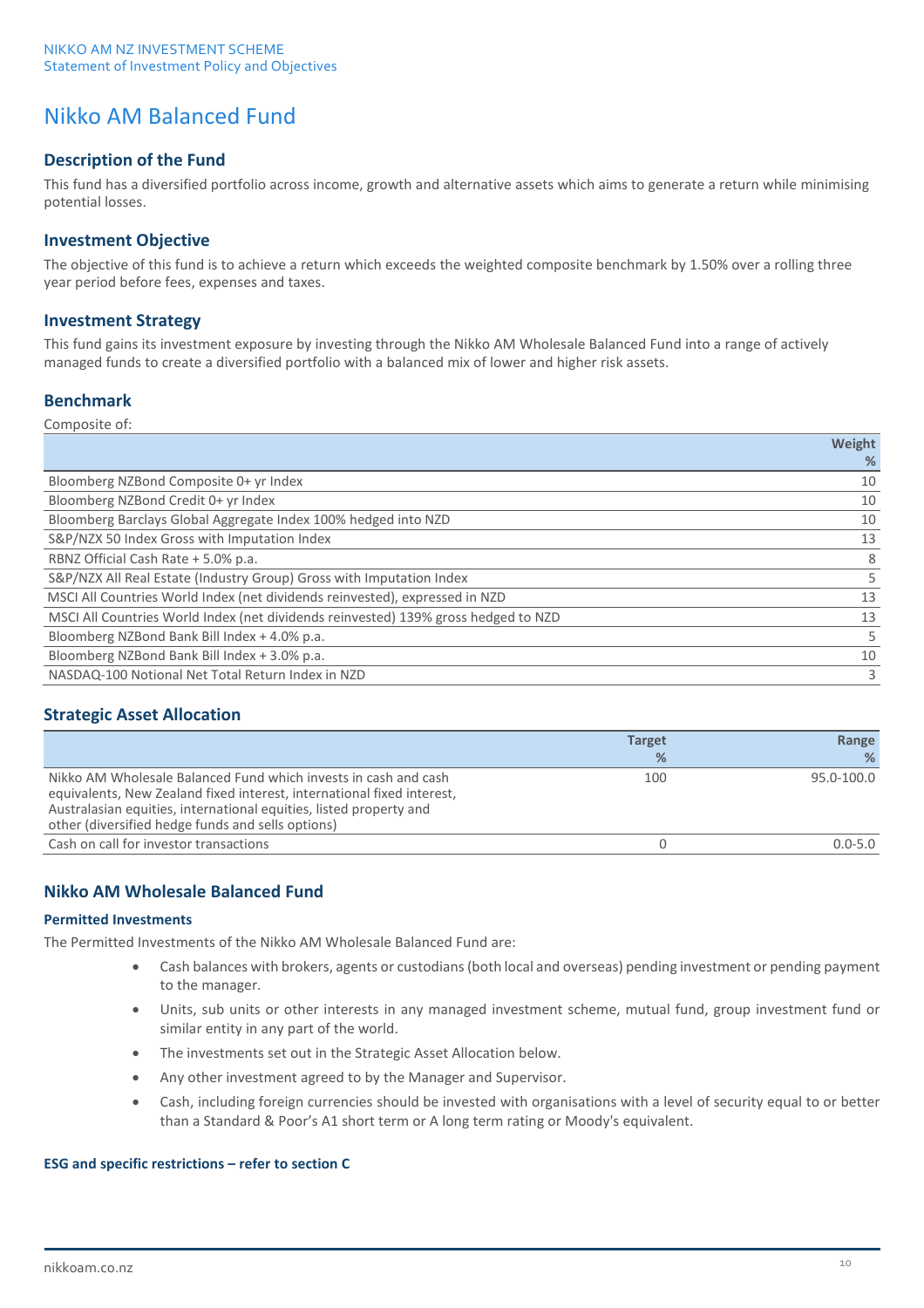## **Strategic Asset Allocation of the Nikko AM Wholesale Balanced Fund**

|                                                             | <b>Further information</b><br>on the underlying<br>fund, including<br>currency<br>management | <b>Target</b><br>% | Range<br>%   | <b>FMCR Asset</b><br>Categorisation <sup>1</sup>      |
|-------------------------------------------------------------|----------------------------------------------------------------------------------------------|--------------------|--------------|-------------------------------------------------------|
| Nikko AM Wholesale NZ Cash Fund                             | See page 18                                                                                  | $\mathbf 0$        | $0.0 - 5.0$  | Cash and cash<br>equivalents                          |
| Nikko AM Wholesale NZ Bond Fund                             | See page 20                                                                                  | 10                 | $5.0 - 15.0$ | NZ fixed interest                                     |
| Nikko AM Wholesale NZ Corporate Bond<br>Fund                | See page 22                                                                                  | 10                 | $5.0 - 15.0$ | NZ fixed interest                                     |
| Nikko AM Wholesale Global Bond Fund                         | See page 24                                                                                  | 10                 | $5.0 - 15.0$ | International fixed<br>interest                       |
| <b>TOTAL INCOME ASSETS:</b>                                 |                                                                                              | 30                 |              |                                                       |
| Nikko AM Wholesale Core Equity Fund                         | See page 26                                                                                  | 13                 | $8.0 - 18.0$ | Australasian equities                                 |
| Nikko AM Wholesale Concentrated Equity<br>Fund              | See page 30                                                                                  | 8                  | $3.0 - 13.0$ | Australasian equities                                 |
| Nikko AM Wholesale Property Fund                            | See page 14                                                                                  | 5                  | $0.0 - 10.0$ | Listed property                                       |
| Nikko AM Wholesale Global Shares Fund                       | See page 32                                                                                  | 13                 | 8.00-18.00   | International equities                                |
| Nikko AM Wholesale Global Shares Hedged<br>Fund             | See page 34                                                                                  | 13                 | 8.00-18.00   | International equities                                |
| Nikko AM Wholesale ARK Disruptive<br><b>Innovation Fund</b> | See page 37                                                                                  | 3                  | $0.0 - 8.0$  | International equities                                |
| <b>TOTAL GROWTH ASSETS:</b>                                 |                                                                                              | 55                 |              |                                                       |
| Nikko AM Wholesale Option Fund                              | See page 15                                                                                  | 5                  | $0.0 - 10.0$ | Other (undertakes<br>leveraged trading<br>strategies) |
| Nikko AM Wholesale Multi-Strategy Fund                      | See page 14                                                                                  | 10                 | $5.0 - 15.0$ | Other (interest in a<br>diversified fund)             |
| <b>TOTAL ALTERNATIVE ASSETS:</b>                            |                                                                                              | 15                 |              |                                                       |

<sup>1</sup>The FMCR Asset Category is the asset category for the purposes of clause 1(4) of Schedule 4 to the Financial Markets Conduct Regulations 2014. Clause 1(4) sets out nine different asset categories, some of which overlap. We have categorised each fund to a single asset category, being the category that most closely aligns with the fund's underlying assets. This categorisation is used in our other disclosure documents when describing asset allocations.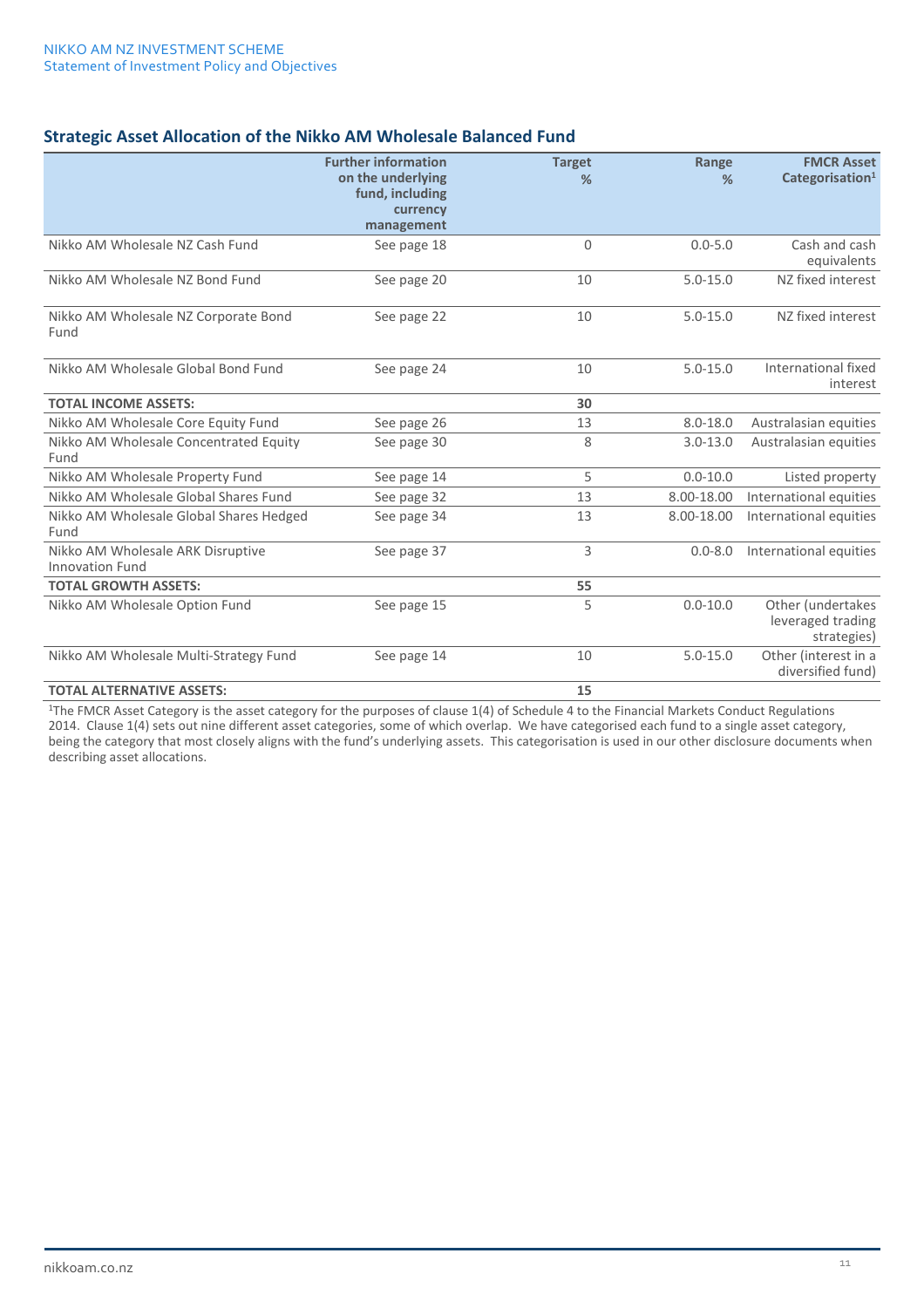## Nikko AM Growth Fund

## **Description of the Fund**

This fund has a diversified portfolio of predominately growth assets to deliver growth in capital value over the long term.

## **Investment Objective**

The objective of this fund is to achieve a return which exceeds the weighted composite benchmark by 2.00% over a rolling three year period before fees, expenses and taxes.

## **Investment Strategy**

This fund gains its investment exposure by investing through the Nikko AM Wholesale Growth Fund into a range of actively managed funds to create a diversified portfolio with a focus on higher risk assets.

## **Benchmark**

| Composite of: |  |  |  |
|---------------|--|--|--|
|---------------|--|--|--|

|                                                                                    | Weight |
|------------------------------------------------------------------------------------|--------|
|                                                                                    | %      |
| Bloomberg NZBond Credit 0+ yr Index                                                | 6      |
| Bloomberg Barclays Global Aggregate Index hedged into NZD                          | 6      |
| S&P/NZX 50 Index Gross with Imputation Index                                       | 20     |
| RBNZ Official Cash Rate + 5.0% p.a.                                                | 14     |
| MSCI All Countries World Index (net dividends reinvested), expressed in NZD        | 19     |
| MSCI All Countries World Index (net dividends reinvested) 139% gross hedged to NZD | 19     |
| Bloomberg NZBond Bank Bill Index +4.0% p.a.                                        |        |
| Bloomberg NZBond Bank Bill Index + 3.0% p.a.                                       |        |
| NASDAQ-100 Notional Net Total Return Index in NZD                                  | 6      |

## **Strategic Asset Allocation**

|                                                                                                                                                                                                                                                                    | <b>Target</b> | Range      |
|--------------------------------------------------------------------------------------------------------------------------------------------------------------------------------------------------------------------------------------------------------------------|---------------|------------|
|                                                                                                                                                                                                                                                                    | %             | %          |
| Nikko AM Wholesale Growth Fund which invests in cash and cash<br>equivalents, New Zealand fixed interest, international fixed interest,<br>Australasian equities, international equities, listed property and<br>other (diversified hedge funds and sells options) | 100           | 95.07100.0 |
| Cash on call for investor transactions                                                                                                                                                                                                                             |               | 0.025.0    |

## **Nikko AM Wholesale Growth Fund**

### **Permitted Investments**

The Permitted Investments of the Nikko AM Wholesale Growth Fund are:

- Cash balances with brokers, agents or custodians (both local and overseas) pending investment or pending payment to the manager.
- Units, sub-units or other interests in any managed investment scheme, mutual fund, group investment fund or similar entity in any part of the world.
- The investments set out in the Strategic Asset Allocation below.
- Any other investment agreed to by the Manager and Supervisor.
- Cash, including foreign currencies should be invested with organisations with a level of security equal to or better than a Standard & Poor's A1 short term or A long term rating or Moody's equivalent.

### **ESG and specific restrictions – refer to section C**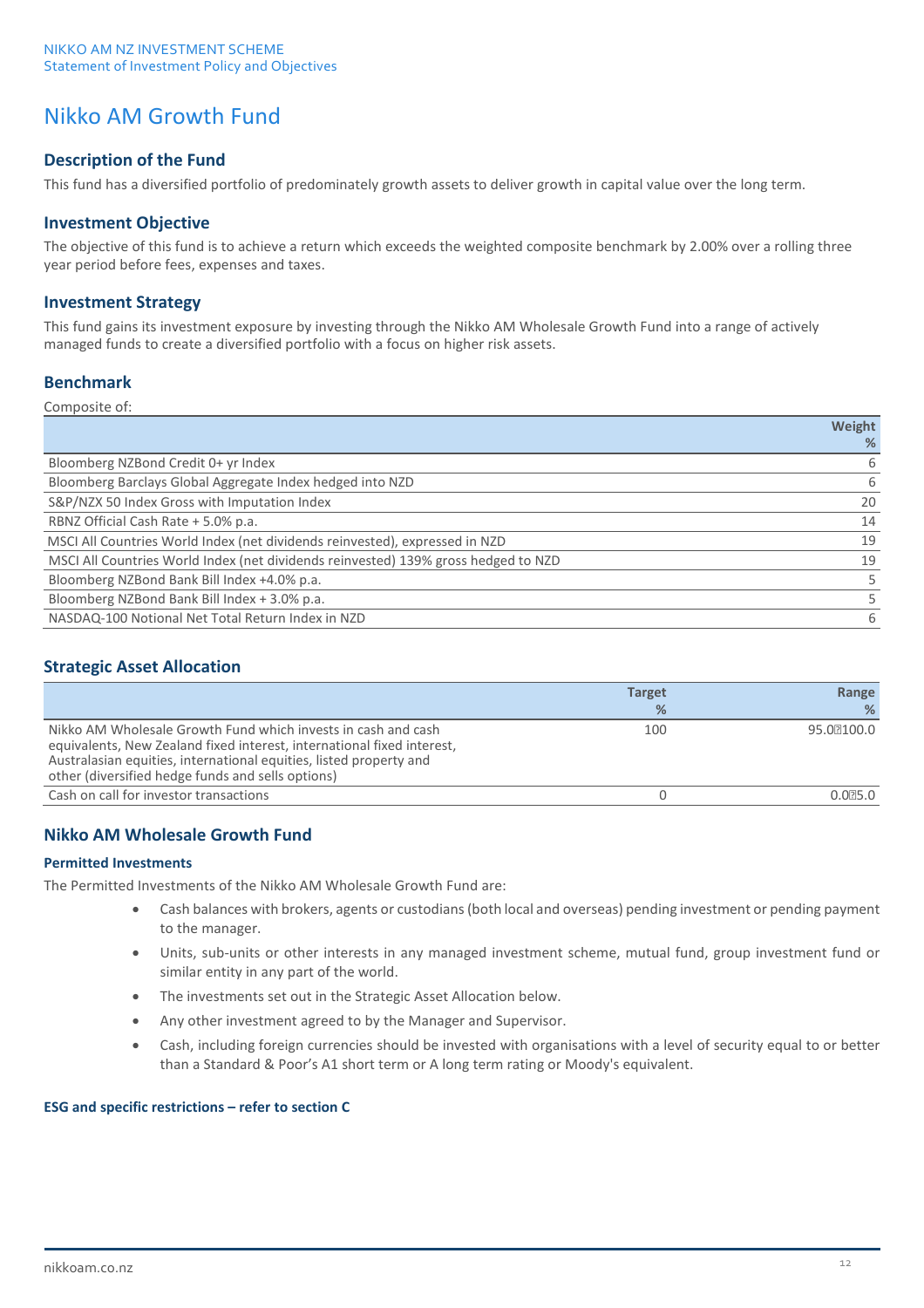## **Strategic Asset Allocation of the Nikko AM Wholesale Growth Fund**

|                                                 | <b>Further information</b><br>on the underlying<br>fund, including<br>currency<br>management | <b>Target</b><br>$\frac{9}{6}$ | Range<br>$\frac{9}{6}$ | <b>FMCR Asset</b><br>Categorisation <sup>1</sup>      |
|-------------------------------------------------|----------------------------------------------------------------------------------------------|--------------------------------|------------------------|-------------------------------------------------------|
| Nikko AM Wholesale NZ Cash Fund                 | See page 18                                                                                  | 0                              | $0.0 - 5.0$            | Cash and cash<br>equivalents                          |
| Nikko AM Wholesale NZ Corporate Bond<br>Fund    | See page 22                                                                                  | 6                              | $1.0 - 11.0$           | NZ fixed interest                                     |
| Nikko AM Wholesale Global Bond Fund             | See page 24                                                                                  | 6                              | $1.0 - 11.0$           | International fixed<br>interest                       |
| <b>TOTAL INCOME ASSETS:</b>                     |                                                                                              | 12                             |                        |                                                       |
| Nikko AM Wholesale Core Equity Fund             | See page 26                                                                                  | 20                             | 15.0-25.0              | Australasian<br>equities                              |
| Nikko AM Wholesale Concentrated Equity<br>Fund  | See page 30                                                                                  | 14                             | $9.0 - 19.0$           | Australasian<br>equities                              |
| Nikko AM Wholesale Global Shares Fund           | See page 32                                                                                  | 19                             | $14.0 - 24.0$          | International<br>equities                             |
| Nikko AM Wholesale Global Shares Hedged<br>Fund | See page 34                                                                                  | 19                             | 14.0-24.0              | International<br>equities                             |
| Nikko AM ARK Disruptive Innovation Fund         | See page 37                                                                                  | 6                              | $1.0 - 11.0$           | International<br>equities                             |
| <b>TOTAL GROWTH ASSETS:</b>                     |                                                                                              | 78                             |                        |                                                       |
| Nikko AM Wholesale Option Fund                  | See page 15                                                                                  | 5                              | $0.0 - 10.0$           | Other (undertakes<br>leveraged trading<br>strategies) |
| Nikko AM Wholesale Multi-Strategy Fund          | See page 14                                                                                  | 5                              | $0.0 - 10.0$           | Other (interest in a<br>diversified fund)             |
| <b>TOTAL ALTERNATIVE ASSETS:</b>                |                                                                                              | 10                             |                        |                                                       |

<sup>1</sup>The FMCR Asset Category is the asset category for the purposes of clause 1(4) of Schedule 4 to the Financial Markets Conduct Regulations 2014. Clause 1(4) sets out nine different asset categories, some of which overlap. We have categorised each fund to a single asset category, being the category that most closely aligns with the fund's underlying assets. This categorisation is used in our other disclosure documents when describing asset allocations.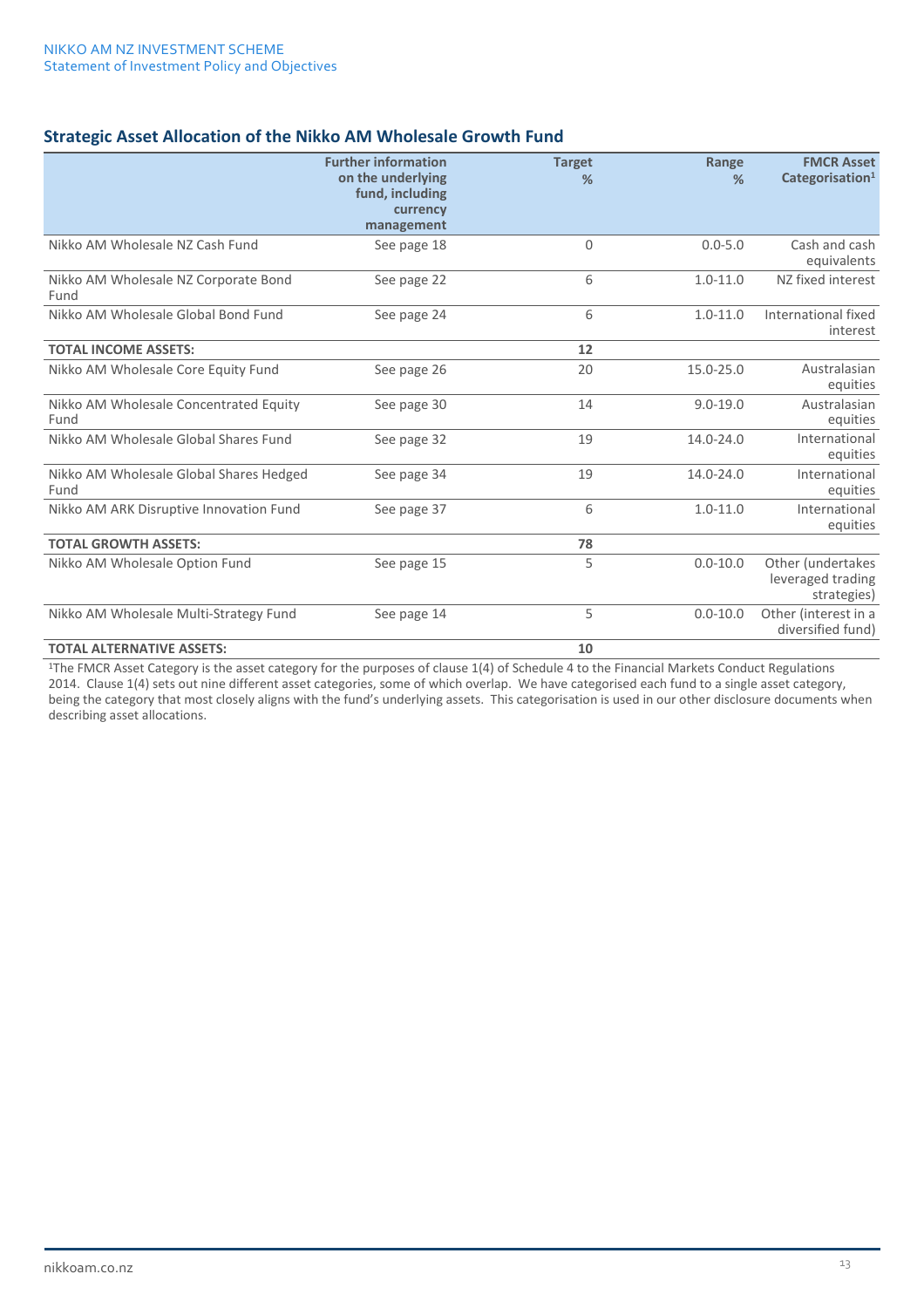## **Other Nikko AM Wholesale Funds invested in by the Diversified Funds**

The Conservative, Balanced and Growth Funds may invest in the following funds, which are not available as sector funds within the Nikko AM Investment Scheme.

## **Nikko AM Wholesale Property Fund**

The Property Fund provides investors with exposure to New Zealand listed property securities and, on an opportunistic basis, Australian listed property securities. New Zealand holdings are limited to members of the S&P/NZX All Real Estate Industry Group and securities issued by members of the index. Also allowed under the Investment Mandate are securities where investment property makes up more than 50% of total assets, or where income derived from property assets makes up more than 50% of total income. Australian listed property exposure is limited to 30% of the fund while cash can be no more than 10%.

### **Specific Restrictions**

- Controversial weapons/armaments: companies directly involved in the development and production (manufacture), sale or distribution of cluster munitions; anti-personnel mines; and biological, chemical or nuclear weapons.
- Fossil fuels: Companies with >10% revenue from the extraction of thermal coal and/or tar sands oil.
- Tobacco: Companies with > 10% revenue from tobacco-related business activities.

#### **Currency Management**

Foreign currency exposures created as a consequence of capital markets investment may be hedged to NZD at the Manager's discretion with an operational range of 0% to 105%.

### **Nikko AM Wholesale Multi-Strategy Fund**

This fund invests in the JPMorgan Funds - Multi-Manager Alternatives Fund (the **underlying fund**) which is managed by J.P Morgan Alternative Asset Management, Inc. ("JPMAAM").

The underlying fund is a Luxembourg based UCITS fund (a type of pooled investment vehicle domiciled in the European Union) that invests with approximately ten underlying strategies managed by fund managers not related to JPMAAM. The strategies cover a range of non-traditional investments designed to produce a consistent return stream in a variety of investment environments. Although each underlying strategy in its own right may have various levels of volatility, the strategies are carefully selected and monitored by JPMAAM to ensure that the overall risk profile of the MMAF has a risk level that is generally lower than that of the individual strategies, and performance is not aligned to traditional equity or fixed-income markets.

The various strategies that the MMAF invests in include strategies such as borrowing to sell stocks whose prices are expected to fall, credit trading, hedging interest rate variations from similar issues of US Treasury bonds. The above strategies are listed as examples. The MMAF may invest in a range of other investment strategies.

These strategies do not usually depend on the level of interest rates or on how equity markets are performing, and some strategies may actually benefit if traditional asset classes are underperforming.

This is a core alternative solution designed to diversify a portfolio, has reduced sensitivity to traditional market risks, and enhances diversification within liquid alternatives.

### **Specific Restrictions**

The fund excludes investment in controversial weapons and oil sands and has revenue-based exclusions in the following:

- Alcohol
- Tobacco / Cannabis
- Gaming
- Fossil fuels (coal, oil, gas)
- Power generation: Coal
- Power generation: Oil & Gas
- Nuclear power generation
- Pornography

Investments levels may vary depending on whether the company is a producer, distributor or service provider.

#### **Currency Management**

JPMAAM is responsible for hedging foreign currency exposures to NZD and has developed New Zealand dollar share classes for the JPMMMA Fund.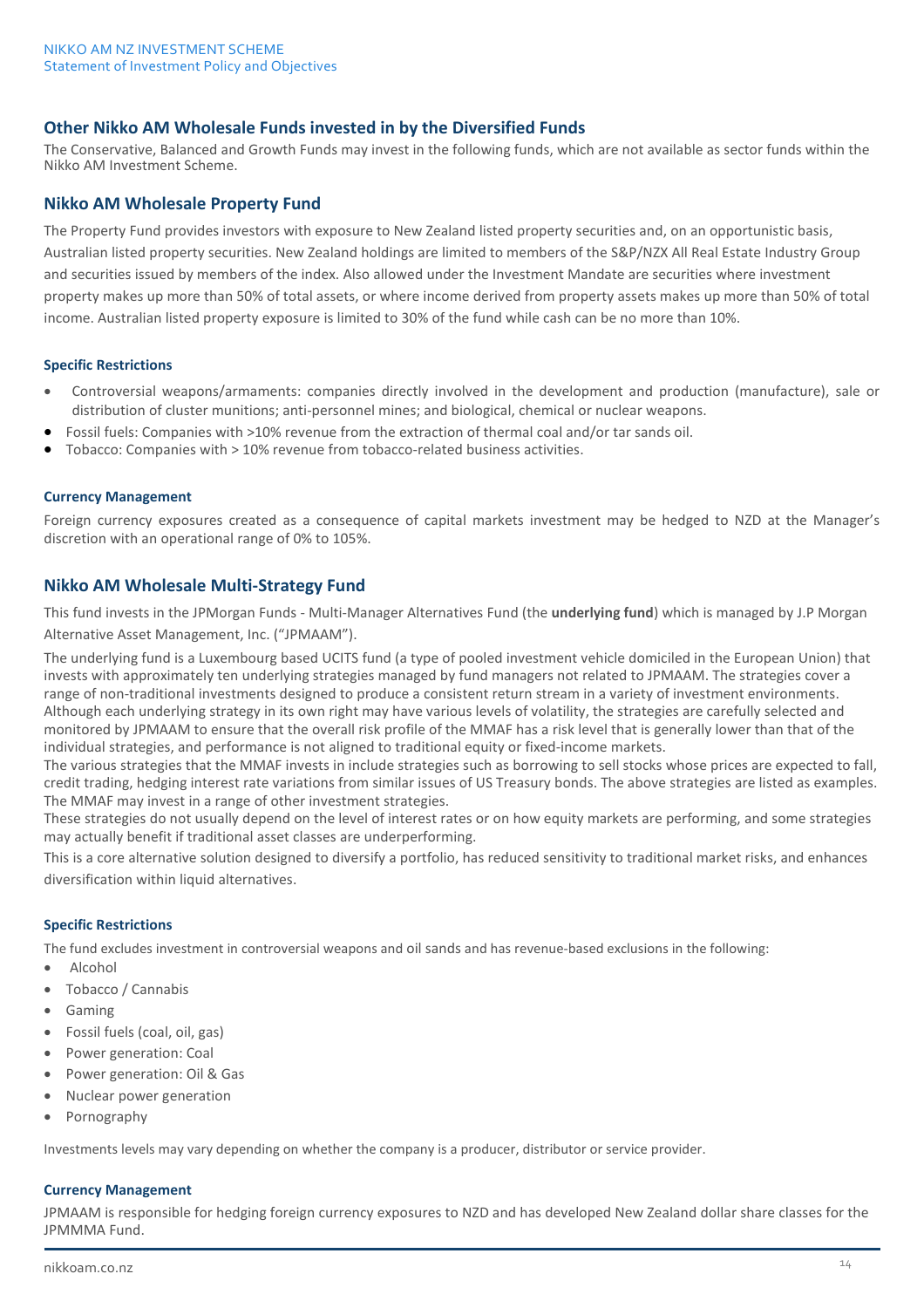## **Nikko AM Wholesale Option Fund**

This fund invests in cash and fixed interest investments and undertakes a leveraged trading strategy based on selling options over global government bonds.

The fund's investment strategy seeks investment returns from two sources:

Income received from selling short term options to financial institutions. Options are sold on long term bonds issued by Governments with a minimum credit rating of AA-.

Interest income on bank deposits and fixed interest securities. The Nikko AM Wholesale Option Fund aims to be invested in securities issued by New Zealand registered banks, with a maximum maturity of three years and one month.

The fund sells options on Government bonds. Typically, the total face value of the options will be greater than the value of the overall fund (known as leverage). For every \$1 in the fund, up to \$6 of call options and \$6 of put options can be sold. The options are sold in pairs, each comprising a call and a put option with the same expiry date. Accordingly, the effective leverage of the fund is 6 times the value of the fund.

### **Specific Restrictions**

- Adult entertainment: Companies with > 10% revenue from adult entertainment- related business activities.
- Alcohol: Companies with > 10% revenue from alcohol-related business activities.
- Controversial weapons/armaments: companies directly involved in the development and production (manufacture), sale or distribution of cluster munitions; anti-personnel mines; and biological, chemical or nuclear weapons.
- Fossil fuels: Companies with >10% revenue from the extraction of thermal coal and/or tar sands oil.
- Gambling: Companies with > 10% revenue from gambling-related business activities.
- Tobacco: Companies with > 10% revenue from tobacco-related business activities.
- And other industry sectors as determined by the Manager

\*The share of earnings will be assessed on semi-annual or annual financial disclosure basis.

### **Currency Management**

The Nikko AM Wholesale Option Fund hedges any foreign currency cash holdings to the NZD with an operational range of 98.5% to 101.5%.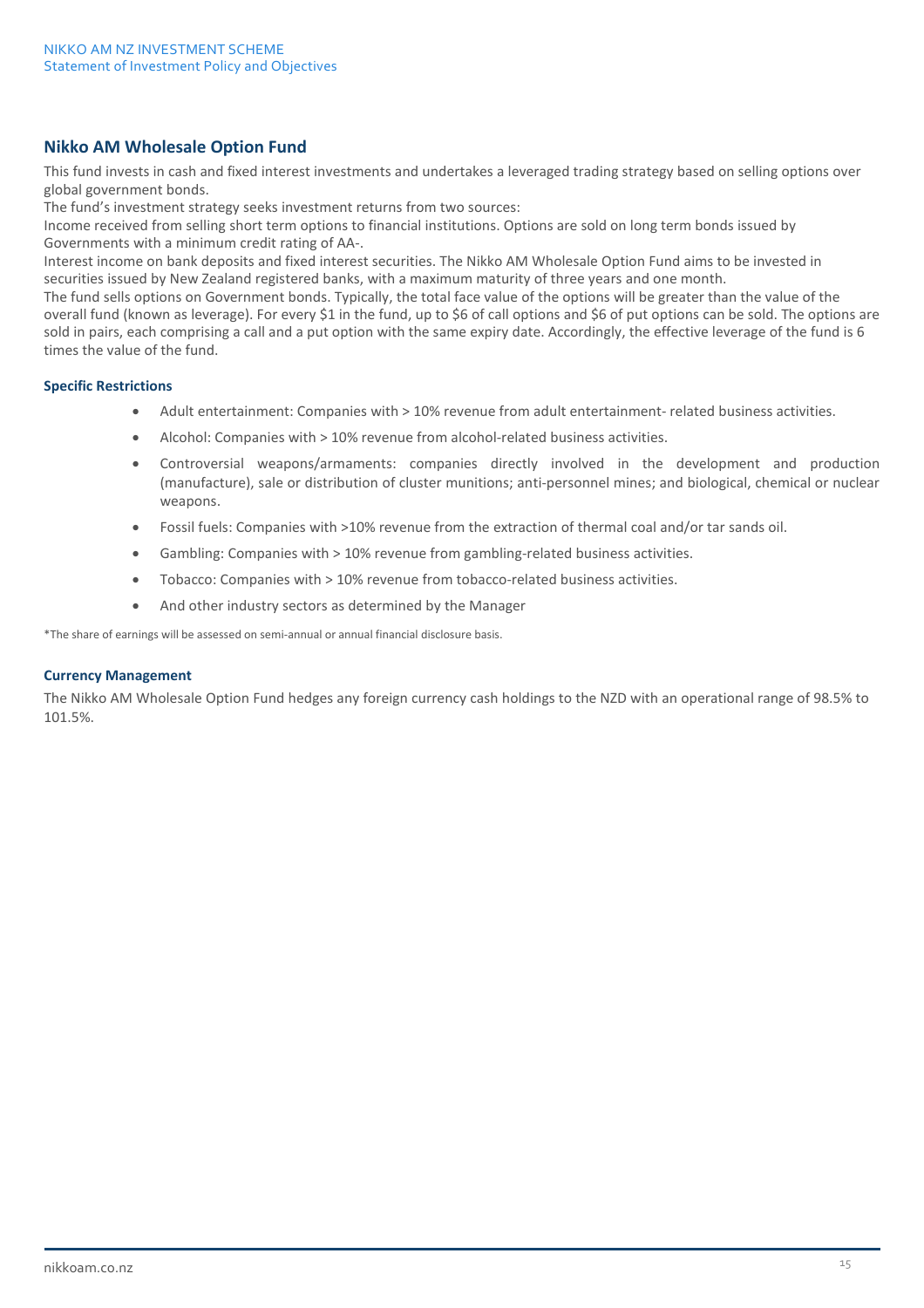## Nikko AM Income Fund

## **Description of the Fund**

This fund aims to provide investors with regular income from an actively managed investment portfolio while protecting the capital value of investors' funds.

## **Investment Objective**

The objective of the Fund is to construct a portfolio of Authorised Investments that outperform the Fund's benchmark return over a rolling three year period before fees and taxes.

## **Investment Strategy**

This fund gains its investment exposure by investing in accordance with the strategic asset allocation below.

## **Benchmark**

RBNZ Official Cash Rate +3.00% p.a.

## **Strategic Asset Allocation**

|                                                                            | <b>Target</b> | Range     |
|----------------------------------------------------------------------------|---------------|-----------|
|                                                                            | %             | %         |
| New Zealand fixed interest (including Kauri bonds)                         | 62.5          | $0 - 90$  |
| Australasian equities and Listed Property (including Preference<br>Shares) | 30            | $0 - 40$  |
| Nikko AM Wholesale Option Fund                                             | 7.5           | $0 - 15$  |
| Other International fixed interest                                         |               | $0 - 20$  |
| Cash and cash equivalents                                                  |               | $0 - 100$ |

This strategic asset allocation is actively managed within the ranges.

## **Permitted Investments**

The Permitted Investments of the Fund are:

- Cash balances with brokers, agents or custodians (local and overseas) pending investment or pending payment to the manager.
- Cash and deposits with, or debt securities issued or guaranteed by:
- The New Zealand government, government department, or any debt obligation guaranteed by the New Zealand government.
- The NZ Local Government Funding Authority (LGFA).
- Any debt security listed on any recognised securities exchange or traded in secondary markets.
- Any New Zealand local authority.
- Any New Zealand registered bank or equivalent institution in any other country issuing NZ dollar debt.
- Kauri bonds.
- Corporations incorporated, constituted or registered in New Zealand.
- Corporations incorporated, or registered outside New Zealand, issuing New Zealand dollar denominated debt. (deemed to be New Zealand fixed interest for Strategic Asset Allocation purposes)
- Private placements and syndications of debt, loans, equity and property securities. These may or may not be listed or tradeable.
- Any equity security listed or contemplated to be listed on any New Zealand or Australian recognised securities exchange.
- Underwriting and sub underwriting contracts for issues of permitted debt securities and equity securities.
- Any right, option, or obligation to acquire or dispose of any equity or debt security including without limitation, warrants, convertibles, preferred stock, hybrids and stapled securities.
- Derivative Instruments, including Futures, Swaps, Interest rate agreements; Forward rate agreements; Options (either exchange traded or over-the-counter); Forward foreign exchange contracts, Repurchase agreements. The use of derivatives is limited to contracts related to Authorised Investments.
- Units in Nikko AM NZ Corporate Bond Fund.
- Units in Nikko AM Wholesale Option Fund
- Products investing in the above underlying investments, including products managed by the Manager or a related body corporate of the Manager.
- Any other investment agreed to by the Manager and Supervisor.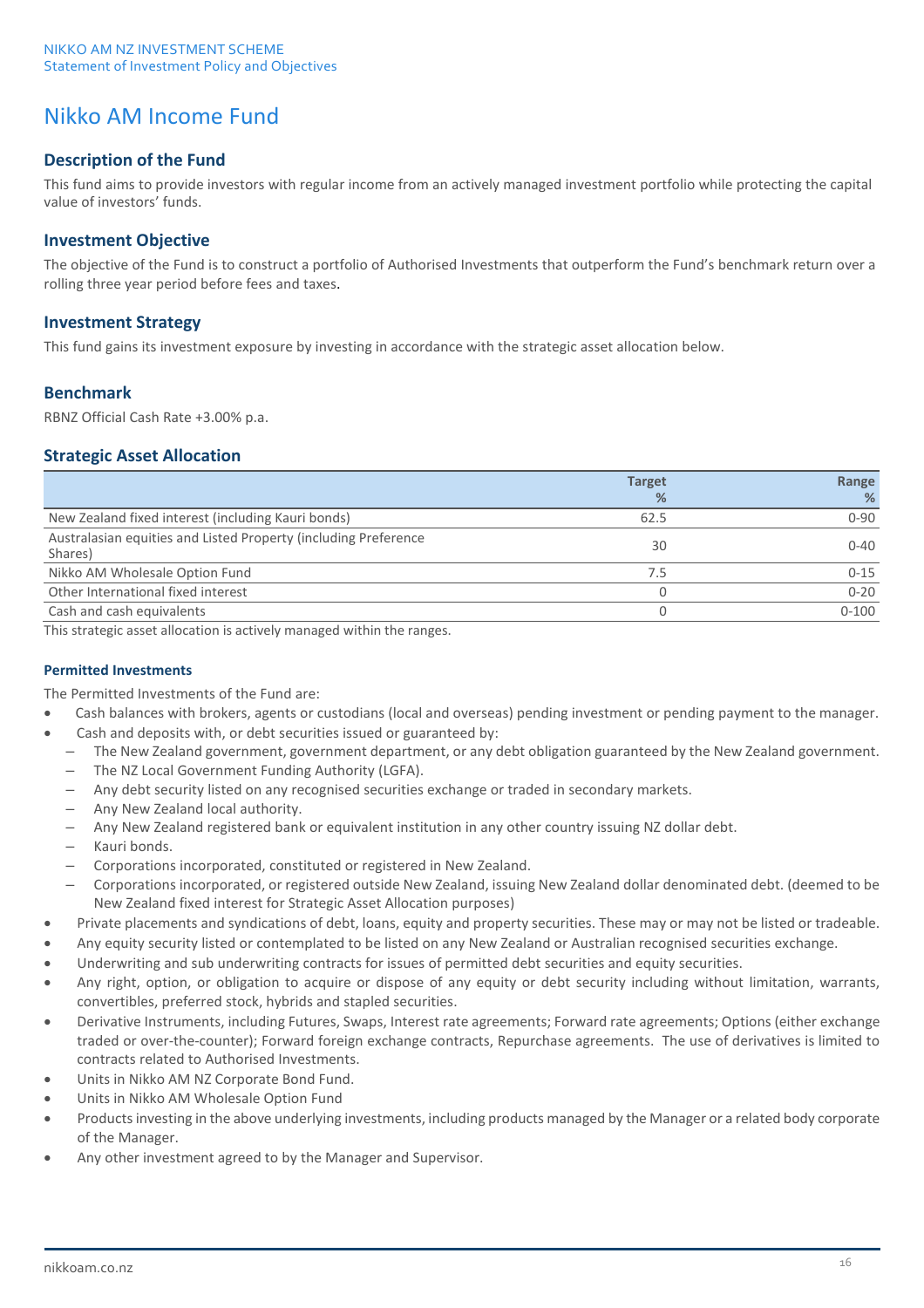### **Restrictions**

- Maximum fund exposure to an individual equity is 5%
- Where an entity issues both debt and equity the equity exposure is permitted to be added to the permitted debt exposure.
- Derivative counterparties listed in the Nikko AM NZ Approved Counterparty List.
- Any equity security that transfers listing to an exchange other than New Zealand or Australia is to be divested within one month following the date of transfer, unless approval to continue to hold the security is granted by the Supervisor.

### **ESG and specific restrictions – refer to section C**

#### **Credit Ratings Exposures**

|                | Maximum Exposures per Issuer <sup>1</sup> |
|----------------|-------------------------------------------|
|                | %                                         |
| AAA            | 20                                        |
| AA-to AA+      | 15                                        |
| A-to A+        | 12.5                                      |
| BBB-to BBB+    | 10                                        |
| Unrated to BB+ |                                           |

• The ratings referred to in this SIPO are the long term credit ratings of Standard & Poor's. An equivalent short term rating, or an equivalent rating from a recognised rating agency is permitted.

- Credit rating and equity exposures are expressed as a percentage of the total fund.
- If an issue does not have a credit rating, the credit rating of the issuer or deposit taker applies.
- If an issuer or issue is guaranteed by another party the higher of the ratings applies.

<sup>1</sup> Does not apply to NZ Government, Government Departments and LGFA.

### **Sector Limits**

|                                                                                            | Target % | <b>Maximum</b><br>% |
|--------------------------------------------------------------------------------------------|----------|---------------------|
| Nikko AM Wholesale NZ Corporate Bond Fund                                                  | 15       | 30                  |
| Nikko AM Wholesale Option Fund                                                             | 7.5      | 15                  |
| NZ and Australian Investment grade debt and<br>loans                                       | 17.5     | 60                  |
| NZ and Australian Equity and Property<br>securities                                        | 20       | 30                  |
| NZ and Australian Convertibles and Preference<br><b>Shares</b>                             | 15       | 20                  |
| NZ and Australian MBS and ABS                                                              | 10       | 20                  |
| Un-rated and sub-investment grade debt and<br>loans                                        | 15       | 20                  |
| NZ and Australian Government or Government<br>Department debt, LGFA and NZ Local Authority | $\Omega$ | 100                 |
| Other International Fixed Income                                                           | 0        | 20                  |
| Cash and Deposits                                                                          | 0        | 100                 |

### **Currency Management**

Foreign currency exposures created as a consequence of capital markets investment may be hedged to NZD at the Manager's discretion with an operational range of 0% to 105%.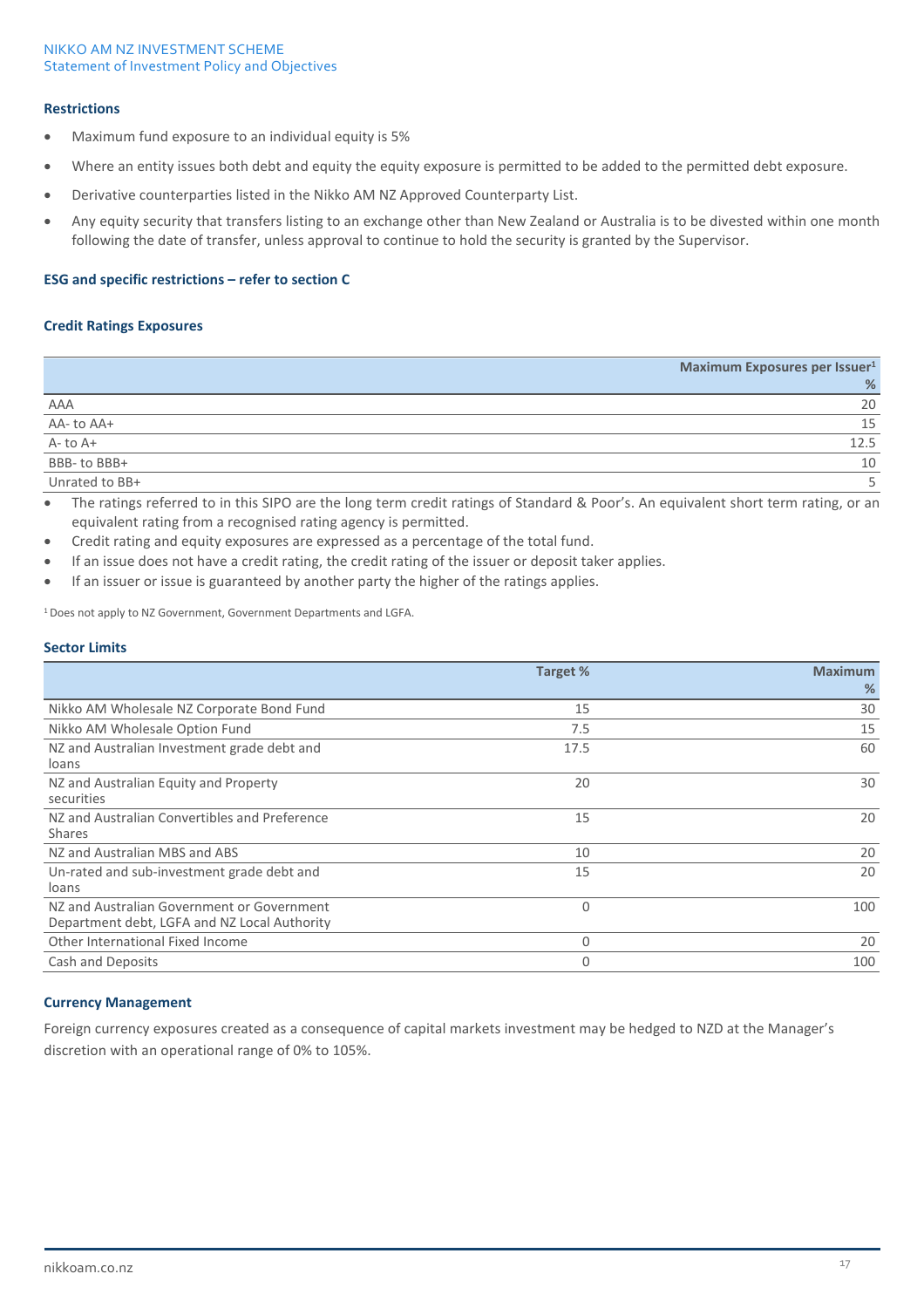# Sector Funds

## Nikko AM NZ Cash Fund

## **Description of the Fund**

This fund aims to provide investors with regular income by constructing an actively managed investment portfolio of short-term deposits and bonds whilst preserving capital value.

## **Investment Objective**

The objective of this fund is to outperform the benchmark by 0.20% p.a. over a rolling three year period before fees, expenses and taxes.

## **Investment Strategy**

This fund gains its investment exposure by investing into the Nikko AM Wholesale NZ Cash Fund in accordance with the strategic asset allocation below. The Nikko AM Wholesale NZ Cash Fund is managed by the Nikko AM NZ Fixed Income team.

## **Benchmark**

Bloomberg NZBond Bank Bill Index

## **Strategic Asset Allocation**

|                                                                                                                          | <b>Target</b> | Range       |
|--------------------------------------------------------------------------------------------------------------------------|---------------|-------------|
|                                                                                                                          | %             | ℅           |
| Nikko AM Wholesale NZ Cash Fund which targets investment in<br>cash and cash equivalents, and New Zealand fixed interest | 100           | 95.0-100.0  |
| Cash on call for investor transactions                                                                                   |               | $0.0 - 5.0$ |

## **Nikko AM Wholesale NZ Cash Fund**

## **Permitted Investments**

The permitted investments of the Nikko AM Wholesale NZ Cash Fund are:

Cash balances with brokers, agents or custodians (local and overseas) pending investment or pending payment to the manager. Cash and deposits with, or debt securities issued or guaranteed by:

- Any New Zealand registered bank with a minimum credit rating of A1 short term or A long term (Standard & Poor's) or equivalent as issued by a recognised rating agency.
- The New Zealand government and government departments or any debt obligation guaranteed by the New Zealand government.
- Any New Zealand local authority, including the Local Government Funding Agency, with a minimum credit rating of A1 short term or A long term (Standard & Poor's) or equivalent as issued by a recognised rating agency.
- Corporations incorporated, constituted or registered either in New Zealand or overseas and which have a minimum credit rating of A1 short term or A long term (Standard & Poor's) or equivalent as issued by a recognised rating agency and issue NZ dollar debt securities.

Debt securities may be in fixed rate or floating rate format.

Derivative Instruments are limited to contracts related to permitted investments.

Any other investment agreed to by the Manager and Supervisor.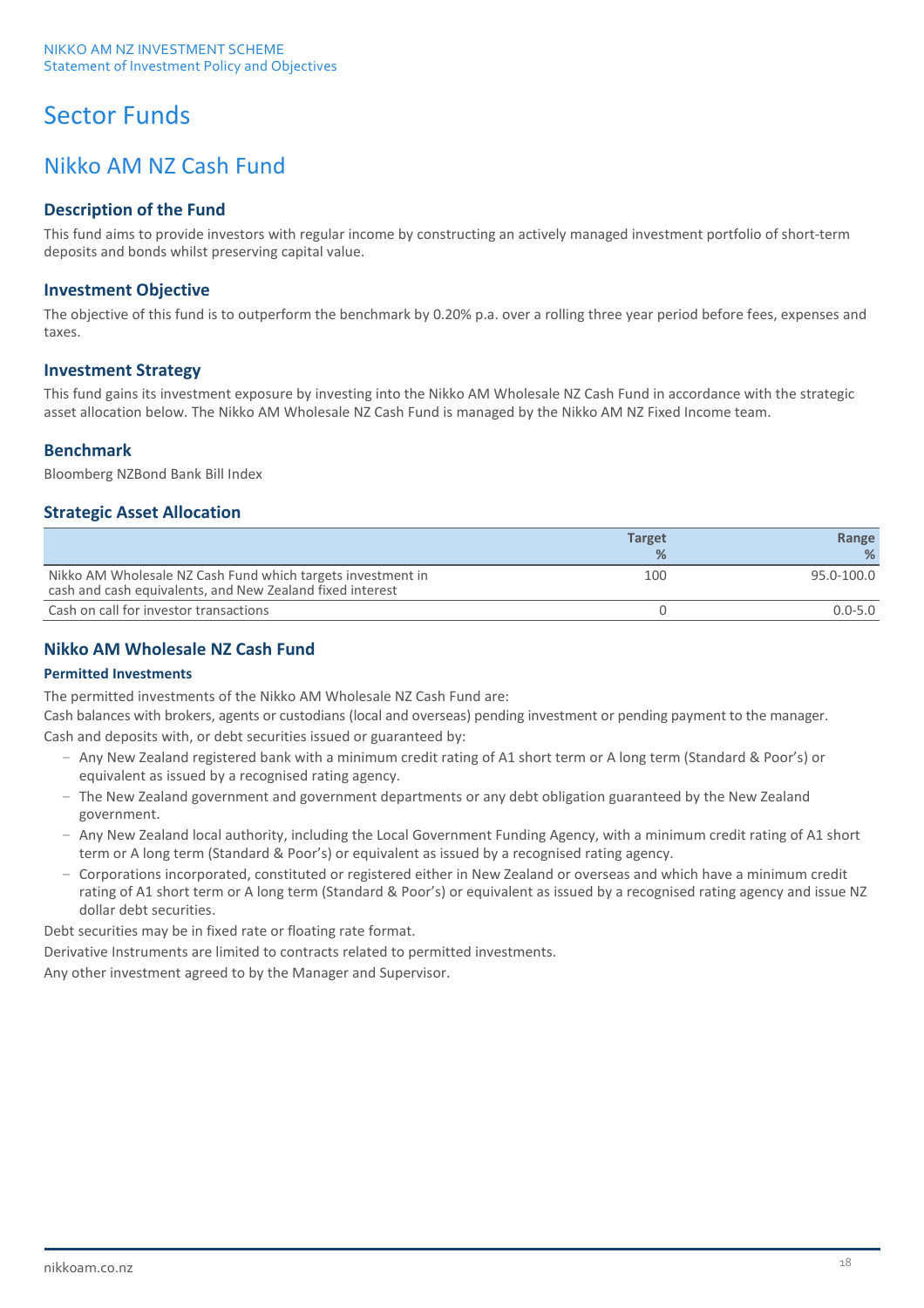### **Restrictions**

|                                                               | <b>Limitation/Restriction</b>                                                                             |
|---------------------------------------------------------------|-----------------------------------------------------------------------------------------------------------|
| Interest rate exposure for any security                       | Maximum 365 days (note floating rate security limits below)                                               |
| Single issuer exposure                                        | Maximum 25% of the Nikko AM Wholesale NZ Cash Fund value                                                  |
| Maturity date of floating rate securities                     | Maximum 3 years and one month                                                                             |
| Exposure to floating rate securities                          | Maximum 40% of the Nikko AM Wholesale NZ Cash Fund value                                                  |
| Derivative counterparties                                     | Derivatives can only be transacted with parties listed on the Nikko<br>AM NZ Approved Counterparties List |
| Investment in any managed investment scheme that is not a PIE | Prohibited                                                                                                |

## **ESG and specific restrictions – refer to section C**

### **Currency Management**

All Investments will be in New Zealand dollars.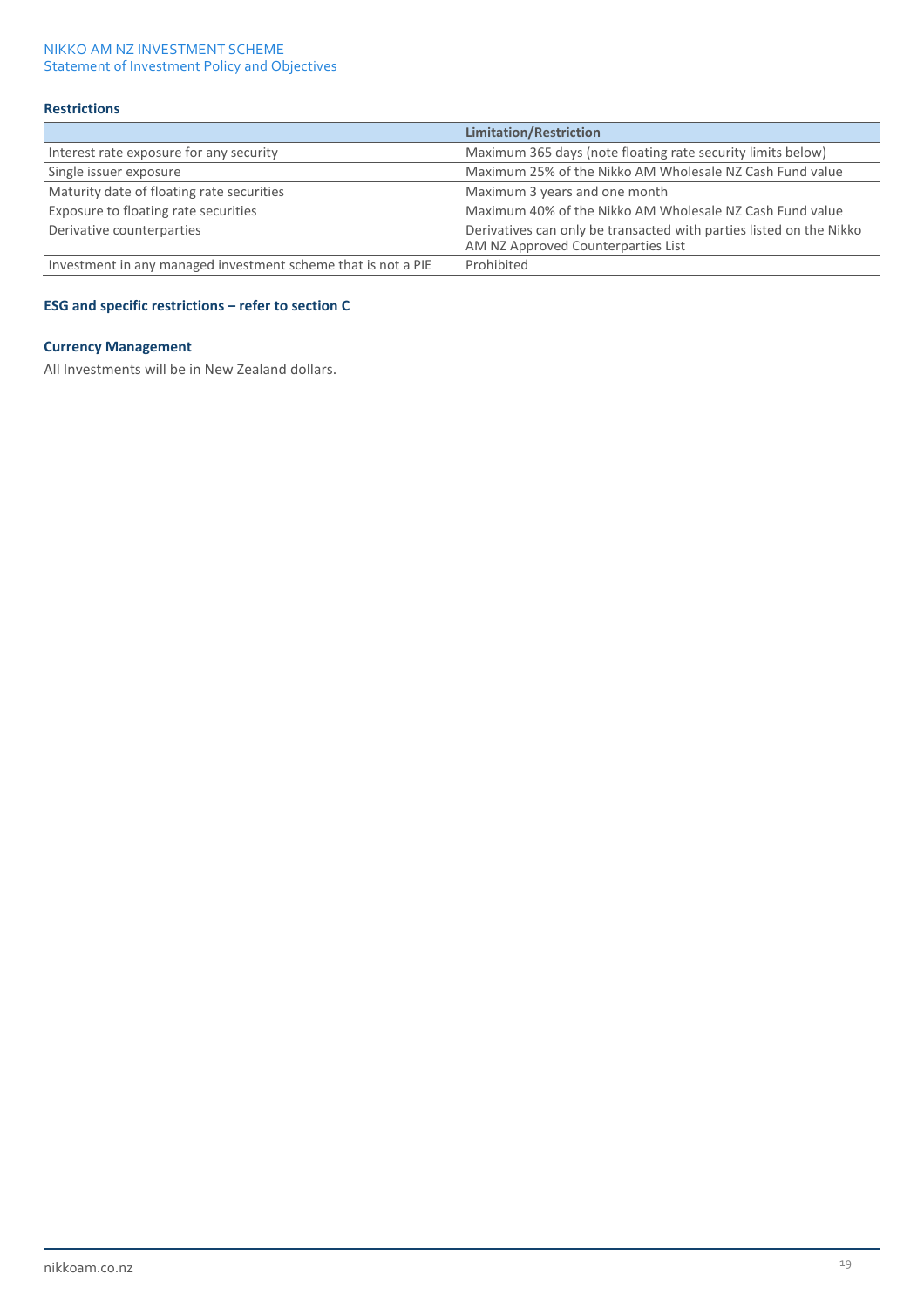## Nikko AM NZ Bond Fund

## **Description of the Fund**

This fund aims to provide investors with regular income by constructing an actively managed investment portfolio of New Zealand bonds, deposits and cash with the potential for capital gain from New Zealand dollar fixed interest markets.

### **Investment Objective**

The objective of this fund is to outperform the benchmark by 0.6% p.a. over a rolling three year period before fees, expenses and taxes.

### **Investment Strategy**

This fund gains its investment exposure by investing into the Nikko AM Wholesale NZ Bond Fund in accordance with the strategic asset allocation below. The Nikko AM Wholesale NZ Bond Fund is managed by the Nikko AM NZ Fixed Income team.

## **Benchmark**

Bloomberg NZBond Composite 0+ Yr Index

### **Strategic Asset Allocation**

|                                                                                                                          | <b>Target</b> | Range       |
|--------------------------------------------------------------------------------------------------------------------------|---------------|-------------|
|                                                                                                                          | ℅             | %           |
| Nikko AM Wholesale NZ Bond Fund which targets investment in<br>cash and cash equivalents, and New Zealand fixed interest | 100           | 95.0-100.0  |
| Cash on call for investor transactions                                                                                   |               | $0.0 - 5.0$ |

## **Nikko AM Wholesale NZ Bond Fund**

### **Permitted Investments**

The permitted investments of the Nikko AM Wholesale NZ Bond Fund are:

Cash balances with brokers, agents or custodians (local and overseas) pending investment or pending payment to the Manager.

Cash and deposits with, or debt securities issued or guaranteed by:

- The New Zealand government, government department or any debt obligation guaranteed by the New Zealand government.
- Any foreign government (including central and local government) or any state of a foreign nation or any political subdivision or agency of such government or state or any supranational issuing New Zealand dollar denominated debt.
- Any New Zealand local authority.
- Any New Zealand registered bank or equivalent institution in any other country issuing NZD debt.
- Kauri bonds.
- Corporations incorporated, constituted or registered in New Zealand issuing New Zealand dollar debt.
- Corporations incorporated, or registered outside New Zealand, issuing New Zealand dollar denominated debt.

Derivative Instruments, including futures, swaps, interest rate agreements; forward rate agreements; options (either exchange traded or over-the-counter); forward foreign exchange contracts, repurchase agreements. The use of derivatives is limited to contracts related to permitted investments.

Products investing in the above underlying investments, including products managed by the Manager or a related body corporate of the Manager.

Any other investment agreed to by the Manager and Supervisor.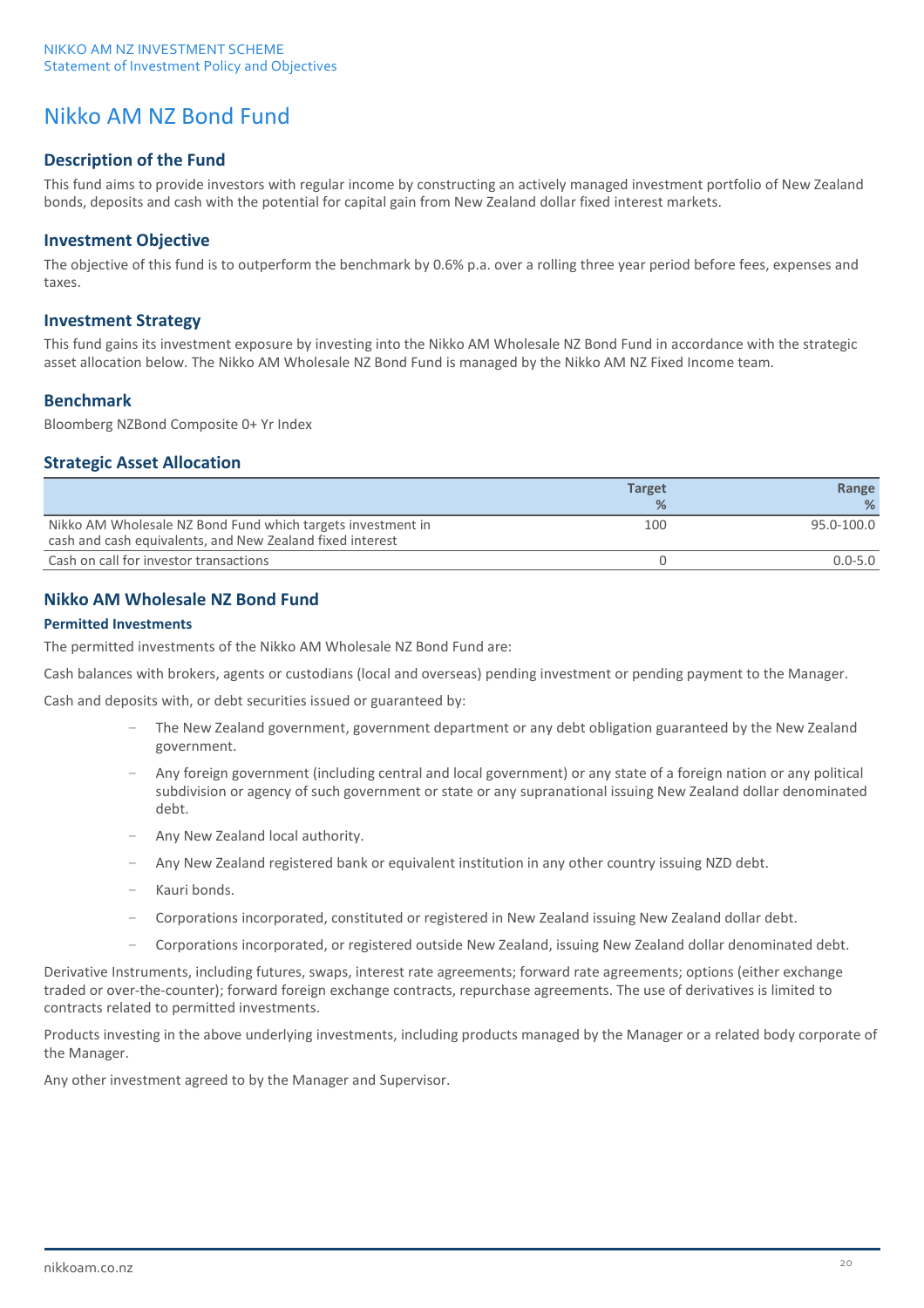### **Restrictions**

|                                                                                                                                                                           | <b>Limitation/Restriction</b>                                                                                   |
|---------------------------------------------------------------------------------------------------------------------------------------------------------------------------|-----------------------------------------------------------------------------------------------------------------|
| Portfolio duration (modified) range                                                                                                                                       | ±1.5 years around benchmark duration                                                                            |
| Exposure to assets rated A- or better                                                                                                                                     | Minimum of 95% of the Nikko AM Wholesale NZ Bond Fund<br>value                                                  |
| Securities issued or guaranteed by the New Zealand<br>Government or securities accepted by the Reserve Bank of New<br>Zealand's Overnight Reverse Repo Facility           | Minimum of 25% of the Nikko AM Wholesale NZ Bond Fund<br>value                                                  |
| Securities <sup>2</sup> with a credit rating equal to or higher than New<br>Zealand Government as measured by Standard & Poor's or<br>equivalent recognised rating agency | Minimum of 50% of the Nikko AM Wholesale NZ Bond Fund<br>value                                                  |
| New Zealand Local Government Funding Agency (LGFA)<br>securities                                                                                                          | Maximum of 15% of the Nikko AM Wholesale NZ Bond Fund<br>value                                                  |
| Kauri bonds, supra-nationals, foreign government and<br>government agency securities                                                                                      | Maximum of 30% of the Nikko AM Wholesale NZ Bond Fund<br>value                                                  |
| All issuers (except the New Zealand government and LGFA)                                                                                                                  | Maximum of 10% of the Nikko AM Wholesale NZ Bond Fund<br>value per issuer                                       |
| Cash and cash equivalent investments counterparty/issuer<br>credit rating                                                                                                 | Equal to or better than a Standard & Poor's A1 short term or A<br>long term rating or Moody's equivalent rating |
| Derivative counterparties                                                                                                                                                 | Derivatives can only be transacted with parties listed on the<br>Nikko AM NZ Approved Counterparties List       |
| The nominal face value of all derivative instruments                                                                                                                      | Maximum 40% of the market value of the Nikko AM Wholesale<br>NZ Bond Fund value                                 |
| Sub-investment grade debt                                                                                                                                                 | Prohibited <sup>3</sup>                                                                                         |
| Investment in any managed investment scheme that is not a PIE                                                                                                             | Prohibited                                                                                                      |

2 If an issue does not have a credit rating, the credit rating of the issuer or deposit taker may apply.

<sup>3</sup>In the event of a credit rating downgrade below investment grade, the manager may remain invested up to 5% of the value of the Nikko AM Wholesale NZ Bond Fund.

### **ESG and specific restrictions – refer to section C**

### **Currency Management**

All Investments will be in New Zealand dollars.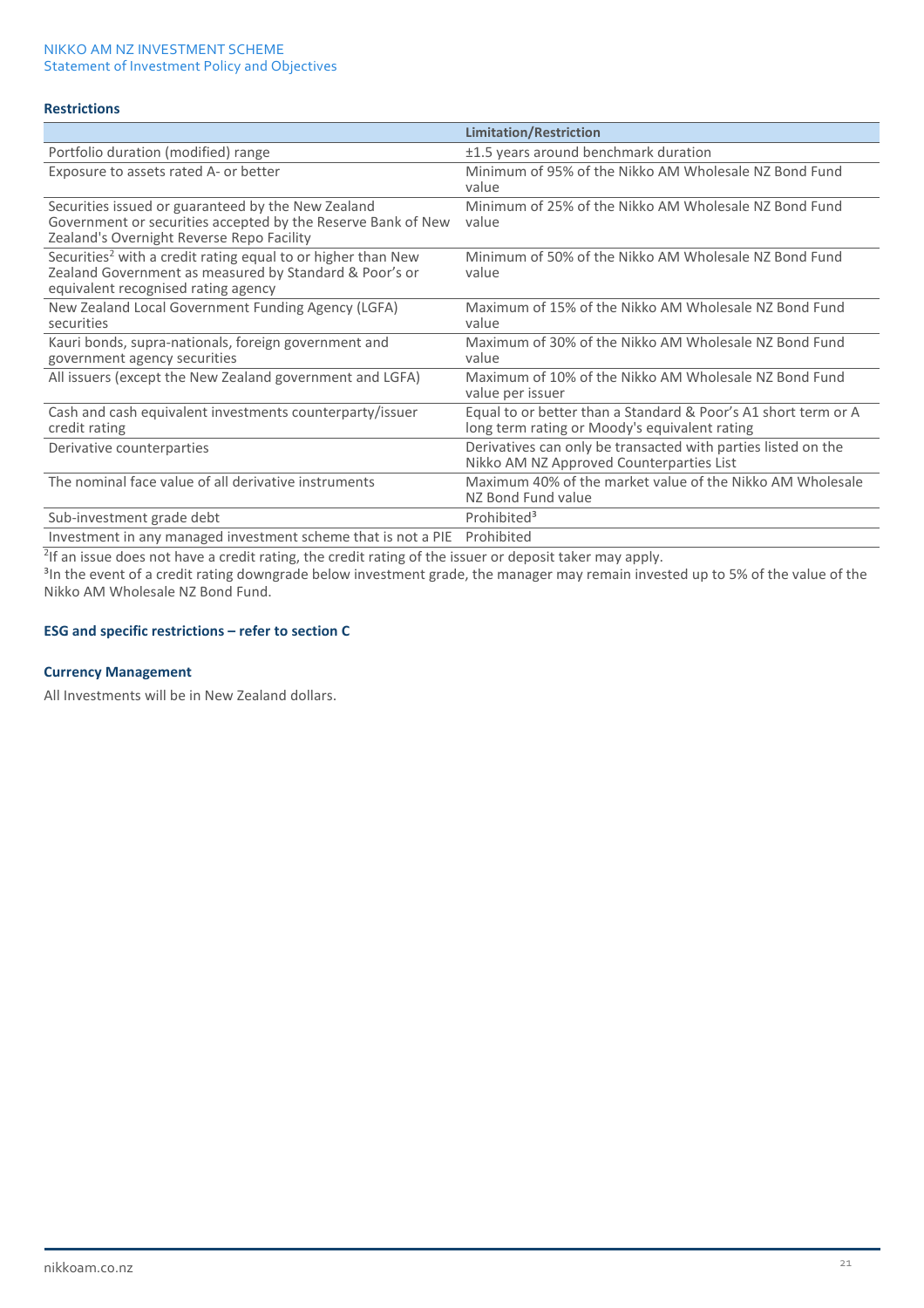## Nikko AM NZ Corporate Bond Fund

## **Description of the Fund**

This fund is designed to provide regular income by constructing an actively managed investment portfolio of predominantly New Zealand bonds, deposits and cash, while protecting the capital value of investors' funds.

### **Investment Objective**

The objective of this fund is to outperform the benchmark by 0.70% p.a. over a rolling three year period before fees, expenses and taxes.

### **Investment Strategy**

This fund gains its investment exposure by investing into the Nikko AM Wholesale NZ Corporate Bond Fund in accordance with the strategic asset allocation below. The Nikko AM Wholesale NZ Corporate Bond Fund is managed by the Nikko AM NZ Fixed Income team.

## **Benchmark**

Bloomberg NZBond Credit 0+ Yr Index

## **Strategic Asset Allocation**

|                                                                                                     | <b>Target</b> | Range       |
|-----------------------------------------------------------------------------------------------------|---------------|-------------|
|                                                                                                     | $\frac{9}{6}$ | %           |
| Nikko AM Wholesale NZ Corporate Bond Fund which targets<br>investment in New Zealand fixed interest | 100           | 95.0-100.0  |
| Cash on call for investor transactions                                                              |               | $0.0 - 5.0$ |

## **Nikko AM Wholesale NZ Corporate Bond Fund**

### **Permitted Investments**

The permitted investments of the Nikko AM Wholesale NZ Corporate Bond Fund are:

Cash balances with brokers, agents or custodians (local and overseas) pending investment or pending payment to the manager.

Cash and deposits with, or debt securities issued or guaranteed by:

– The New Zealand government, government department, or any debt obligation guaranteed by the New Zealand government;

The NZ Local Government Funding Agency (LGFA);

- Any New Zealand local authority;
- Any New Zealand registered bank or equivalent institution in any other country issuing NZ dollar debt;
- Investment in collective investment vehicles that meet or exceed in part or in full the objectives and risk characteristics of the Nikko AM NZ Corporate Bond Fund;
- Kauri bonds;
- Corporations incorporated, constituted or registered in New Zealand;
- Corporations incorporated, or registered outside New Zealand, issuing New Zealand dollar denominated debt (deemed to be New Zealand fixed interest for Strategic Asset Allocation purposes)

Any debt security listed on any recognised securities exchange or traded in secondary markets.

Any equity security listed on any recognised securities exchange with a fixed dividend stream and a fixed redemption date.

Underwriting and sub-underwriting contracts for issues of permitted debt securities and equity securities.

Derivative instruments, including Futures, Swaps, Interest rate agreements, forward rate agreements, options (either exchange traded or over-the-counter), forward foreign exchange contracts, repurchase agreements. The use of derivatives is limited to contracts relating to the Permitted Investments.

Products investing in the above underlying investments, including products managed by the Manager or a related body corporate of the Manager.

Any other investment agreed to by the Manager and the Supervisor.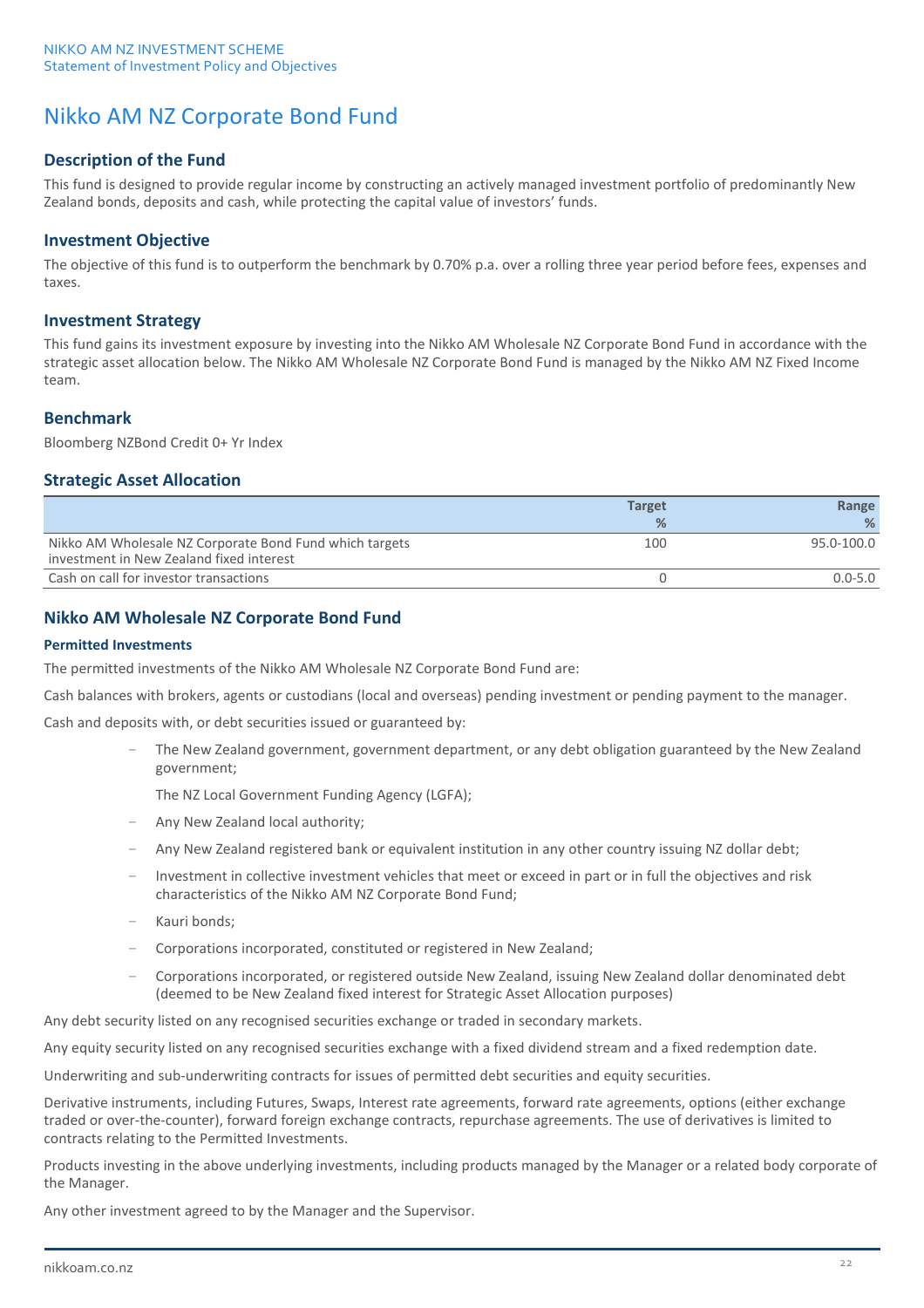### **Restrictions**

|                                                                          | Limitation/Restriction            |
|--------------------------------------------------------------------------|-----------------------------------|
| Portfolio duration (modified) range                                      | ±2.5 years around index duration. |
| Sub-investment grade debt                                                | Prohibited <sup>1</sup>           |
| Investment in any managed investment scheme that is not a PIE Prohibited |                                   |

<sup>1</sup>In the event of a credit rating downgrade below investment grade the manager may remain invested.

### **ESG and specific restrictions – refer to section C**

#### **Credit Ratings Exposures**

All investments are required to have an 'investment grade credit rating' or capital guaranteed by an investment grade entity.

|              | <b>Fund Exposures</b> | Maximum Exposures per Issuer <sup>2</sup> |
|--------------|-----------------------|-------------------------------------------|
|              | %                     | %                                         |
| AAA          | $0.0 - 100$           | 15                                        |
| AA-to AA+    | $0.0 - 100$           | 10                                        |
| $A-$ to $A+$ | $0.0 - 80$            | 7.5                                       |
| BBB-to BBB+  | $0.0 - 30$            |                                           |

2 The issuer limits for NZ Government, Government Department or Government Guaranteed sectors are 100%, and for LGFA is 20%.

- The ratings referred to in this SIPO are the long term credit ratings of Standard & Poor's. An equivalent short term rating, or an equivalent rating from a recognised rating agency is permitted.
- Credit rating and equity exposures are expressed as a percentage of the total fund.
- If an issue does not have a credit rating, the credit rating of the issuer or deposit taker applies.
- If an issuer or issue is guaranteed by another party the higher of the ratings applies.

### **Sector Limits**

|                                                    | <b>Maximum</b> |
|----------------------------------------------------|----------------|
|                                                    | %              |
| NZ Government, Government Department or Government | 100            |
| Guaranteed                                         |                |
| NZ Corporate and Bank Debt                         | 100            |
| NZ Local Authority (including LGFA)                | 60             |
| NZD Kauri Bonds                                    | 40             |
| Offshore issued NZ Corporate Debt Hedged to NZD    | 20             |
| NZ Mortgage Backed and Asset Backed Securities     | 20             |
|                                                    |                |

### **Currency Management**

Foreign currency exposures created as a consequence of capital markets investment are hedged to NZD within an operational range of 97.5% to 102.5%. Currency hedging contracts are held in the Nikko AM Wholesale NZ Corporate Bond Fund.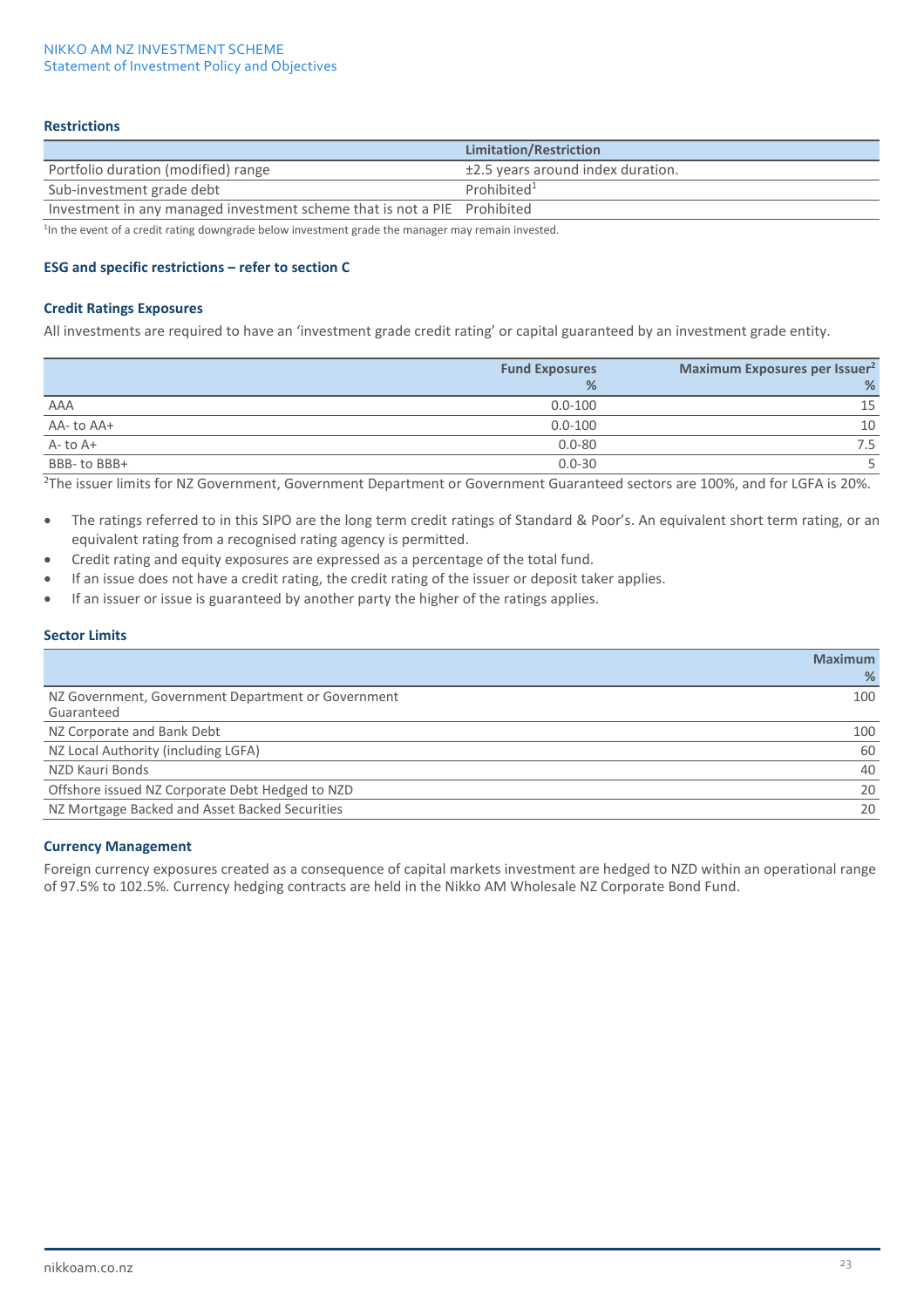## Nikko AM Global Bond Fund

## **Description of the Fund**

This fund aims to provide investors with regular income by constructing an actively managed investment portfolio of permitted investments, with the potential for capital gain from global fixed interest markets.

### **Investment Objective**

The objective of this fund is to outperform the benchmark by 1.00% p.a. over a rolling three year period before fees, expenses and taxes.

### **Investment Strategy**

This fund gains its investment exposure by investing into the Nikko AM Wholesale Global Bond Fund in accordance with the strategic asset allocation below. The appointed global manager (Goldman Sachs Asset Management) is responsible for the investment management of the assets of the Nikko AM Wholesale Global Bond Fund ("the Portfolio").

## **Benchmark**

Bloomberg Barclays Global Aggregate Index, hedged into NZD

## **Strategic Asset Allocation**

|                                                                                                                               | <b>Target</b> | Range       |
|-------------------------------------------------------------------------------------------------------------------------------|---------------|-------------|
|                                                                                                                               | %             | ℅           |
| Nikko AM Wholesale Global Bond Fund which targets investment in<br>cash and cash equivalents and international fixed interest | 100           | 95.0-100.0  |
| Cash on call for investor transactions                                                                                        |               | $0.0 - 5.0$ |

## **Nikko AM Wholesale Global Bond Fund**

### **Permitted Investments**

The permitted investments of the Nikko AM Wholesale Global Bond Fund are:

Cash balances with brokers, agents or custodians (local and overseas) pending investment or pending payment to the Manager.

Fixed rate, variable rate and floating rate securities issued or guaranteed by Treasuries, Government-Related organisations, Corporations and Securitised issuers. Government guaranteed securities shall be classified as Government agency obligations.

Money market investments (including but not limited to Term Deposits, Treasury Bills, Bank Acceptance securities, Collaterised Obligations, Commercial Paper, Repurchase Agreements and Money Market funds).

Affiliated mutual funds for cash management and asset allocations to specific sectors on the bond market. In the event of conflict between the investment guidelines herein and those of an affiliated mutual fund, those of the affiliated mutual fund shall prevail.

Derivative instruments including futures (including but not limited to money market futures and government bond futures), swaps (including but not limited to interest rate swaps, inflation-linked swaps, credit default swaps (which in turn include single-name, basket and tranched credit default swaps) and total return swaps), FRAs and options (including but not limited to exchange traded and OTC options on all securities, currencies and derivative instruments as above). For the avoidance of doubt the net aggregate notional market value of derivative holdings may exceed 100%.

Any other investment agreed to by the Manager and Supervisor.

#### **Restrictions**

The weighted average modified duration of the Portfolio shall be within +/- 2.5 years of the weighted average modified duration of the Benchmark. Net long and short interest rate and market value exposures of individual countries is permitted. In managing the interest rate risk of the portfolio, the contribution to portfolio duration from derivatives must be combined with the contribution to portfolio duration from all other investments.

Maximum 5% aggregate exposure to bonds, net of single-name credit default swap exposure, of any one corporate issuer.

All short term rated money market investments must be rated A2/P2/F2 or better by Standard & Poor's, Moody's and/or Fitch.

All long term rated securities must be rated BBB- or higher by Standard & Poor's, Moody's and/or Fitch.

In the event that a security is downgraded below its minimum permissible credit quality, the Manager is permitted to retain such downgraded holdings up to a maximum aggregate exposure of 2%. In the event that the aggregate exposure should exceed 2%, the Manager shall determine an appropriate course of action within 20 business days.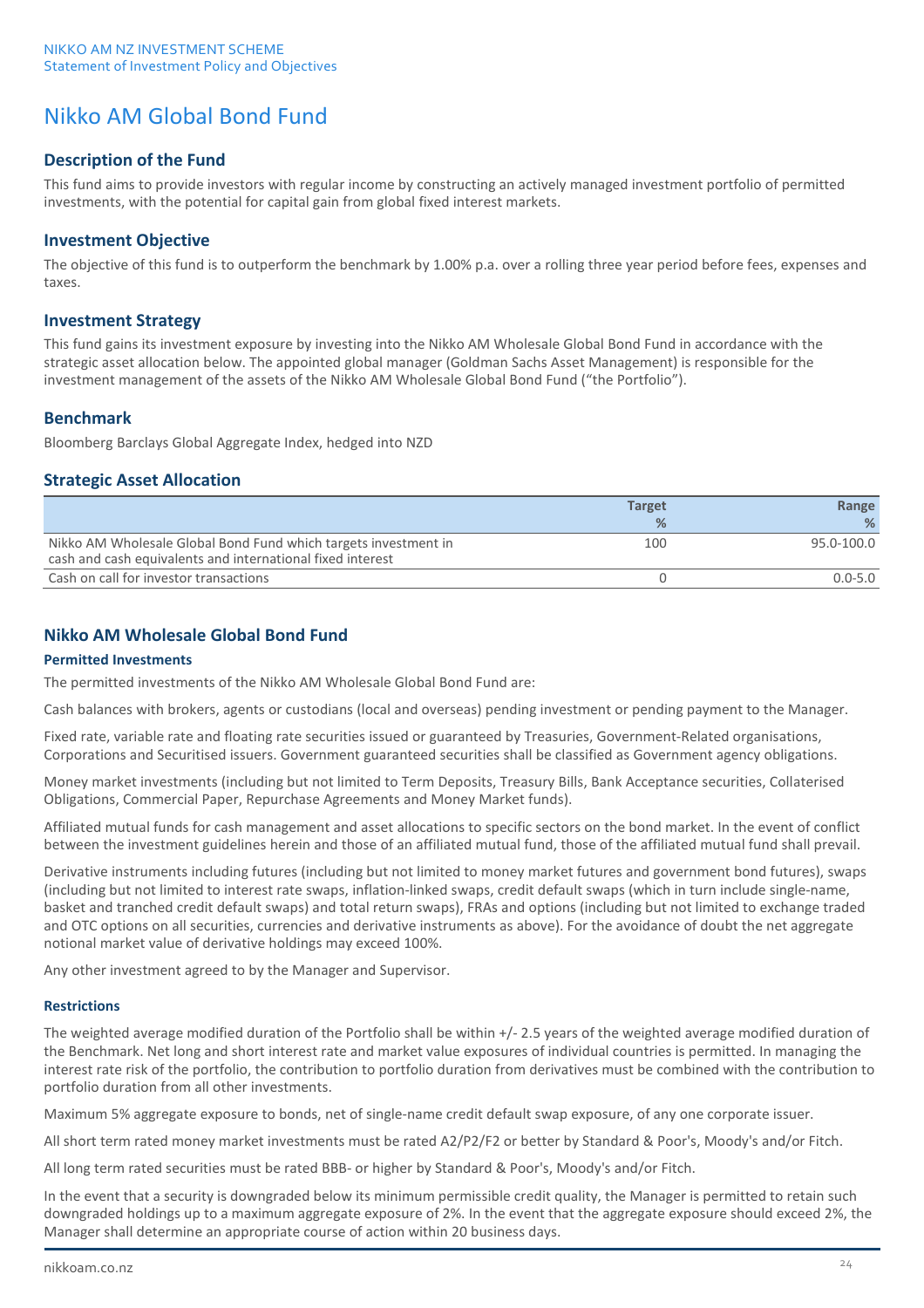Unrated securities are permissible if in the opinion of the Manager the credit quality of the security is equal to or better than minimum permissible credit quality.

In the case of spilt ratings the higher/highest rating shall apply.

The contribution to portfolio risk from derivatives, when combined with the contribution to portfolio risk from all other investments, must not breach these restrictions.

Active currency management strategies are not permitted.

### **ESG and specific restrictions – refer to section C**

### **Currency Management**

Foreign currency exposures created as a consequence of capital markets investment remain hedged to NZD within an operational range of 98.5% to 101.5%. Currency hedging contracts are held in the Nikko AM Wholesale Global Bond Fund.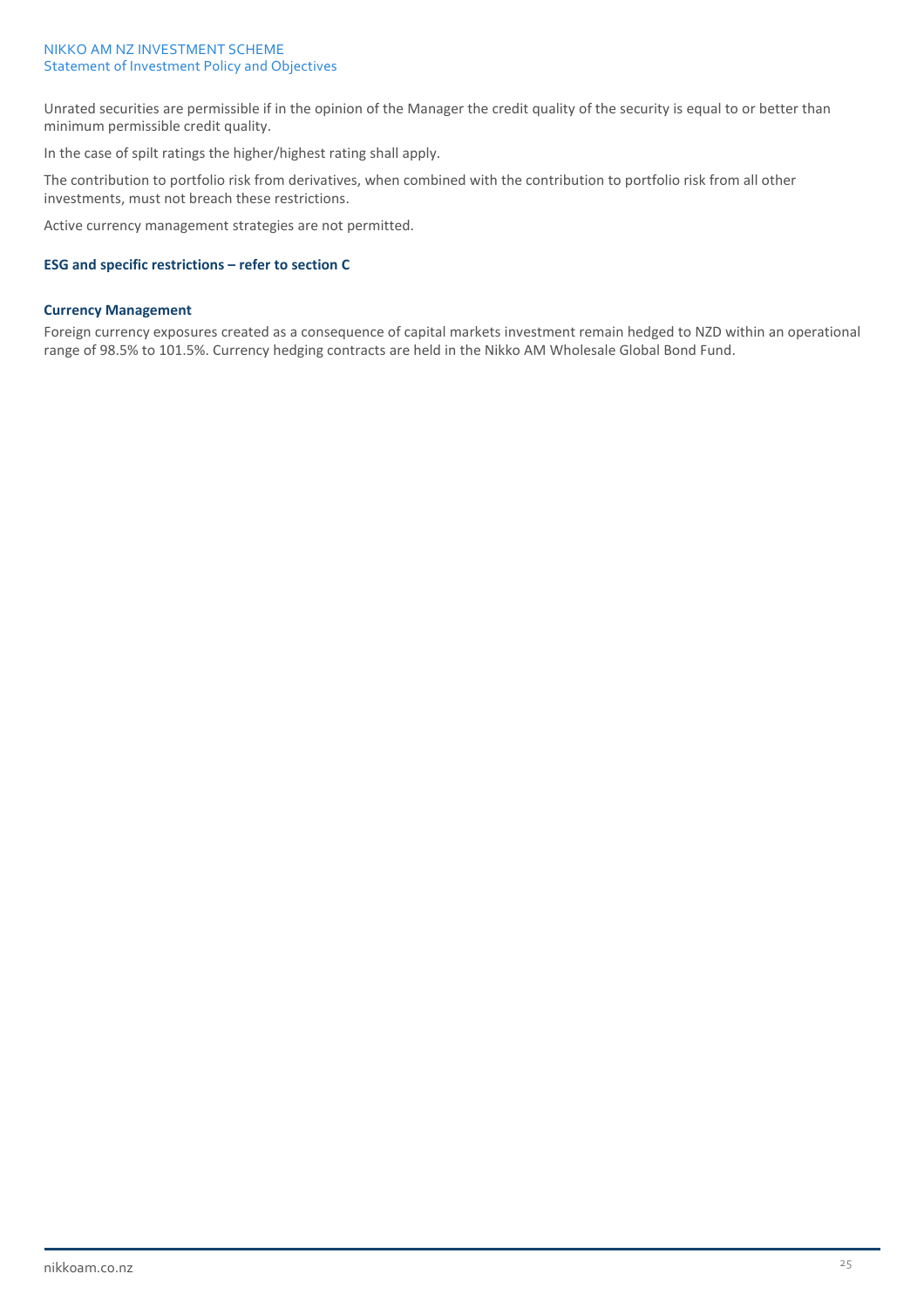## Nikko AM Core Equity Fund

## **Description of the Fund**

This fund aims to provide investors with an exposure to New Zealand and Australian equity markets from an actively managed investment portfolio with potential for growth of income and capital.

### **Investment Objective**

The objective of this fund is to outperform the benchmark by 3.00% p.a. over a rolling three year period before fees, expenses and taxes.

### **Investment Strategy**

This fund gains its investment exposure by investing into the Nikko AM Wholesale Core Equity Fund in accordance with the strategic asset allocation below. The Nikko AM Wholesale Core Equity Fund is managed by the Nikko AM NZ Equity team.

## **Benchmark**

S&P/NZX 50 Index Gross (with Imputation credits)

### **Strategic Asset Allocation**

| <b>Target</b> | Range       |
|---------------|-------------|
| %             | ℅           |
| 100           | 95.0-100.0  |
|               | $0.0 - 5.0$ |
|               |             |

## **Nikko AM Wholesale Core Equity Fund**

### **Permitted Investments**

The permitted investments of the Nikko AM Wholesale Core Equity Fund are:

Any equity or debt security listed or contemplated to be listed on any New Zealand or Australian recognised securities exchange.

Any right, option or obligation to acquire or dispose of any equity or debt security.

Cash, including foreign currencies held by the Custodian appointed by the Supervisor.

Cash, including foreign currencies invested with organisations attracting an S&P short term rating equal to or better than A-1 or Moody's equivalent rating.

Derivative Instruments, including Futures, Options (either exchange traded or over-the-counter) and Forward Foreign Exchange contracts. The use of derivatives is limited to contracts related to permitted investments.

Any other investment agreed to by the Manager and Supervisor.

#### **Restrictions**

Short sales of investments is not permitted.

Maximum of 20% Australian listed securities that are not listed on the NZ Stock Exchange.

For any security that is a member of the S&P/NZX 50 Index, the maximum weight permissible is the index weight +6%. There is no requirement on the Manager to hold any security at a minimum weight.

For any security that is not a member of the S&P/NZX50 Index and is listed on any New Zealand or Australian exchange, the maximum weight permissible is 6% of the value of the Nikko AM Wholesale Core Equity Fund.

Derivatives can only be transacted with counterparties listed in the Nikko AM NZ Approved Counterparties List.

Any equity security that transfers listing to an exchange other than New Zealand or Australia is to be divested within one month following the date of transfer, unless approval to continue to hold the security is granted by the Supervisor.

Any derivative instruments must be covered by cash or stock.

Investment prohibited in any managed investment scheme that is not a PIE.

### **ESG and specific restrictions – refer to section C**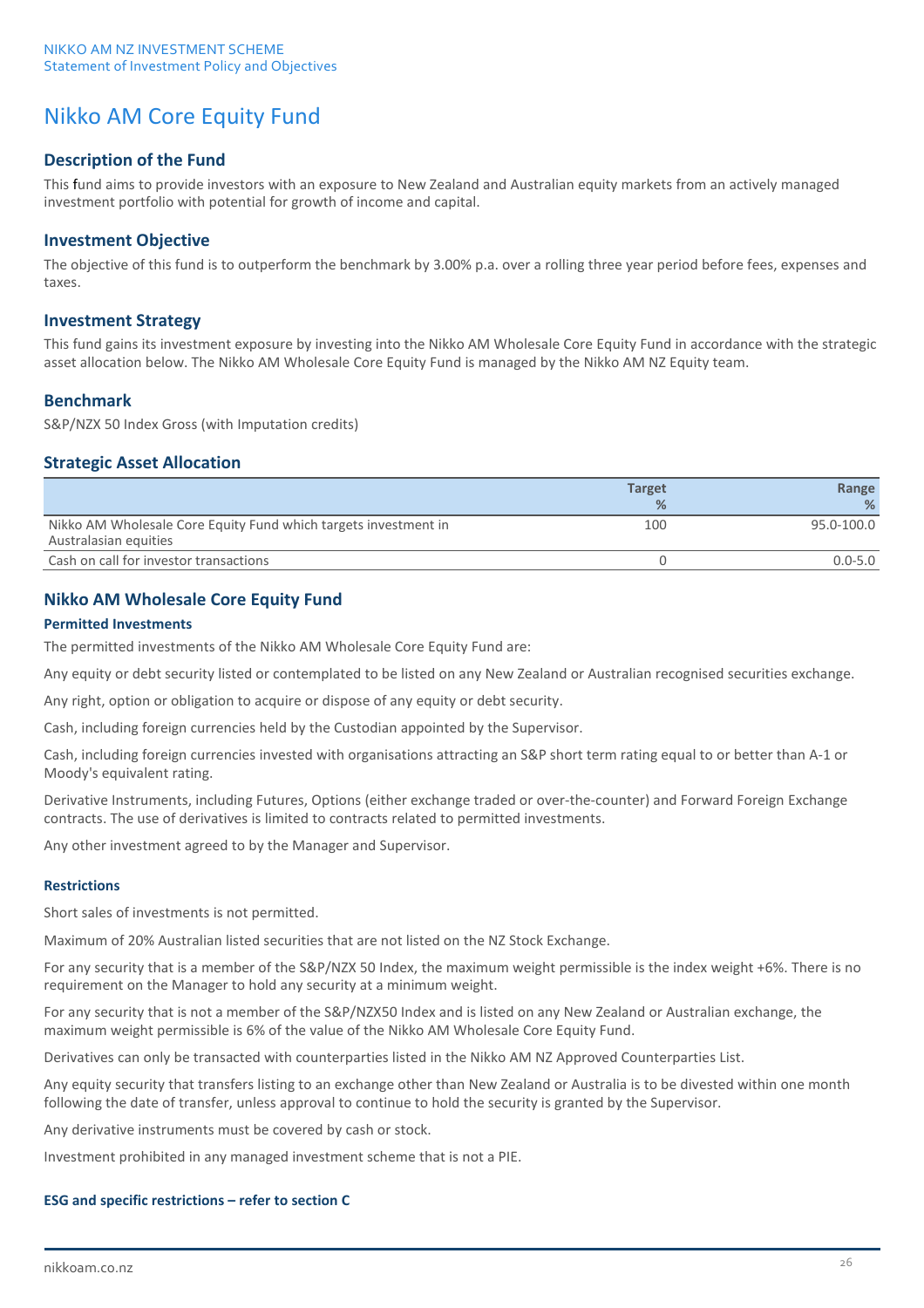### **Currency Management**

Foreign currency exposures created as a consequence of capital markets investment may be hedged to NZD at the Manager's discretion with an operational range of 0% to 105%. Currency hedging contracts are held in the Nikko AM Wholesale Core Equity Fund.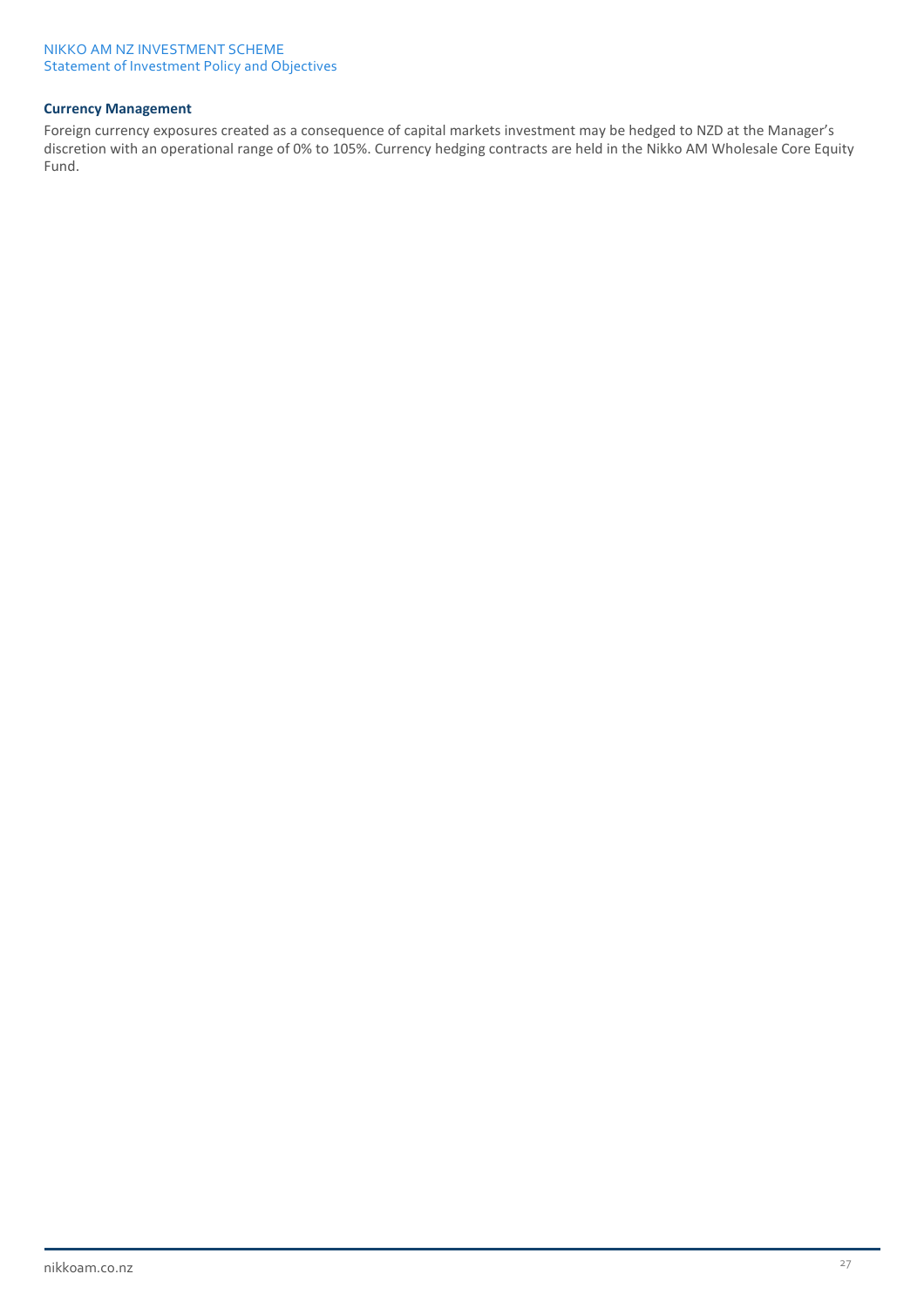## Nikko AM SRI Equity Fund

## **Description of the Fund**

This fund aims to provide investors with an exposure to New Zealand and Australian equity markets from an actively managed investment portfolio with potential for growth of income and capital. The Fund will exclude certain securities under a socially responsible investment framework.

## **Investment Objective**

The objective of this fund is to outperform the benchmark by 3.00% p.a. over a rolling three year period before fees, expenses and taxes.

## **Investment Strategy**

This fund gains its investment exposure by investing into the Nikko AM Wholesale SRI Equity Fund in accordance with the strategic asset allocation below. The Nikko AM Wholesale SRI Equity Fund is managed by the Nikko AM NZ Equity team.

## **Benchmark**

S&P/NZX 50 Index Gross (with Imputation credits)

## **Strategic Asset Allocation**

|                                                                                                             | <b>Target</b> | Range       |
|-------------------------------------------------------------------------------------------------------------|---------------|-------------|
|                                                                                                             | %             | %           |
| Nikko AM Wholesale SRI Equity Fund which targets investment in<br>Australasian equities and listed property | 100           | 95.0-100.0  |
| New Zealand fixed interest                                                                                  |               | $0.0 - 5.0$ |
| Cash and cash equivalents                                                                                   |               | $0.0 - 5.0$ |

## **Nikko AM Wholesale SRI Equity Fund**

### **Permitted Investments**

The permitted investments of the Nikko AM Wholesale SRI Equity Fund are:

Any equity or debt security listed on any New Zealand or Australian recognised securities exchange.

Any right, option or obligation to acquire or dispose of any equity or debt security including without limitation, warrants, convertibles, preferred stock, hybrids and stapled securities. Cash, including foreign currencies held by the Custodian appointed by the Supervisor. Cash, including foreign currencies invested with organisations attracting an S&P short term rating equal to or better than A-1 or Moody's equivalent rating.

Derivative Instruments, including Futures, Options (either exchange traded or over-the-counter); including Futures and Options on NZX and ASX Indices; Forward Foreign Exchange contracts.

Any other investment agreed to by the Manager and Supervisor.

### **Restrictions**

Short sales of investments is not permitted.

Maximum of 20% Australian listed securities that are not listed on the NZ Stock Exchange.

For any security that is a member of the S&P/NZX 50 Index, the maximum weight permissible is the index weight +6%. There is no requirement on the Manager to hold any security at a minimum weight.

For any security that is not a member of the S&P/NZX50 Index and is listed on any New Zealand or Australian exchange, the maximum weight permissible is 6% of the value of the Nikko AM Wholesale Core Equity Fund.

Derivatives can only be transacted with counterparties listed in the Nikko AM NZ Approved Counterparties List.

Any equity security that transfers listing to an exchange other than New Zealand or Australia is to be divested within one month following the date of transfer, unless approval to continue to hold the security is granted by the Supervisor.

Any derivative instruments must be covered by cash or stock.

Investment prohibited in any managed investment scheme that is not a portfolio investment entity for the purposes of Sn HM 2 of the Income Tax Act 2007.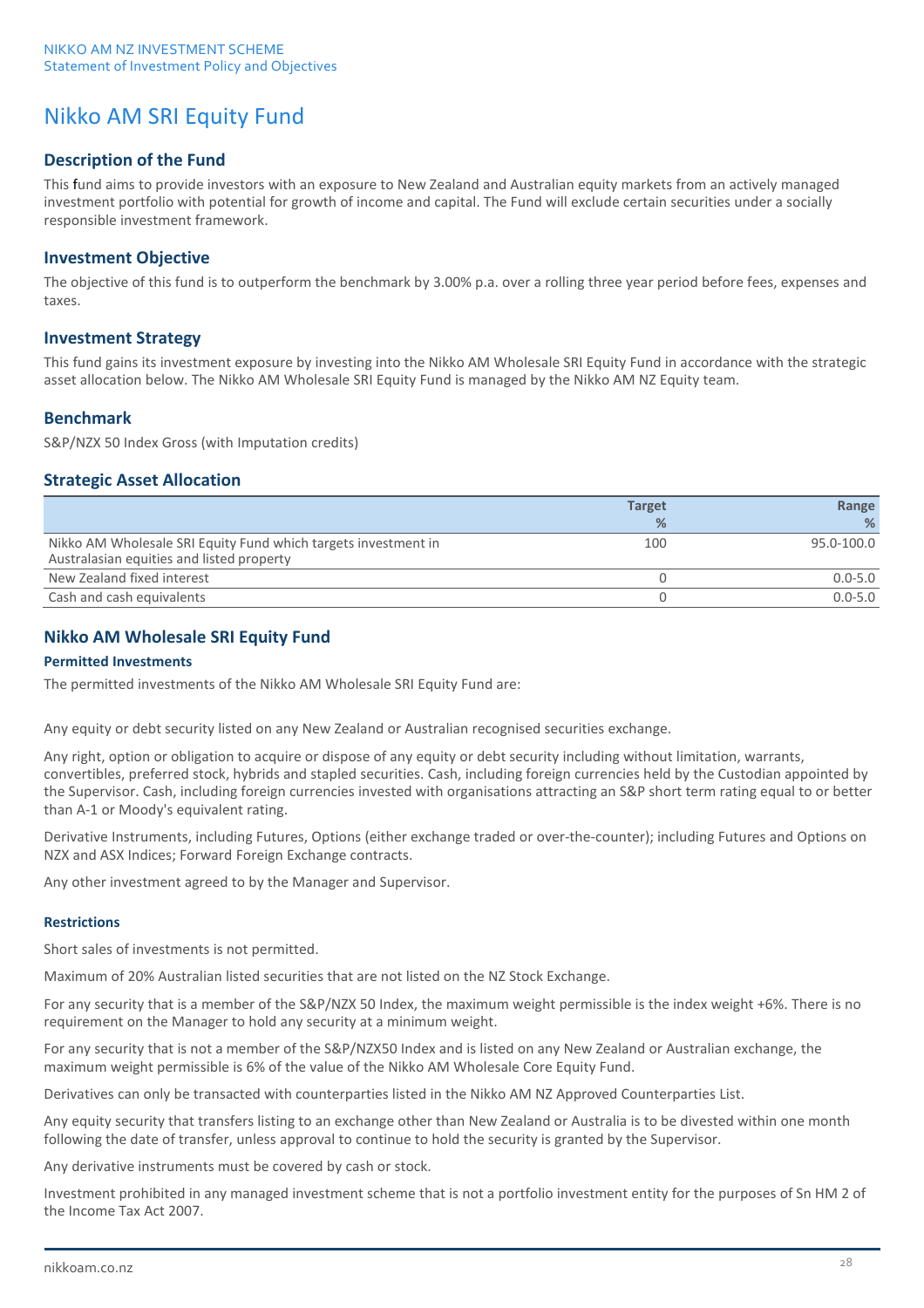## **ESG and specific restrictions – refer to section C**

### **Currency Management**

Foreign currency exposures created as a consequence of capital markets investment may be hedged to NZD at the Manager's discretion with an operational range of 0% to 105%. Currency hedging contracts are held in the Nikko AM Wholesale Core Equity Fund.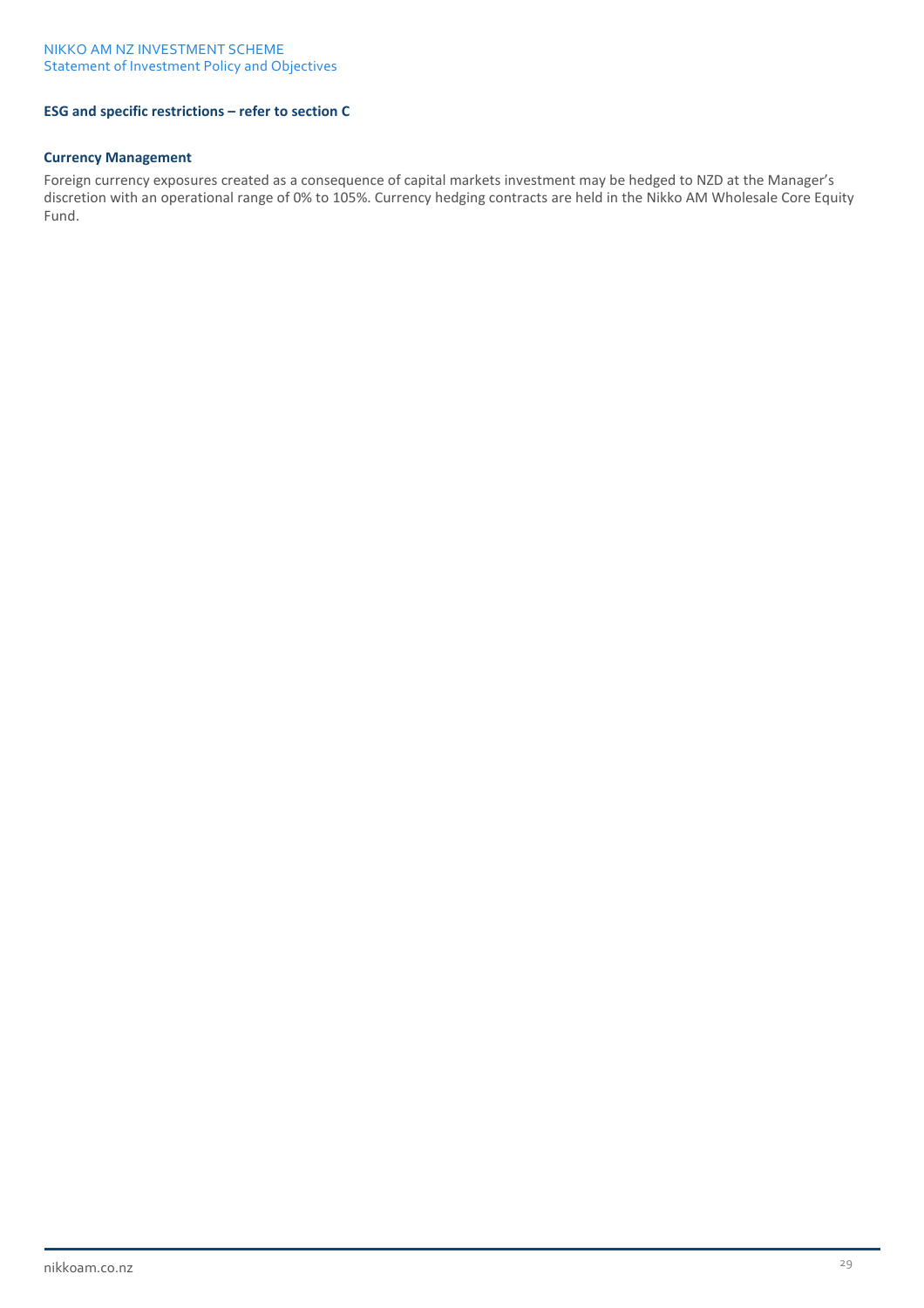## Nikko AM Concentrated Equity Fund

## **Description of the Fund**

This fund aims to provide investors with a concentrated exposure to New Zealand and Australian equity markets from an actively managed investment portfolio.

### **Investment Objective**

The objective of the fund is to outperform the benchmark over a rolling three year period before fees, expenses and taxes.

### **Investment Strategy**

This fund gains its investment exposure by investing into the Nikko AM Wholesale Concentrated Equity Fund in accordance with the strategic asset allocation below. The Nikko AM Wholesale Concentrated Equity Fund is managed by the Nikko AM NZ Equity team.

### **Benchmark**

RBNZ Official Cash Rate plus 5% per annum

### **Strategic Asset Allocation**

|                                                                                                   | <b>Target</b> | Range       |
|---------------------------------------------------------------------------------------------------|---------------|-------------|
|                                                                                                   | $\frac{9}{6}$ | %           |
| Nikko AM Wholesale Concentrated Equity Fund which targets<br>investment in Australasian equities. | 100           | 95.0-100.0  |
| Cash on call for investor transactions                                                            |               | $0.0 - 5.0$ |
|                                                                                                   |               |             |

## **Nikko AM Wholesale Concentrated Equity Fund**

### **Permitted Investments**

The Permitted Investments of the Nikko AM Wholesale Concentrated Equity Fund are:

Any equity or debt security listed or contemplated to be listed on any New Zealand or Australian recognised securities exchange.

Any right, option or obligation to acquire or dispose of any equity or debt security.

Cash, including foreign currencies held by the Custodian appointed by the Supervisor.

Cash, including foreign currencies invested with organisations attracting an S&P short term rating equal to or better than A-1 or Moody's equivalent rating.

Derivative Instruments, including Futures, Options (either exchange traded or over-the-counter) and Forward Foreign Exchange contracts. The use of derivatives is limited to contracts related to permitted investments.

Any other investment agreed to by the Manager and Supervisor.

#### **Restrictions**

Short selling up to a maximum of 10% of the gross asset value of the Nikko AM Wholesale Concentrated Equity Fund prior to implementation. Any short positions must be covered by cash.

Maximum of 20% of the portfolio value to any single security.

Derivatives can only be transacted with counterparties listed in the Nikko AM NZ Approved Counterparty list

Investment prohibited in any managed investment scheme that is not a PIE.

Any equity security that transfers listing to an exchange other than New Zealand or Australia is to be divested within one month following the date of transfer, unless approval to continue to hold the security is granted by the Supervisor.

Other than borrowed stock and the overdraft facility borrowing is not permitted.

Any derivative instruments must be covered by cash or stock.

#### **ESG and specific restrictions – refer to section C**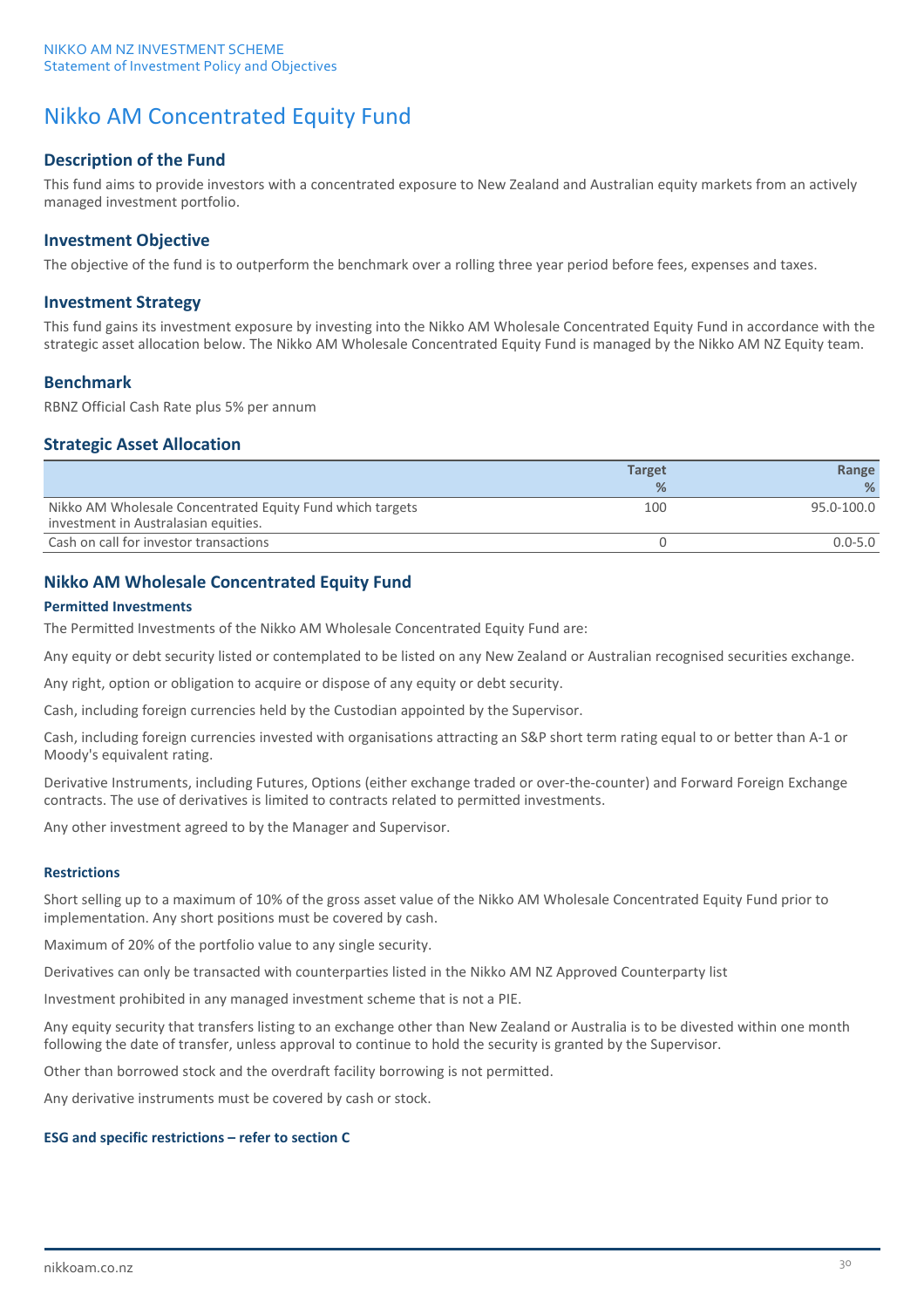## **Currency Management**

Foreign currency exposures created as a consequence of capital markets investment may be hedged to NZD at the Manager's discretion with an operational range of 0% to 105%. Currency hedging contracts are held in the Nikko AM Wholesale Concentrated Equity Fund.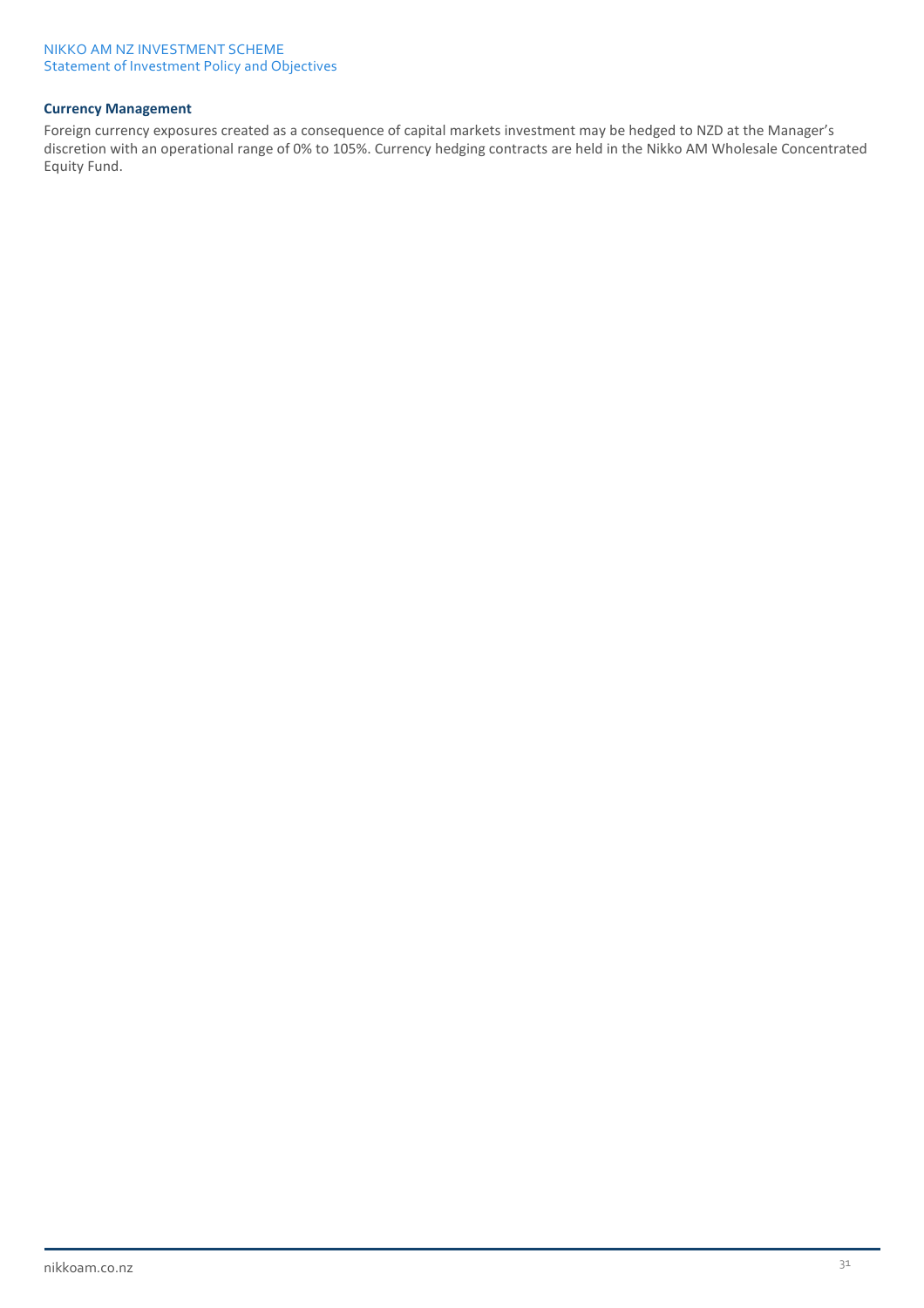## Nikko AM Global Shares Fund

## **Description of the Fund**

This fund aims to provide investors with a relatively concentrated actively managed investment portfolio of global equities to achieve long term capital growth.

### **Investment Objective**

The objective of this fund is to outperform the benchmark by 3.00% per annum over a rolling three year period before fees, expenses and taxes.

### **Investment Strategy**

This fund gains its investment exposure by investing into the Nikko AM Wholesale Global Shares Fund in accordance with the strategic asset allocation below.

For the Nikko AM Wholesale Global Shares Fund we utilise a global equity strategy managed by a specialist team in Nikko Asset Management Europe, based in Edinburgh, Scotland. As the appointed global manager, Nikko Asset Management Europe are responsible for the investment management of the assets.

## **Benchmark**

MSCI ACWI with net dividends reinvested, expressed in NZD (unhedged)

## **Strategic Asset Allocation**

|                                                                                             | <b>Target</b> | Range       |
|---------------------------------------------------------------------------------------------|---------------|-------------|
|                                                                                             | $\frac{9}{6}$ | %           |
| Nikko AM Wholesale Global Shares Fund which targets investment<br>in international equities | 100           | 95.0-100.0  |
| Cash on call for investor transactions                                                      |               | $0.0 - 5.0$ |

## **Nikko AM Wholesale Global Shares Fund**

#### **Permitted Investments**

The Permitted Investments of the Nikko AM Wholesale Global Shares Fund are:

Any equity security listed or contemplated to be listed on any recognised securities exchanges in the MSCI ACWI member countries.

Any right or option to acquire or take up any security.

Cash, including foreign currencies held by the Custodian appointed by the Supervisor.

Cash balances with brokers, agents or custodians (both local and overseas) pending investment or pending payment to the manager.

Futures agreements, options (either exchange traded or over-the-counter) and forward foreign exchange contracts.

Any other investment agreed to by the Manager and Supervisor.

#### **Restrictions**

Short Selling and purchasing of securities on margin is not permitted.

Maximum of 5% of the total shares on issue by any single issuer.

Maximum of 10% of the Nikko AM Wholesale Global Shares Fund value to any single issuer.

Cash up to 10% of the Nikko AM Wholesale Global Shares Fund value.

The aggregate exposure to securities in emerging markets as defined by MSCI should not exceed the Benchmark emerging market weight +10%, of the fund's assets.

Derivatives can only be transacted with counterparties listed in the Nikko AM Global Approved Counterparty list.

Investment prohibited in any managed investment scheme that is not a PIE, this includes Exchange Traded Funds and Master Limited Partnerships, however Real Estate Investment Trusts are permitted as authorised investments.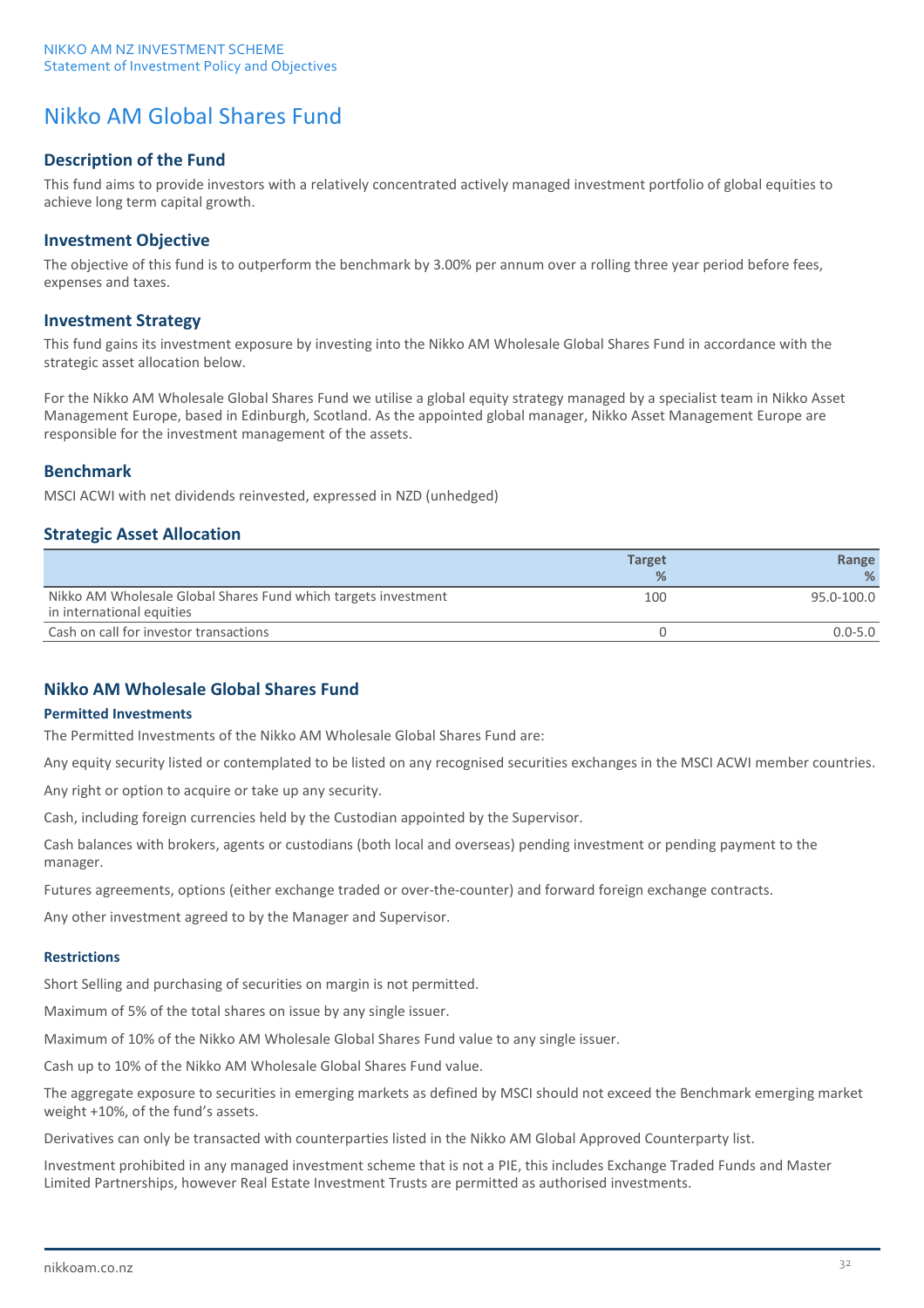## **ESG and specific restrictions – refer to section C**

### **Currency Management**

Foreign currency exposures created as a consequence of capital markets investment remain unhedged to NZD.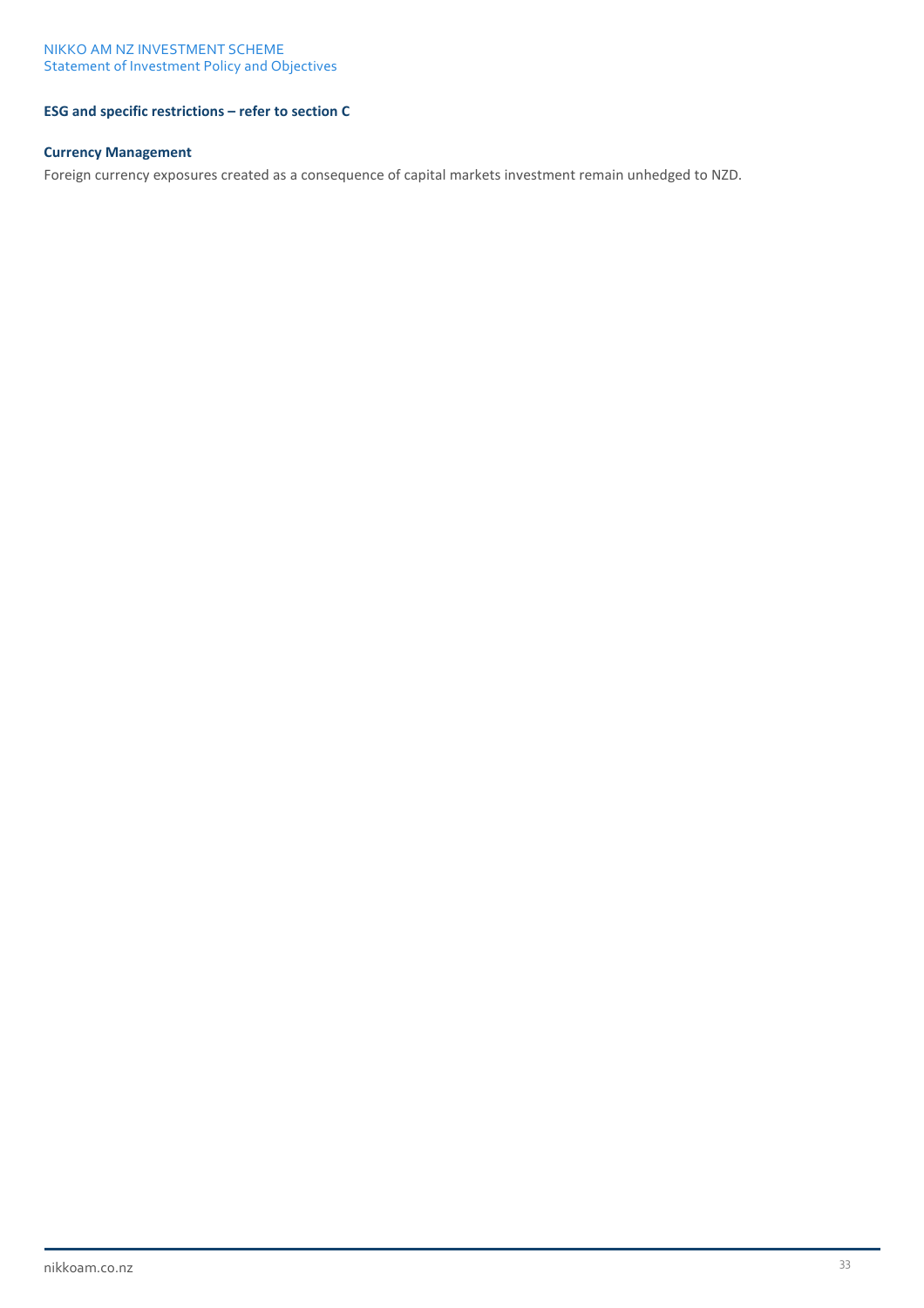## Nikko AM Global Shares Hedged Fund

## **Description of the Fund**

This fund aims to provide investors with a relatively concentrated actively managed investment portfolio of global equities to achieve long term capital growth. Currency exposures created as a consequence of global equity investment are gross hedged 139% to the NZD.

## **Investment Objective**

The objective of this fund is to outperform the benchmark by 3.00% per annum over a rolling three year period before fees, expenses and taxes.

## **Investment Strategy**

This fund gains its investment exposure by investing into the Nikko AM Wholesale Global Shares Fund via the Nikko AM Wholesale Global Shares Hedged Fund in accordance with the strategic asset allocation below.

For the Nikko AM Wholesale Global Shares Fund we utilise a global equity strategy managed by a specialist team in Nikko Asset Management Europe, based in Edinburgh, Scotland. As the appointed global manager, Nikko Asset Management Europe are responsible for the investment management of the assets.

## **Benchmark**

MSCI All Countries World Index (net dividends reinvested), gross hedged 139% to NZD

## **Strategic Asset Allocation**

|                                                                                                                                                         | Target | Range       |
|---------------------------------------------------------------------------------------------------------------------------------------------------------|--------|-------------|
|                                                                                                                                                         | %      | %           |
| Nikko AM Wholesale Global Shares Hedged Fund, which targets<br>investment in, via the Nikko AM Wholesale Global Shares Fund,<br>international equities. | 100    | 95.0-100.0  |
| Cash on call for investor transactions                                                                                                                  |        | $0.0 - 5.0$ |

## **Nikko AM Wholesale Global Shares Hedged Fund**

### **Permitted Investments**

The Permitted Investments of the Nikko AM Wholesale Global Shares Hedged Fund are:

Nikko AM Wholesale Global Shares Fund.

Any equity security listed on any recognised securities exchange.

Any right or option to acquire or take up any equity security or debt security.

Cash, including foreign currencies held by the Custodian appointed by the Supervisor.

Futures agreements, options, foreign exchange contracts as related to the permitted investments.

Any other investment agreed to by the Manager and the Supervisor.

### **Restrictions**

Investment prohibited in managed funds that are not a PIE.

Derivatives can only be transacted with counterparties listed in the Nikko AM NZ Approved Counterparty List.

### **ESG and specific restrictions – refer to section C**

### **Currency Management**

Foreign currency exposures created as a consequence of capital markets investment are gross hedged at 139% to NZD. The permitted operational hedging range is 134% – 144%.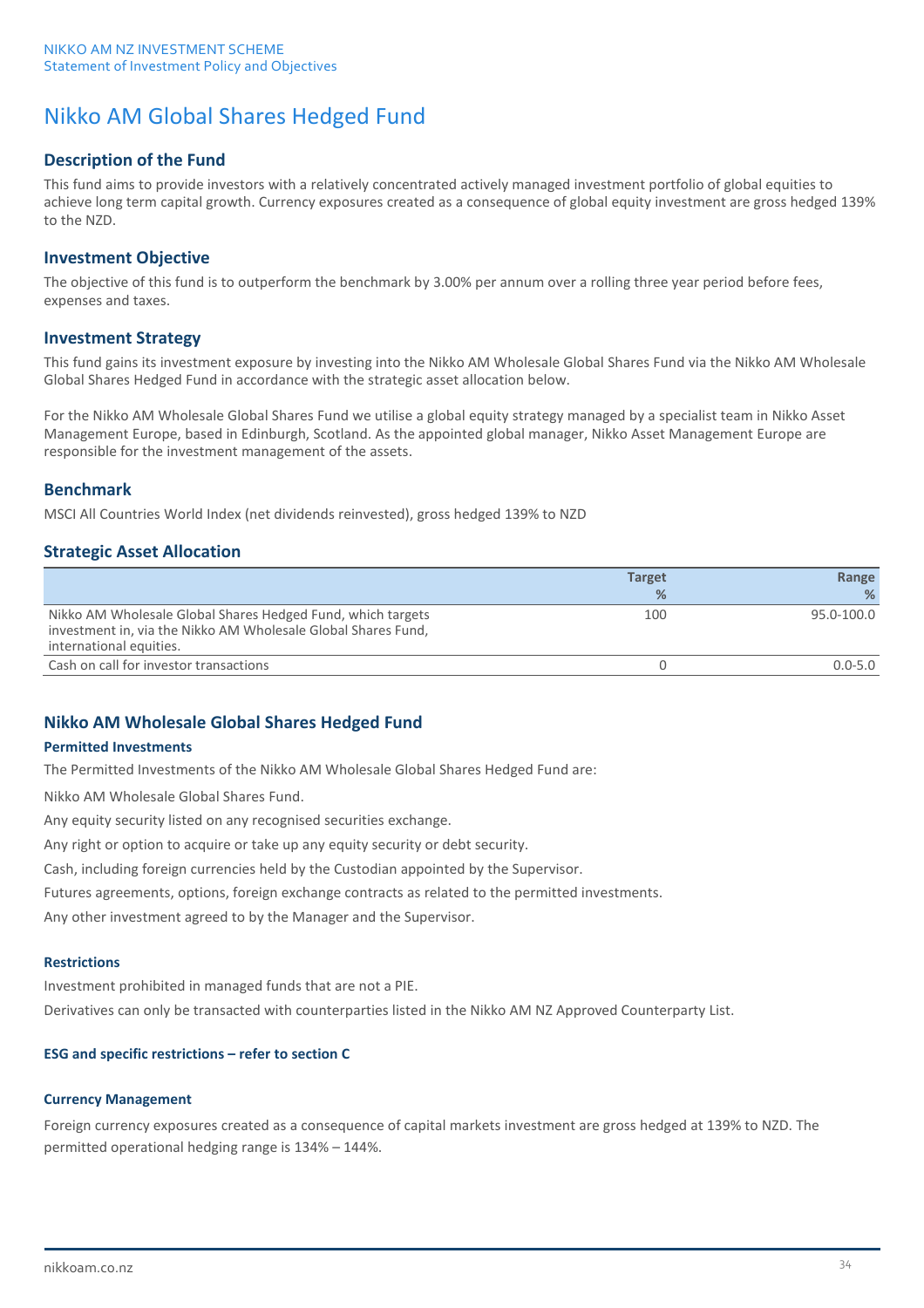## Nikko AM Global Equity Unhedged Fund

## **Description of the Fund**

This fund aims to provide investors with long term growth from an actively managed investment portfolio selected from global equity markets.

## **Investment Objective**

The objective of this fund is to outperform the benchmark by 3.00% p.a. over a rolling three year period before fees, expenses and taxes.

### **Investment Strategy**

This fund gains its investment exposure by investing into the Nikko AM Wholesale Global Equity Unhedged Fund in accordance with the strategic asset allocation below.

For the Nikko AM Wholesale Global Equity Unhedged Fund we utilise a multi-manager global equity strategy managed by a specialist team based in Sydney and Singapore. Investment personnel from Nikko AM Australia, Singapore and New Zealand are responsible for the ongoing selection, monitoring and review of all underlying investment managers. The appointed global managers (currently WCM Investment Management, Royal London Asset Management and Nikko Asset Management Europe Ltd) are responsible for the investment management of the assets.

## **Benchmark**

MSCI All Countries World Index (net dividends reinvested), expressed in NZD (unhedged)

## **Strategic Asset Allocation**

|                                                                                                       | <b>Target</b> | Range       |
|-------------------------------------------------------------------------------------------------------|---------------|-------------|
|                                                                                                       | $\frac{9}{6}$ | ℅           |
| Nikko AM Wholesale Global Equity Unhedged Fund which targets<br>investment in international equities. | 100           | 95.0-100.0  |
| Cash on call for investor transactions                                                                |               | $0.0 - 5.0$ |

## **Nikko AM Wholesale Global Equity Unhedged Fund**

### **Permitted Investments**

The Permitted Investments of the Nikko AM Wholesale Global Equity Unhedged Fund are:

Any equity security listed on any recognised securities exchange.

Any debt security listed on any recognised securities exchange or traded in secondary markets.

Any right or option to acquire or take up any equity security or debt security.

Cash, including foreign currencies held by the Custodian appointed by the Supervisor.

Cash, including foreign currencies invested with organisations attracting a S&P short term rating equal to or better than A-1 or Moody's equivalent rating.

Futures agreements, foreign exchange contracts related to permitted investments.

### **Restrictions**

Derivatives can only be transacted with counterparties listed in the Nikko AM NZ Approved Counterparty List.

Investment prohibited in managed funds that are not a PIE without Nikko AM NZ's prior written consent.

### **ESG and specific restrictions – refer to section C**

### **Currency Management**

All currency exposures created as a consequence of global equity market investment remain unhedged to NZD.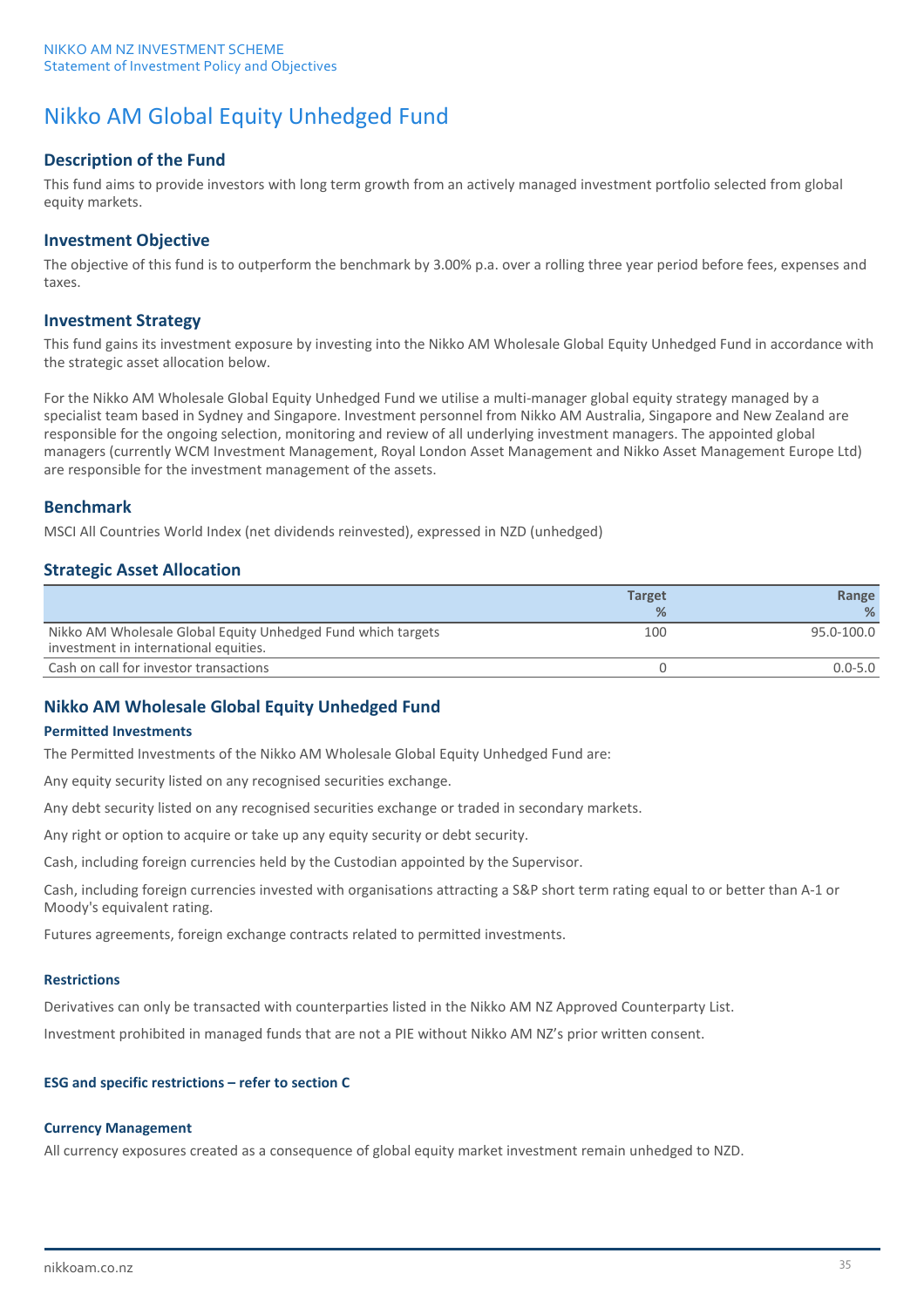## Nikko AM Global Equity Hedged Fund

## **Description of the Fund**

This fund aims to provide investors with long term growth from an actively managed investment portfolio selected from global equity markets. Currency exposures created as a consequence of global equity investment are gross hedged 139% to the NZD.

## **Investment Objective**

The objective of this fund is to outperform the benchmark by 3.00% p.a. over a rolling three year period before fees, expenses and taxes.

## **Investment Strategy**

This fund gains its investment exposure by investing into the Nikko AM Wholesale Global Equity Unhedged Fund via the Nikko AM Wholesale Global Equity Hedged Fund in accordance with the strategic asset allocation below.

For the Nikko AM Wholesale Global Equity Unhedged Fund we utilise a multi-manager global equity strategy managed by a specialist team based in Sydney and Singapore. Investment personnel from Nikko AM Australia, Singapore and New Zealand are responsible for the ongoing selection, monitoring and review of all underlying investment managers. The appointed global managers (currently WCM Investment Management, Royal London Asset Management and Nikko Asset Management Europe Ltd) are responsible for the investment management of the assets.

## **Benchmark**

MSCI All Countries World Index (net dividends reinvested), gross hedged 139% to NZD

## **Strategic Asset Allocation**

|                                                                                                                                                                  | <b>Target</b> | Range       |
|------------------------------------------------------------------------------------------------------------------------------------------------------------------|---------------|-------------|
|                                                                                                                                                                  | $\%$          | ℅           |
| Nikko AM Wholesale Global Equity Hedged Fund, which targets<br>investment in, via the Nikko AM Wholesale Global Equity Unhedged<br>Fund, international equities. | 100           | 95.0-100.0  |
| Cash on call for investor transactions                                                                                                                           |               | $0.0 - 5.0$ |

## **Nikko AM Wholesale Global Equity Hedged Fund**

### **Permitted Investments**

The Permitted Investments of the Nikko AM Wholesale Global Equity Hedged Fund are:

Nikko AM Wholesale Global Equity Unhedged Fund.

Any equity security listed on any recognised securities exchange.

Any debt security listed on any recognised securities exchange or traded in secondary markets.

Any right or option to acquire or take up any equity security or debt security.

Cash, including foreign currencies held by the Custodian appointed by the Supervisor.

Cash, including foreign currencies invested with organisations attracting a S&P short term rating equal to or better than A-1 or Moody's equivalent rating.

Futures agreements, foreign exchange contracts as related to the permitted investments.

### **Restrictions**

Investment prohibited in managed funds that are not a PIE without Nikko AM NZ's prior written consent.

Derivatives can only be transacted with counterparties listed in the Nikko AM NZ Approved Counterparty List.

### **ESG and specific restrictions – refer to section C**

### **Currency Management**

Foreign currency exposures created as a consequence of capital markets investment are gross hedged at 139% to NZD. The permitted operational hedging range is 134% – 144%.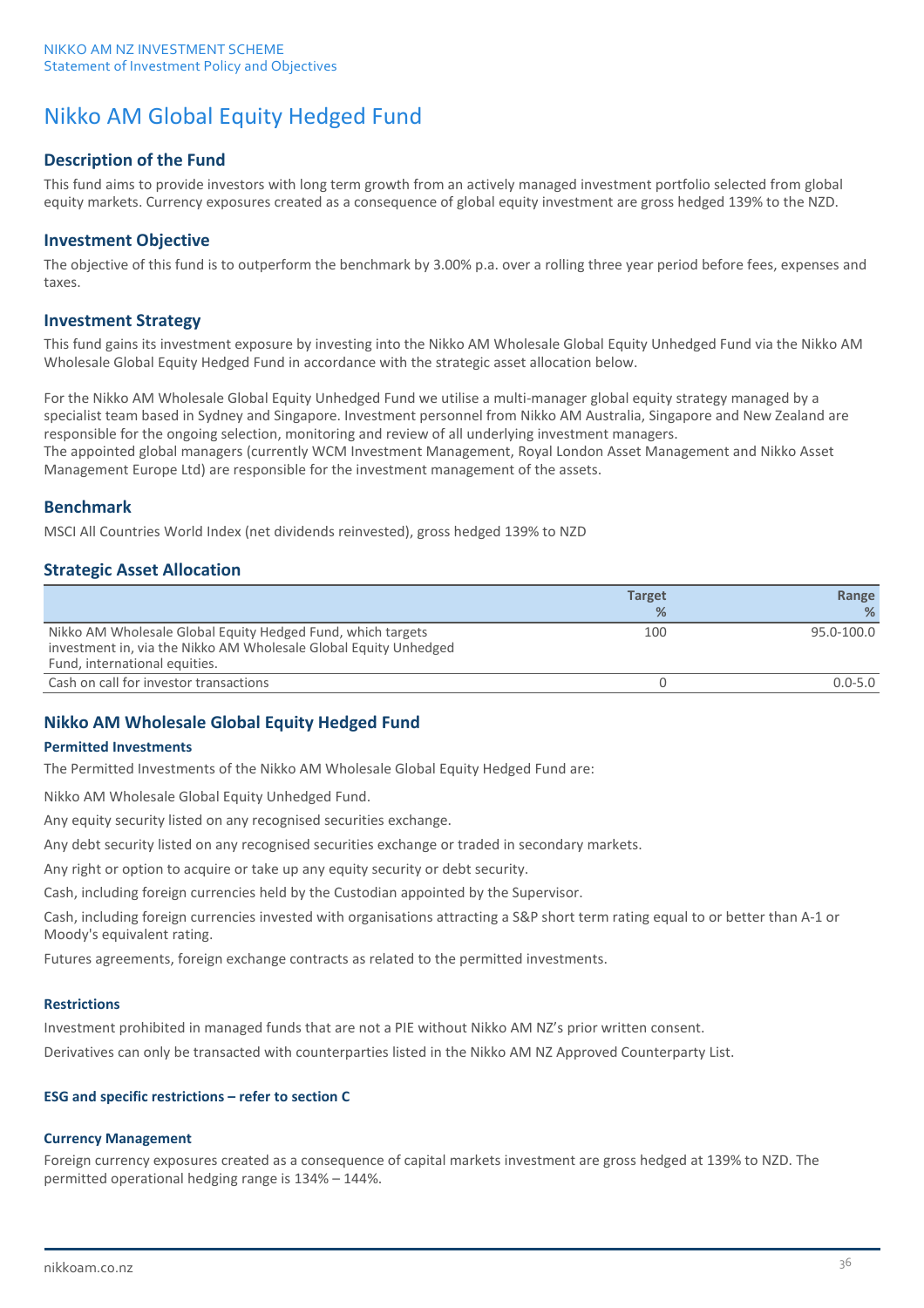## Nikko AM ARK Disruptive Innovation Fund

## **Description of the Fund**

Disruptive innovation is caused by the introduction of new technologically enabled products or services that permanently change an industry or economic sector by providing greater simplicity, accuracy, customisation and accessibility while driving down costs. The Fund provides access to a global share portfolio that offers thematic exposure to disruptive innovation across a number of sectors and geographies.

## **Investment Objective**

The objective of the fund is to outperform the benchmark over a rolling five year period before fees, expenses and taxes.

## **Investment Strategy**

The fund invests in the Nikko AM Wholesale ARK Disruptive Innovation Fund. The wholesale fund gains its investment exposure by investing in the Nikko AM ARK Disruptive Innovation Fund (the **Underlying Fund)**, a sub-fund of the Nikko AM Global Umbrella Fund, an open-ended investment company established under Luxembourg law as a société d'investissement à capital variable (SICAV). The Underlying Fund provides access to a global share portfolio that offers thematic exposure to disruptive innovation across a number of sectors, economies, geographies and companies.

## **Benchmark**

Absolute return of 10% per annum

## **Strategic Asset Allocation**

|                                                             | <b>Target</b> | Range          |
|-------------------------------------------------------------|---------------|----------------|
|                                                             | %             | ℅              |
| Nikko AM Wholesale ARK Disruptive Innovation Fund which     | 100           | $90.0 - 100.0$ |
| invests in the Underlying Fund, which targets investment in |               |                |
| international equities                                      |               |                |
| Cash on call for investor transactions                      |               | $0.0 - 10.0$   |

## **Nikko AM Wholesale ARK Disruptive Innovation Fund**

### **Permitted Investments**

Equities of public corporations including:

- Listed Ordinary and full paid
- Listed and Unlisted Investment trusts. This excludes real estate investment trusts.
- Listed Depository receipts including American Depository Receipts, Global Depository Receipts and European Depository Receipts

Cash including cash equivalents but excluding "other cash instruments":

### **Prohibited Investments**

- Assets not in compliance with UCITS guidelines for Undertakings for Collective Investments (UCIs) are prohibited
- Crypto currency

## **ESG and specific restrictions – refer to section C**

## **Currency Management**

Foreign currency exposures created as a consequence of capital markets investment remain unhedged to NZD.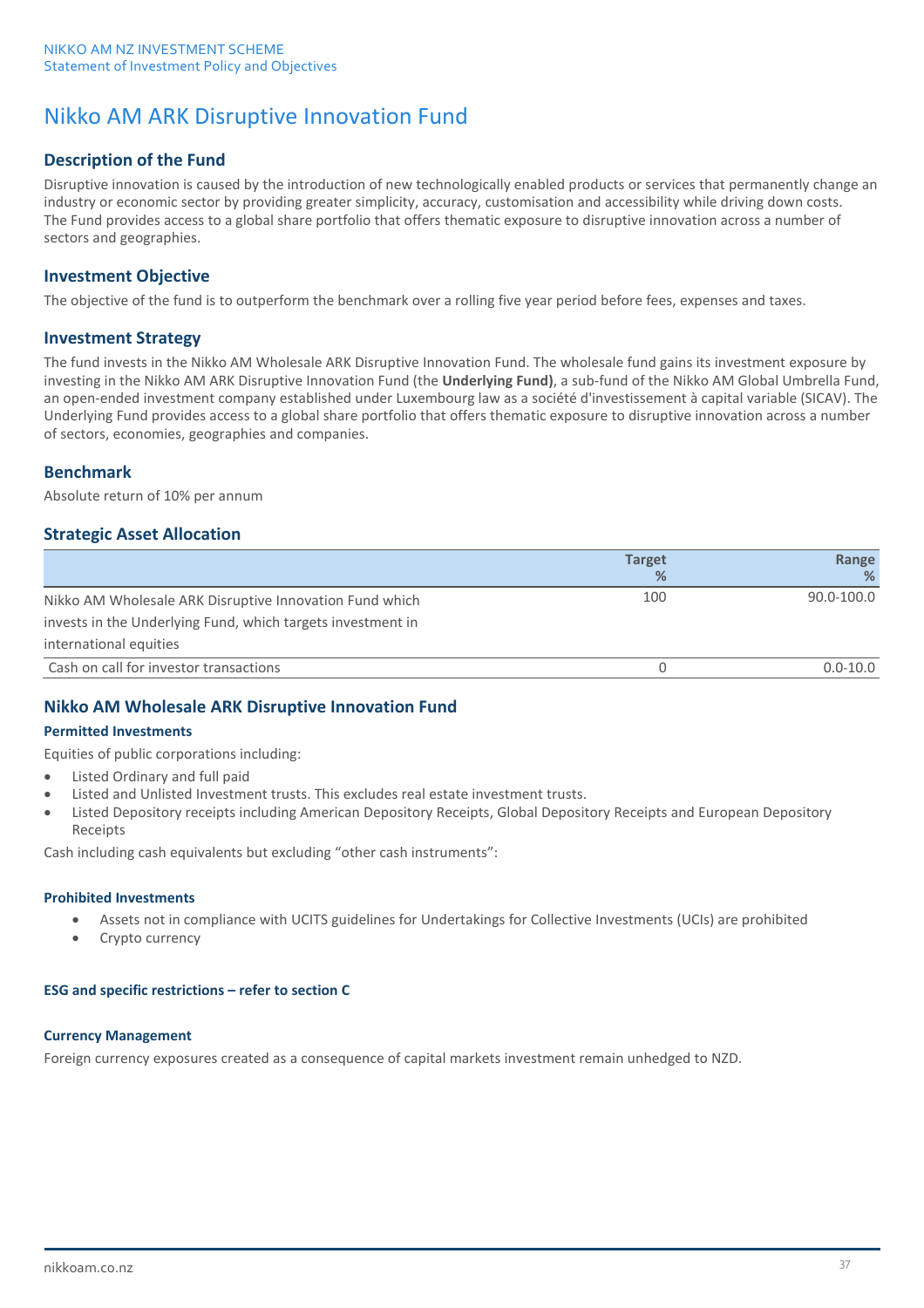# Impact Funds

## Nikko AM Freedom Fund

## **Description of the Fund**

To provide an income stream for charitable purposes working in the area of human trafficking and modern slavery. Investors do not receive any financial returns but are able to access their capital when required.

## **Investment Objective**

The objective of the Fund is to construct a portfolio of Authorised Investments that generate a modest level of income without incurring material risk of capital losses.

## **Investment Strategy**

This fund gains its investment exposure by investing in accordance with the strategic asset allocation below.

## **Benchmark**

RBNZ Official Cash Rate +1.5%

## **Strategic Asset Allocation**

|                                                    | <b>Target</b> | Range     |
|----------------------------------------------------|---------------|-----------|
|                                                    | $\frac{9}{6}$ | %         |
| New Zealand fixed interest (including Kauri bonds) | 45            | $35 - 55$ |
| Cash and cash equivalents                          | 45            | $35 - 55$ |
| Australasian equities and Listed property          | 10            | $0 - 20$  |

This strategic asset allocation is actively managed within the ranges.

## **Sector Limits**

|                                           | <b>Further information</b><br>on the underlying<br>fund, including<br>currency<br>management | <b>Target</b><br>% | <b>Maximum</b><br>% | <b>FMCR Asset Category<sup>1</sup></b> |
|-------------------------------------------|----------------------------------------------------------------------------------------------|--------------------|---------------------|----------------------------------------|
| Nikko AM Wholesale NZ Cash Fund           | See page 18                                                                                  | 45                 | 55                  | Cash and cash equivalents              |
| Nikko AM Wholesale NZ Corporate Bond Fund | See page 22                                                                                  | 45                 | 55                  | NZ fixed interest                      |
| Nikko AM Wholesale SRI Equity Fund        | See page 28                                                                                  | 10                 | 20                  | Australasian equities                  |
| Nikko AM Wholesale NZ Bond Fund           | See page 20                                                                                  | 0                  | 55                  | NZ fixed interest                      |
| Nikko AM Wholesale Property Fund          | See page 14                                                                                  | 0                  | 20                  | Listed property                        |
| Cash and deposits                         |                                                                                              | $\Omega$           | 55                  | Cash and cash equivalents              |

This strategic asset allocation is actively managed within the ranges.

### **Permitted investments**

- Cash balances with brokers, agents or custodians (local and overseas) pending investment or pending payment to the manager.
- Units in the following Nikko AM Wholesale Funds:
- NZ Cash Fund
- NZ Bond Fund
- NZ Corporate Bond Fund.
- **SRI Equity Fund**
- Property Fund
- Products investing in the above underlying investments, including products managed by the Manager or a related body corporate of the Manager.
- Any other investment agreed to by the Manager and Supervisor.

### **ESG and specific restrictions – refer to section C**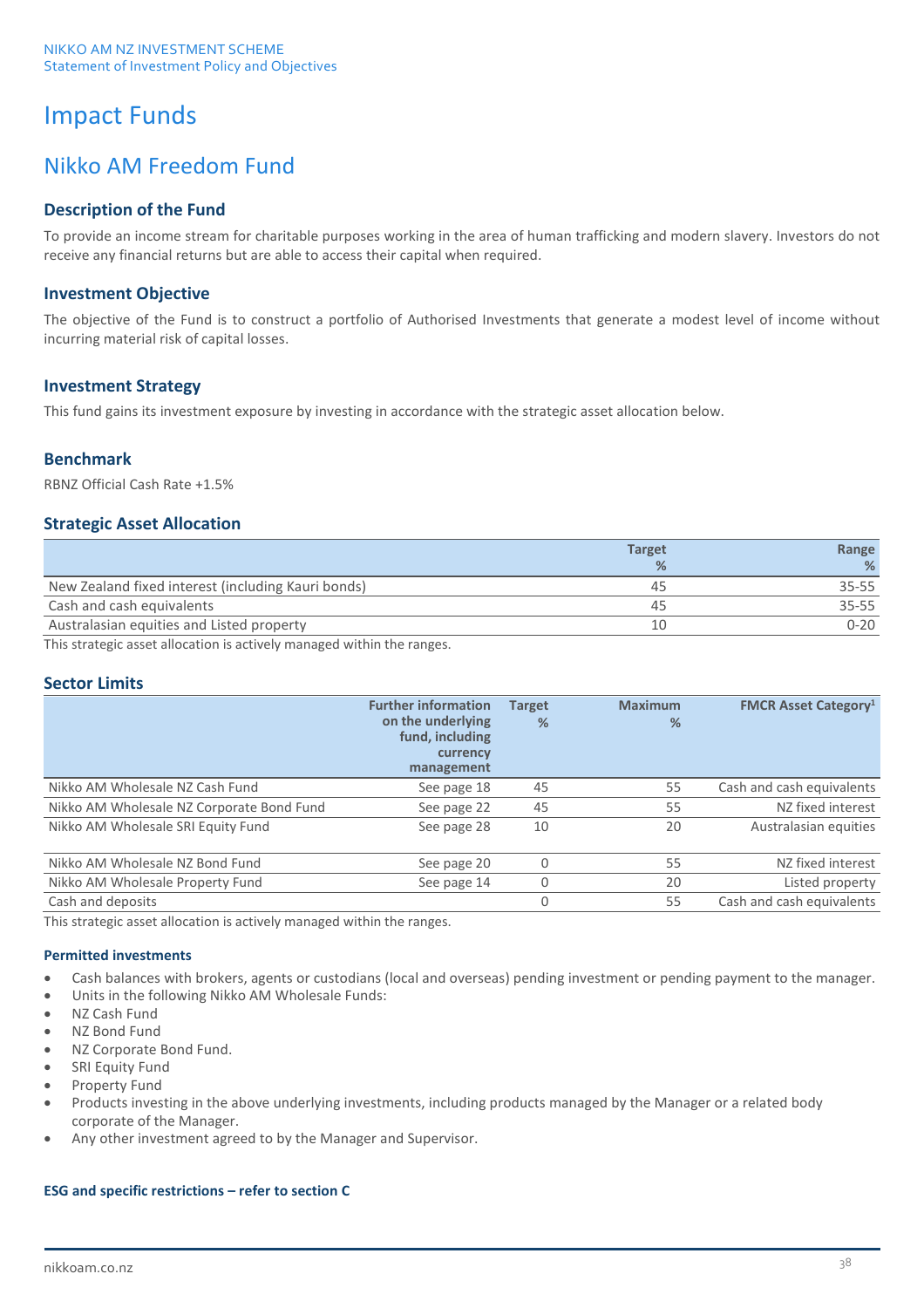## **Currency Management**

Foreign currency exposures created as a consequence of capital markets investment may be hedged to NZD at the Manager's discretion with an operational range of 0% to 105%.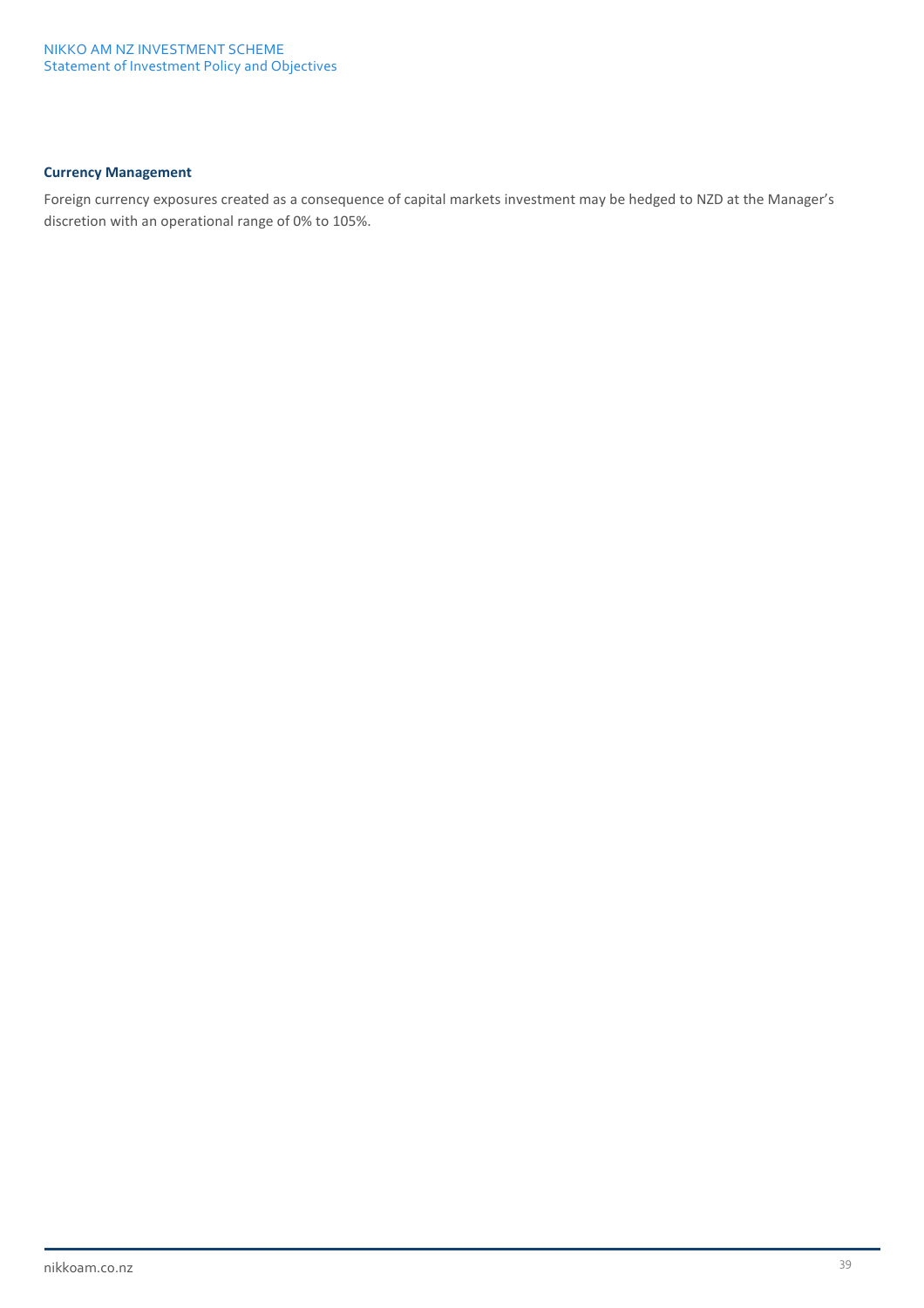# F. Additional investment policies

## **Incident Management**

All incidents, that may include operational error, system or vendor failure are recorded and reported to management immediately. These are reviewed and escalated appropriately including regulatory disclosure if required. Incidents and errors are recorded internally through the Group Operational Risk Portal (ORP). Operational risk management and incident management policies are in place.

## **Rebalancing**

We have a Nikko AM NZ Rebalancing Policy, which sets out how we undertake rebalancing. We have determined for each Fund in the investment strategy an appropriate strategic asset allocation and permitted investment ranges. Actual asset allocations will vary with market movements, market transactions and investor transactions.

The investment strategies for the Funds may consist of an asset allocation to other funds managed by us and cash pending investment or held for investor transactions. We review all cash balances daily to ensure they are within the investment strategy investment ranges.

We will rebalance as required to keep the Funds within the approved investment ranges. Transactions will be processed as soon as practicable subject to liquidity and market settlement conventions. To minimise the number of actual rebalancing transactions required by market movements, we use investor cash flows to maintain the asset allocation within the permitted investment ranges.

## **Currency Management and Hedging**

Each Fund has different parameters regarding the ability to hold assets denominated in foreign currency. Any requirement or permission to hedge foreign currency exposure back to New Zealand Dollars has been defined within the investment strategy for each Fund.

Our Currency Risk Management Policy sets out:

How our hedging exposure strategy is established and implemented;

The parameters that we adhere to; and

Monitoring of compliance with the investment strategy of each Fund.

A copy of our Currency Risk Management Policy is available on Disclose [\(www.business.govt.nz/disclose\)](http://www.business.govt.nz/disclose).

## **Liquidity and Cash Flow Management**

We have determined for each Fund an appropriate level of liquidity, including cash and exposure to liquid securities. This is defined within each Fund's investment strategy. We monitor the cash balances of the Funds daily and transact if necessary to ensure sufficient liquidity for investor transactions and any Fund expenses.

Further information on deferral and suspension of cash flow requests is contained in our Other Material Information which is available on Disclose [\(www.business.govt.nz/disclose\)](http://www.business.govt.nz/disclose).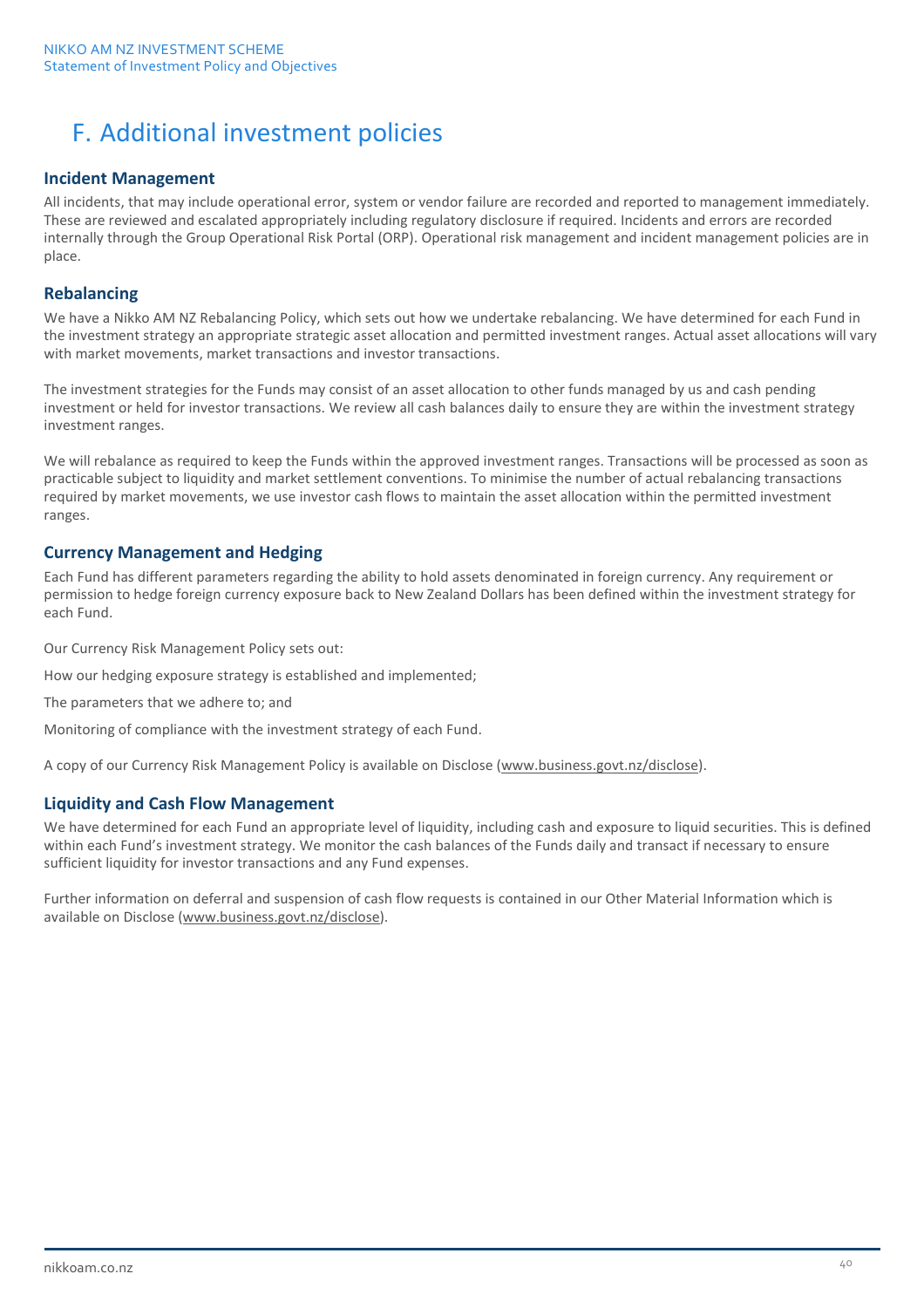## **Conflict of Interest(s) and Conduct Policies**

We operate within a strong governance framework and consider our fiduciary responsibilities of upmost importance. Nikko AM provides global resources, delivering systems, policies and procedures, while the New Zealand business is overseen by an experienced Board, Investment Committee and Compliance, Risk & Disclosure Committee.

We have created a compliance program to manage conflicts of interest and conduct which is continually updated to reflect the developing regulatory and compliance landscape.

In addition to our Compliance Programme, we have adopted, and fully endorse, the Nikko AM "Code of Ethics and Business Standards" (the "Code"). All Nikko AM NZ employees have signed acceptance of Nikko AM's ethics and business standards as outlined in the Code and are required to reaffirm this acceptance annually.

### **Types of Potential Conflict of Interest Transactions**

If an investor's interests are likely to be unduly prejudiced due to a service agreement between Nikko AM NZ and other companies within the Nikko Asset Management Group, or due to any of the types of transactions listed below, such transaction will be identified and necessary measures will be taken (including restricting or monitoring the transaction) so that the investor's interests are not unduly prejudiced.

The following types of transactions may be monitored and restricted to ensure that no conflicts of interest arise that unduly prejudice the interests of investors:

(1) transactions (excluding those that are categorised under the types below at (2) and (3)) that may cause a conflict of interest because they are subject to a law or regulation, a duty of loyalty, rules of conduct, prohibited acts, preventive measures against adverse effects and other similar rules.

(2) transactions such as an asset liquidation scheme, that may cause, as a result of a joint involvement by Nikko AM NZ and any of the Nikko Asset Management Group companies, a conflict of interest between investors or between an investor and Nikko AM NZ or any of the Nikko Asset Management Group companies.

(3) Other transactions similar to those above that need to be subject to control. Nikko AM NZ will follow the instructions of and make the relevant changes upon receiving communication from the Legal and Compliance Department of Nikko Asset Management Group and notify the persons affected.

### **Conflict of Interest Policies**

We consider potential conflicts of interest and provide guidelines on how they will be addressed. Potential conflicts include personal holdings, trading by close relatives, the impact on trading activity of incentive-based conflicts such as performance fees, and extensive trading around performance reporting dates, such as portfolio pumping or window dressing. Another potential conflict is communicating with the media about specific securities or sectors. The commentary itself, as well as trading activity shortly beforehand or afterwards is monitored and assessed within the risk and compliance framework. We have a comprehensive suite of operational and conflicts management policies.

### **Framework Overview**

Senior Management supports a culture of compliance. Employees are trained and supported to adhere to all internal and external obligations. We employ locally a Head of Compliance and General Counsel to ensure the appropriate business controls and obligations are adhered to. Business functions are audited annually by the parent's internal audit function, with KPMG providing external audit services. The Compliance Risk and Disclosure Committee consists of the Heads of Departments including Head of Compliance and the Managing Director and meets quarterly to review compliance and risk issues.

### **Personal Account Dealing**

All staff are required to report their personal holdings and submit declarations annually in respect of any accounts. Personal trades, including those of close relatives, are monitored and pre-approved to ensure individuals are not benefitting from non-public information, or taking advantage of pending trade activity by the Manager. Personal trading without prior written approval from compliance is prohibited pursuant to the Nikko AM Personal Trading Policy.

### **Insider Trading**

We have clearly established policies relating to both insider information and potential insider information. This includes global and local policies and procedures. Training on insider information including more subtle examples relating to confidential information is provided to all staff and satisfactory understanding (via testing) and completion of the training is monitored. We operate a Whistleblowing Policy. Senior Management and employees are aware of the potential reputational and financial damage of misconduct and must disclose misconduct.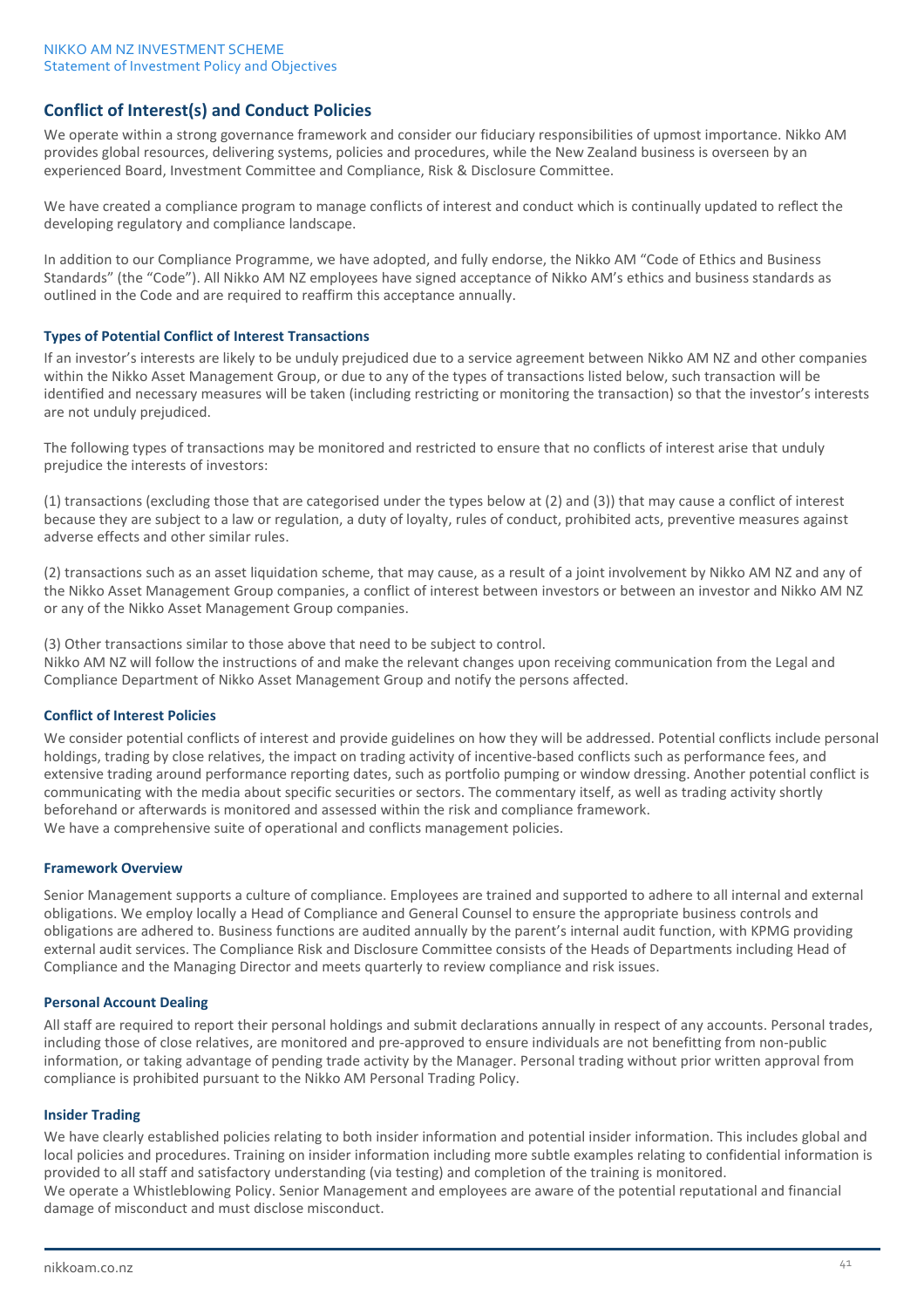### **Restricted Lists**

An up-to-date list of securities with trading restrictions is maintained by Nikko AM and circulated as necessary. Relevant securities are 'flagged' in the Bloomberg Decision Support system effectively rendering securities as untradeable.

#### **Segregation of Duties**

Roles and responsibilities, locations, and reporting lines of different functions are designed to enable robust checks and balances through segregation of duties. This includes:

Roles and responsibilities, and reporting lines, are designed to minimise the risk of collusion or conflicts of interest.

There is separation of reporting lines to remove real or perceived conflict of interest.

Administration services including middle office and back office have been delegated to BNP Paribas. Unit registry has been delegated to MMC Limited. These relationships are managed by the Head of Product and Operations NZ.

NZ Compliance has oversight of portfolio activities and a functional reporting line to the NZ Managing Director and Group Head of Compliance.

The Nikko AM Risk Management Group function based in Tokyo has portfolio access and oversight.

## **Investment Risk**

Investment Risk is monitored independently by the Nikko Group Risk Team in conjunction with the NZ office. The Group office has full oversight of trades and portfolio positions to assess investment risk. The Group Market/Credit/Liquidity and Risk Management Policy sets out the management of these risks.

### **Trade Allocation and Trade Execution**

In determining the execution and allocation of trades, we have a duty to act in the best interests of all investors. The following controls are in place to monitor the guiding principle.

#### **Execution**

We have a fiduciary duty to prioritise the interests of investors over the interests of our own, our employees or any third party and to aim to achieve the "best possible result" for investors, consistent with any relevant constraints, such as investment strategy restrictions and applicable laws and regulations.

The best possible result is the most favourable overall result for the investor under the circumstances, giving regard to the following execution factors: price, costs, speed, likelihood of execution and settlement, size, nature or any other consideration relevant to the execution of an order.

#### **Allocation**

When determining the allocation of trades, the Manager will act in the best interests of investors with no Fund receiving preferred trade allocation over another Fund. The method of allocating trades will be based on the following controls:

A high level of transparency with all trades observable by investment teams, Operations and Compliance;

Restrictions within the investment strategy for each Fund;

A maker-checker policy operates at a pre-trade level;

Our trade system includes modules for the monitoring of trade allocation and execution details.

### **Proxy Voting**

Where capital market securities are held by the Funds or the Wholesale Funds, we may have the right to vote on shareholder resolutions. We exercise voting rights where available solely for the benefit of investors. Where we appoint an investment manager for a fund, we also outsource voting to that investment manager. We do not vote for the benefit of ourselves or third parties. The Nikko AM Domestic Equities Corporate Governance Policy covers the requirements of the Nikko AM NZ Equity team to consider and vote on resolutions.

A copy of this policy is available on Disclose [\(www.business.govt.nz/disclose\)](http://www.business.govt.nz/disclose).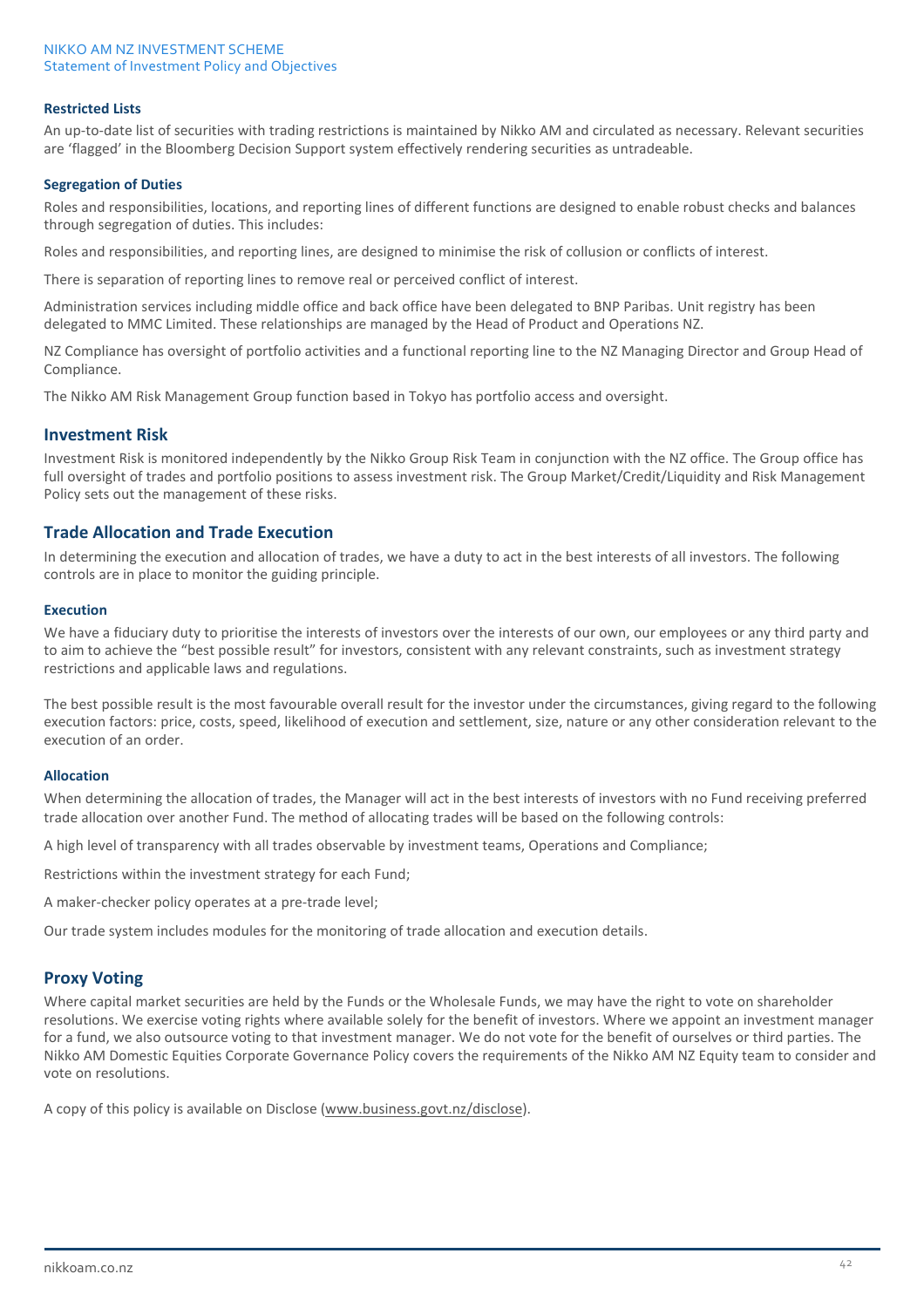## **Leverage and Borrowing**

The Funds are permitted to maintain an overdraft with a registered bank in order to provide liquidity to fund redemptions and facilitate settlements. Other than the overdraft facility, no borrowing or leverage is permitted by the Funds except where expressly permitted. Current permissions include:

The Nikko AM Wholesale Option Fund is permitted to utilise leverage.

The Nikko AM Wholesale Concentrated Equity Fund is permitted to utilise short-selling.

The Nikko AM Wholesale Conservative Fund, Nikko AM Wholesale Balanced Fund and Nikko AM Wholesale Growth Fund, each invest in the JPMorgan Funds - Multi-Manager Alternative Fund where the underlying strategies may utilise leverage, borrowing and short-selling.

The Nikko AM Wholesale Conservative Fund, Nikko AM Wholesale Balanced Fund and Nikko AM Wholesale Growth Fund each invest in the Nikko AM Wholesale Option Fund which is permitted to utilise leverage.

## **Derivatives**

We seek to use derivatives to manage risk and to obtain exposures authorised by, and appropriate to, the overall investment objectives and strategy of each Fund and Wholesale Fund. The use of any instrument (physical and/or derivative) is undertaken in accordance with the objectives and constraints stipulated in the applicable governing documents.

We have developed a Derivative Risk Statement ("DRS") that applies to the Funds and Wholesale Funds for which we act as investment manager. The objective of the DRS is to summarise the policies and practices that we have in place relating to the use of derivatives, the controls on their use and the processes for assessing compliance with those controls. The policies and controls are intended to ensure proper and controlled use of derivatives. Derivatives are not considered in isolation but as part of overall investment management strategies implemented by us.

## **Pricing and Valuation**

We have delegated certain administration functions to BNP Paribas.

This delegation includes the calculation of daily unit pricing for the Funds and is governed by our Product Unit Pricing and Registry Policy. This policy describes how we manage our unit pricing and registry maintenance and recording obligations.

Prices of capital market securities to determine the net asset value of each Fund is provided by BNP Paribas through their data pricing providers. This ensures that pricing is undertaken by an independent third party. BNP Paribas maintain a Securities Pricing Policy which governs their approach to securities valuation.

A copy of our Product Unit Pricing and Registry Policy is available on Disclose [\(www.business.govt.nz/disclose\)](http://www.business.govt.nz/disclose)

## **Selection and review of external investment managers**

We provide investment management services for domestic assets through our Auckland-based investment team. As Manager of the wholesale funds we have contracted external investment managers to manage the underlying assets for the Nikko AM Wholesale Global Bond Fund, Nikko AM Wholesale Global Equity Hedged Fund and Nikko AM Wholesale Global Equity Unhedged Fund. We appoint external investment managers after a market search and selection process.

Our Investment Committee has responsibility for the delegation of investment management to specialist offshore managers. Appointment of an external manager will be noted in the investment strategy of each Fund.

Our search and selection process of external managers involves an evaluation with emphasis on:

Assessment of investment content: research on philosophy, people, process;

Initial feasibility assessment: collection of information on fees, legal and marketing matters;

Initial operational assessment: collection of information on operational issues;

Interviews and assessment of Request for Proposal responses from selected potential managers;

On-site due diligence exercise for selected potential managers.

Our Investment Committee monitors each delegated manager's investment performance. This includes portfolio investment return and risk assessment relative to performance objectives and review of market commentary and portfolio activity.

A copy of our Delegated Investment Managers Policy is available on Disclose [\(www.business.govt.nz/disclose\)](http://www.business.govt.nz/disclose).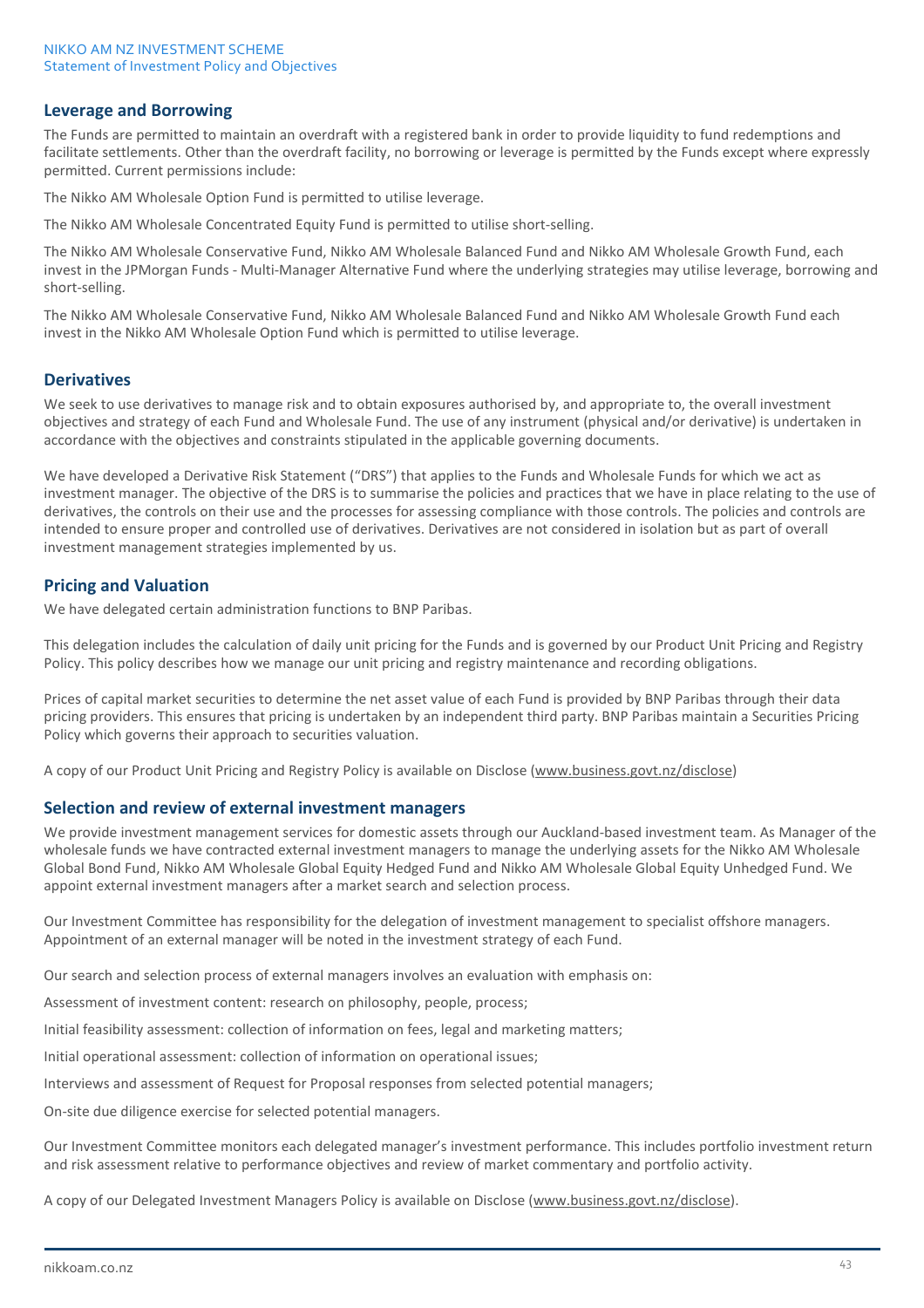# G. Limit breaks

## **Limit break identification**

SIPO limits are monitored at both pre-trade and end of day monitoring times for the Funds by separate rules-based checking software. Any potential limit breaks are reported on an exceptions basis in a follow up file for investigation by appropriately skilled personnel. Careful distinction is made to separate identified limit breaks occurring as a result of investment /divestment of investor cash flows versus those that are valid limit breaks caused by capital market changes or portfolio manager activity.

If the position requires amendment, the compliance function will proceed to remedy the position by raising the issue with the portfolio manager who will then trade to the mandated requirement. Authority to instruct remediation resides with the compliance function. The compliance function utilises a register detailing each proven notification raised by the rules-based checking software and the remedial action taken.

Judgement for materiality of the limit break resides with the compliance function who will generally consider:

the cause of the limit break: either human error, system error or capital market event;

the economic impact on the investor, whether accretive or causing loss; and

the frequency of the identified limit break type.

## **Limit break reporting**

Under section 167(1) of the Financial Markets Conduct Act 2013, a "limit break" is "a material breach of any limits on" the SIPO. Limit breaks are reported to the Supervisor as follows:

- (a) if a limit break is not corrected within 5 working days after we become aware of it, as soon as practicable after expiry of the 5 working day period; and
- (b) all limit breaks (regardless of whether they have been corrected or not), each quarter.

## **Portfolio Management**

The Funds and Wholesale Funds are permitted to maintain an overdraft with a registered bank in order to provide liquidity to fund redemptions and facilitate settlements.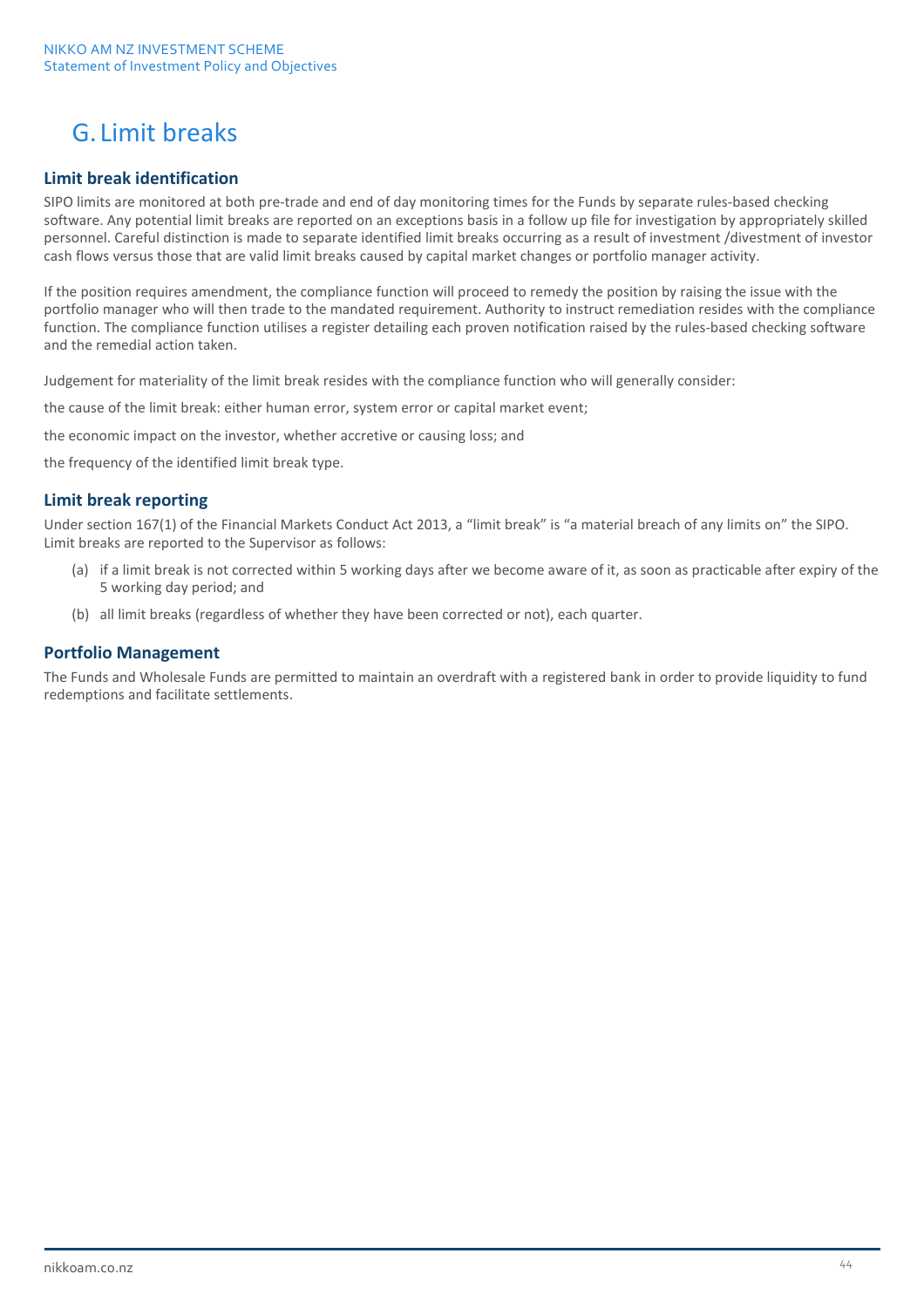# H.Performance monitoring

Performance is monitored daily by us and measured independently by BNP Paribas monthly.

Each Fund's performance is summarised and tabled for discussion and comment at our Investment Committee meetings, held quarterly. Each measurement period (last three months, last year, last three years, last five years) includes the actual Fund performance, the agreed benchmark performance, and the excess return over benchmark, and volatility in the instance of the last five years measurement.

Investment performance objectives are set as an acceptable margin of absolute performance above recognised capital markets indices. Progress towards achieving investment performance objectives is generally measured over a rolling three year period before fees, expenses and taxes.

## I. Investment strategy and SIPO review process

This SIPO is reviewed in full at least annually. Review, currency and adoption of the SIPO are the responsibility of our Investment Committee, which is governed by our Investment Committee Charter (available on request).

When the SIPO is reviewed annually by the Compliance, Risk and Disclosure Committee (CRD), the CRD will take into account the investment strategy and objectives of each Fund (listed in this SIPO under section "D. Investment strategies and objectives") and other matters including, but not limited to, relevant new standards or legislation and any material changes in market conditions. Significant changes may invoke an ad hoc review out of the annual cycle.

All amendments will be made in accordance with the Trust Deed and relevant law.

The strategic asset allocations for all Funds are reviewed at least annually.

Compliance with the SIPO is monitored both pre and post trade on a continuous basis, by automated systems (Bloomberg AIM).

The Manager may amend or replace this SIPO only after having given reasonable prior written notice to and in consultation with the Supervisor.

The most current version of the SIPO is available on Disclose [\(www.business.govt.nz/disclose\)](http://www.business.govt.nz/disclose) and on our website: [www.nikkoam.co.nz.](http://www.nikkoam.co.nz/)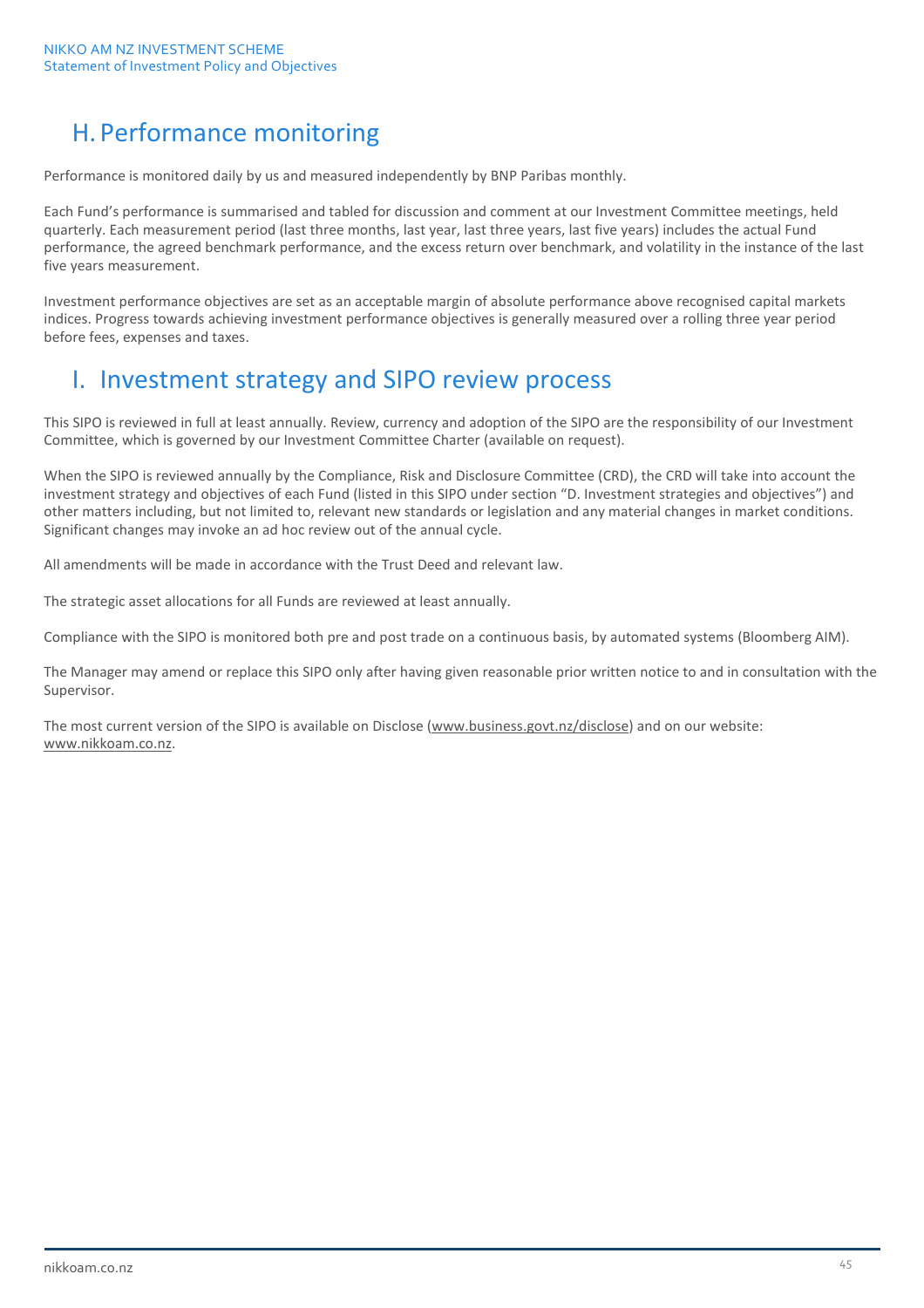# J. Glossary

| <b>BNP Paribas</b>                       | BNP Paribas Fund Services Australasia Pty Limited, our Administrator.                                                                                                                  |
|------------------------------------------|----------------------------------------------------------------------------------------------------------------------------------------------------------------------------------------|
| Business day                             | A day, other than a Saturday or Sunday, on which banks are open for business<br>in Auckland and/or Wellington, New Zealand.                                                            |
| Debt and Debt securities                 | Cash and debt securities including government and corporate debt issues<br>typically characterised by a notional amount (amount borrowed), interest rate<br>and maturity/renewal date. |
| Kauri bond                               | A bond denominated in New Zealand dollars that is issued by a foreign issuer.                                                                                                          |
| Nikko AM NZ Approved Counterparties List | A list approved by the Nikko AM NZ Investment Committee that details the<br>approved counterparties for trading. This list is available from Nikko AM NZ on<br>request.                |
| <b>PIE</b>                               | Portfolio Investment Entity as defined in section YA 1 of the Income Tax Act<br>2007.                                                                                                  |
| PIR                                      | Portfolio Investor Rate as defined in section YA 1 of the Income Tax Act 2007.                                                                                                         |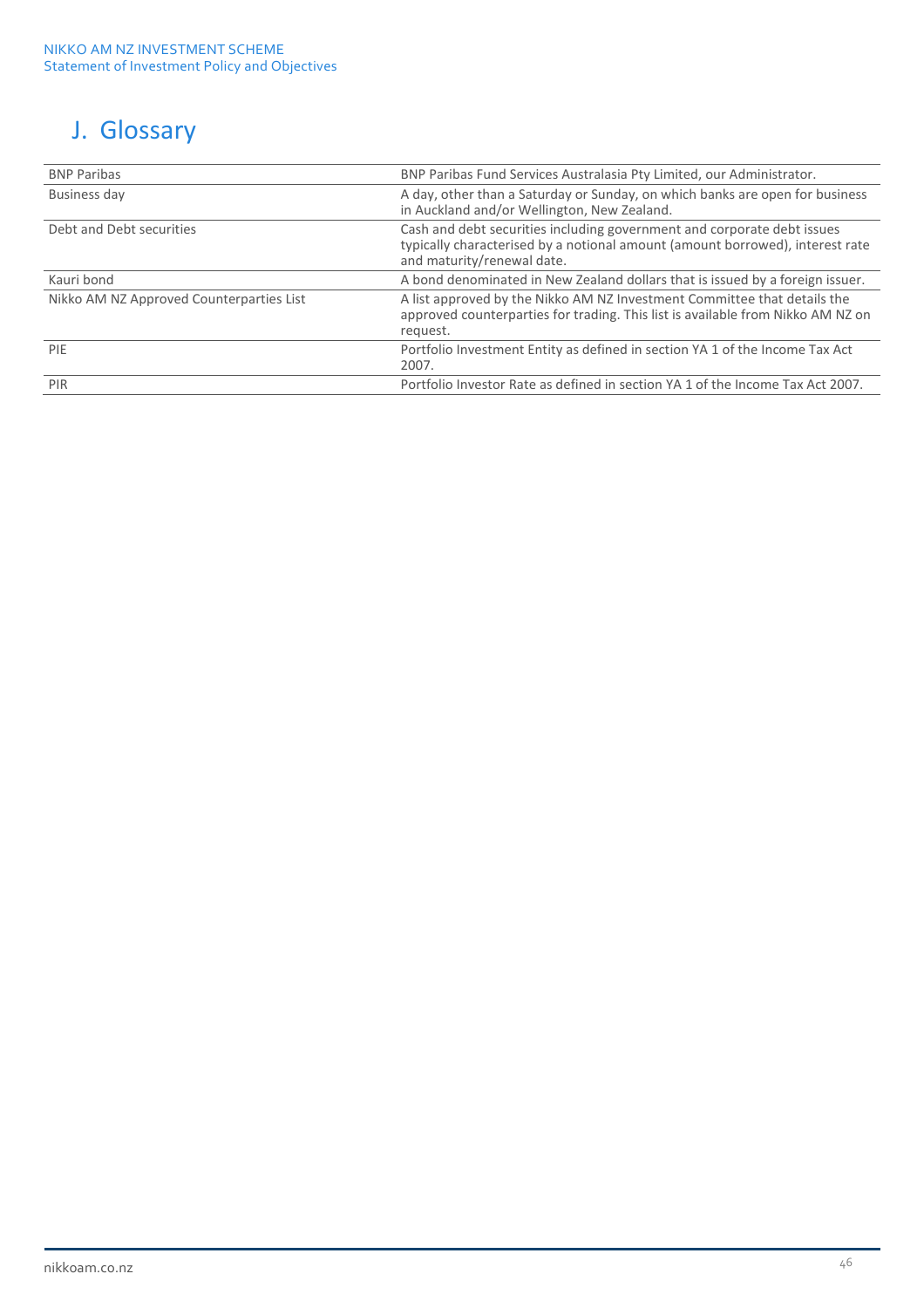# Appendix 1: Responsible Investing – additional information

Responsible investing is an important component of the decision making in all our funds. Nikko AM believes that good portfolio management requires analysts and portfolio managers to understand the influence of these factors on price and business sustainability, and therefore investors.

Nikko AM has in place a set of specific restrictions and exclusions which are described below. This appendix sets out in more detail how the specific restrictions apply and how they are monitored for compliance.

## **Definitions of Restrictions**

### **Primary Restrictions**

These restrictions cover areas that are intended to be consistent across all portfolios over which Nikko AM has control. This control is either due to the portfolios being managed by Nikko AM employees, or are mandates that can be amended unilaterally by Nikko AM.

Exclusions for the following funds whose mandates not controlled by Nikko AM NZ are covered separately:

- Nikko AM Wholesale Multi-strategy Fund page 14
- Nikko AM Wholesale ARK Disruptive Innovation Fund Section C

### **Nikko AM domestic funds**

|                                                            | Tobacco <sup>1</sup>                                                           | <b>Fossil Fuels</b>                                                                                     | <b>Controversial Weapons</b>                                                                                                                                                                                           | <b>Gambling</b>                                                                                | <b>Adult</b><br><b>Entertainment</b>                                                               | <b>Alcohol</b>                                                                             |
|------------------------------------------------------------|--------------------------------------------------------------------------------|---------------------------------------------------------------------------------------------------------|------------------------------------------------------------------------------------------------------------------------------------------------------------------------------------------------------------------------|------------------------------------------------------------------------------------------------|----------------------------------------------------------------------------------------------------|--------------------------------------------------------------------------------------------|
| Nikko AM Wholesale<br>Cash Fund                            | Companies with ><br>10% revenue from<br>tobacco-related<br>business activities | Companies with<br>>10% revenue<br>from the<br>extraction of<br>thermal coal<br>and/or tar sands<br>oil. | Companies directly<br>involved in the<br>development and<br>production<br>(manufacture), sale or<br>distribution of cluster<br>munitions; anti-<br>personnel mines; and<br>biological, chemical or<br>nuclear weapons. | Companies<br>with $>10\%$<br>revenue<br>from<br>gambling<br>related<br>business<br>activities. | Companies with<br>> 10% revenue<br>from adult<br>entertainment-<br>related business<br>activities. | Companies<br>with $>10\%$<br>revenue from<br>alcohol<br>related<br>business<br>activities. |
| Nikko AM Wholesale NZ Companies with ><br><b>Bond Fund</b> | 10% revenue from<br>tobacco-related<br>business activities                     | Companies with<br>>10% revenue<br>from the<br>extraction of<br>thermal coal<br>and/or tar sands<br>oil. | Companies directly<br>involved in the<br>development and<br>production<br>(manufacture), sale or<br>distribution of cluster<br>munitions; anti-<br>personnel mines; and<br>biological, chemical or<br>nuclear weapons. | Companies<br>with $>10\%$<br>revenue<br>from<br>gambling<br>related<br>business<br>activities. | Companies with<br>> 10% revenue<br>from adult<br>entertainment-<br>related business<br>activities. | Companies<br>with $>10\%$<br>revenue from<br>alcohol<br>related<br>business<br>activities. |
| Nikko AM Wholesale<br>Corporate Bond Fund                  | Companies with ><br>10% revenue from<br>tobacco-related<br>business activities | Companies with<br>>10% revenue<br>from the<br>extraction of<br>thermal coal<br>and/or tar sands<br>oil. | Companies directly<br>involved in the<br>development and<br>production<br>(manufacture), sale or<br>distribution of cluster<br>munitions; anti-<br>personnel mines; and<br>biological, chemical or<br>nuclear weapons. | Companies<br>with $>10\%$<br>revenue<br>from<br>gambling<br>related<br>business<br>activities. | Companies with<br>> 10% revenue<br>from adult<br>entertainment-<br>related business<br>activities. | Companies<br>with $>10\%$<br>revenue from<br>alcohol<br>related<br>business<br>activities. |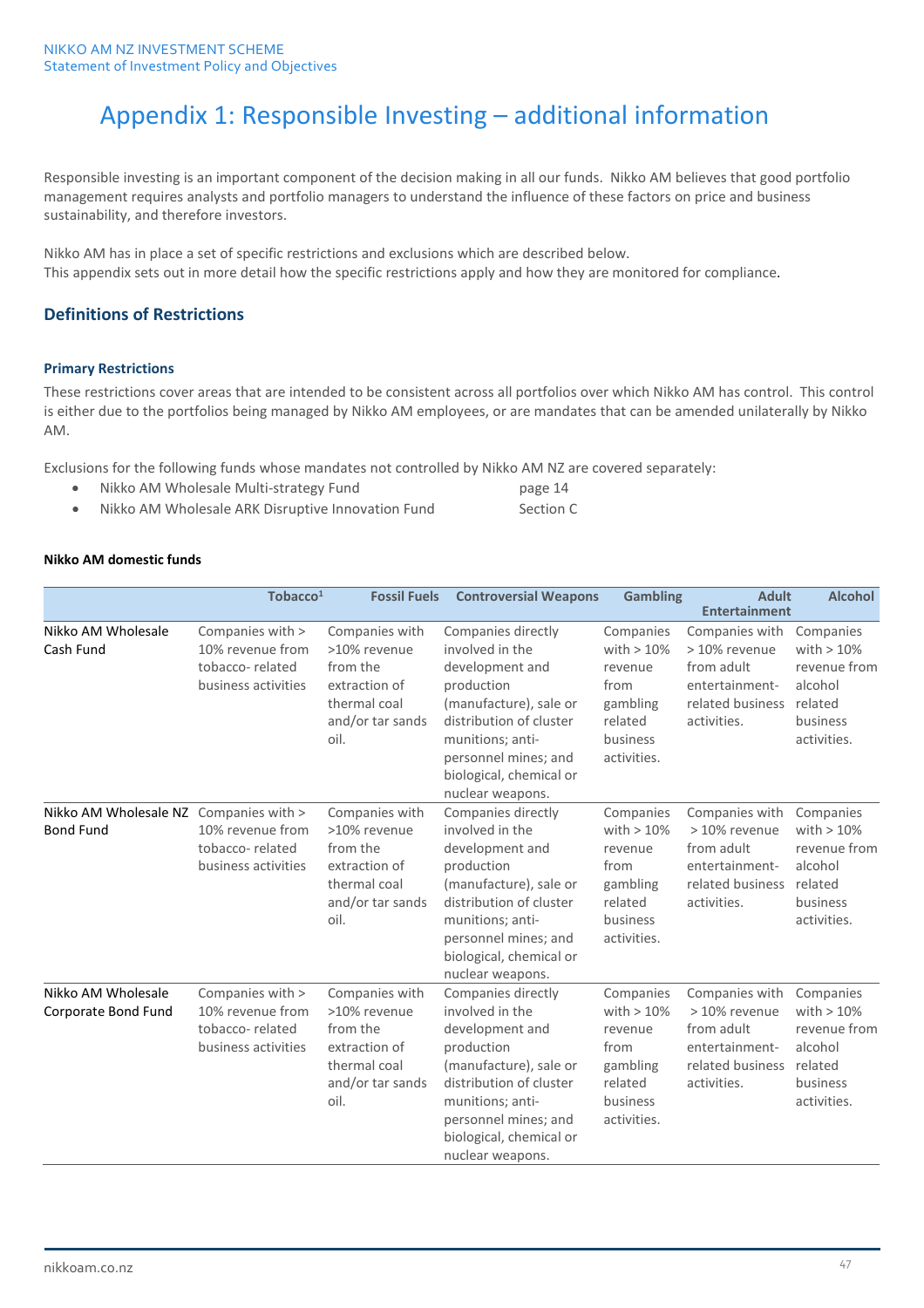|                                                               | Tobacco <sup>1</sup>                                                           | <b>Fossil Fuels</b>                                                                                     | <b>Controversial Weapons</b>                                                                                                                                                                                           | <b>Gambling</b>                                                                                | <b>Adult</b><br><b>Entertainment</b>                                                               | <b>Alcohol</b>                                                                             |
|---------------------------------------------------------------|--------------------------------------------------------------------------------|---------------------------------------------------------------------------------------------------------|------------------------------------------------------------------------------------------------------------------------------------------------------------------------------------------------------------------------|------------------------------------------------------------------------------------------------|----------------------------------------------------------------------------------------------------|--------------------------------------------------------------------------------------------|
| Nikko AM Wholesale<br>Core Equity Fund                        | Companies with ><br>10% revenue from<br>tobacco-related<br>business activities | Companies with<br>>10% revenue<br>from the<br>extraction of<br>thermal coal<br>and/or tar sands<br>oil. | Companies directly<br>involved in the<br>development and<br>production (manufacture),<br>sale or distribution of<br>cluster munitions; anti-<br>personnel mines; and<br>biological, chemical or<br>nuclear weapons.    |                                                                                                |                                                                                                    |                                                                                            |
| Nikko AM Wholesale SRI Companies with ><br><b>Equity Fund</b> | 10% revenue from<br>tobacco-related<br>business activities                     | Companies with<br>>10% revenue<br>from the<br>extraction of<br>thermal coal<br>and/or tar sands<br>oil. | Companies directly<br>involved in the<br>development and<br>production<br>(manufacture), sale or<br>distribution of cluster<br>munitions; anti-<br>personnel mines; and<br>biological, chemical or<br>nuclear weapons. | Companies<br>with $>10\%$<br>revenue<br>from<br>gambling<br>related<br>business<br>activities. | Companies with<br>> 10% revenue<br>from adult<br>entertainment-<br>related business<br>activities. | Companies<br>with $>10\%$<br>revenue from<br>alcohol<br>related<br>business<br>activities. |
| Nikko AM Wholesale<br><b>Concentrated Equity</b><br>Fund      | Companies with ><br>10% revenue from<br>tobacco-related<br>business activities | Companies with<br>>10% revenue<br>from the<br>extraction of<br>thermal coal<br>and/or tar sands<br>oil. | Companies directly<br>involved in the<br>development and<br>production<br>(manufacture), sale or<br>distribution of cluster<br>munitions; anti-<br>personnel mines; and<br>biological, chemical or<br>nuclear weapons. |                                                                                                |                                                                                                    |                                                                                            |

<sup>1</sup> For domestic sectors, the universe of stocks and securities available for investment does not currently include any companies that fall within the tobacco subindustry definition. Accordingly, Nikko AM has determined that tobacco exposure will instead be measured by the level of income that can be directly attributed to tobacco products, and that any company with income from tobacco products exceeding 10% of gross revenues will be excluded.

### **Nikko AM global funds**

|                                                                             | Tobacco <sup>2</sup>                                                                                             | <b>Fossil Fuels</b>                                                                                     | <b>Controversial Weapons</b>                                                                                                                                                                                     | <b>Gambling</b>                                                                              | <b>Adult</b><br><b>Entertainment</b>                                                              | <b>Alcohol</b>                                                                             |
|-----------------------------------------------------------------------------|------------------------------------------------------------------------------------------------------------------|---------------------------------------------------------------------------------------------------------|------------------------------------------------------------------------------------------------------------------------------------------------------------------------------------------------------------------|----------------------------------------------------------------------------------------------|---------------------------------------------------------------------------------------------------|--------------------------------------------------------------------------------------------|
| Nikko AM Wholesale<br>Global Equity<br>Unhedged and Hedged tobacco<br>Funds | Investment<br>prohibited in<br>manufactures,<br>defined as those<br>included in GICS<br>code 30203010            | No restriction                                                                                          | Investment prohibited in any<br>security that conducts<br>activities listed on the<br>Schedule to the Cluster<br>Munitions Prohibition Act<br>2009.                                                              |                                                                                              |                                                                                                   |                                                                                            |
| Nikko AM Wholesale<br>Global Shares and<br>Global Shares Hedged<br>Funds    | Investment<br>prohibited in<br>tobacco<br>manufactures,<br>defined as those<br>included in GICS<br>code 30203010 | Companies with<br>>10% revenue<br>from the<br>extraction of<br>thermal coal<br>and/or tar sands<br>oil. | Companies directly involved<br>in the development and<br>production (manufacture),<br>sale or distribution of<br>cluster munitions; anti-<br>personnel mines; and<br>biological, chemical or<br>nuclear weapons. | Companies<br>with $>10\%$<br>revenue from<br>gambling-<br>related<br>business<br>activities. | Companies with<br>> 10% revenue<br>from adult<br>entertainment<br>related business<br>activities. | Companies<br>with $>10\%$<br>revenue from<br>alcohol<br>related<br>business<br>activities. |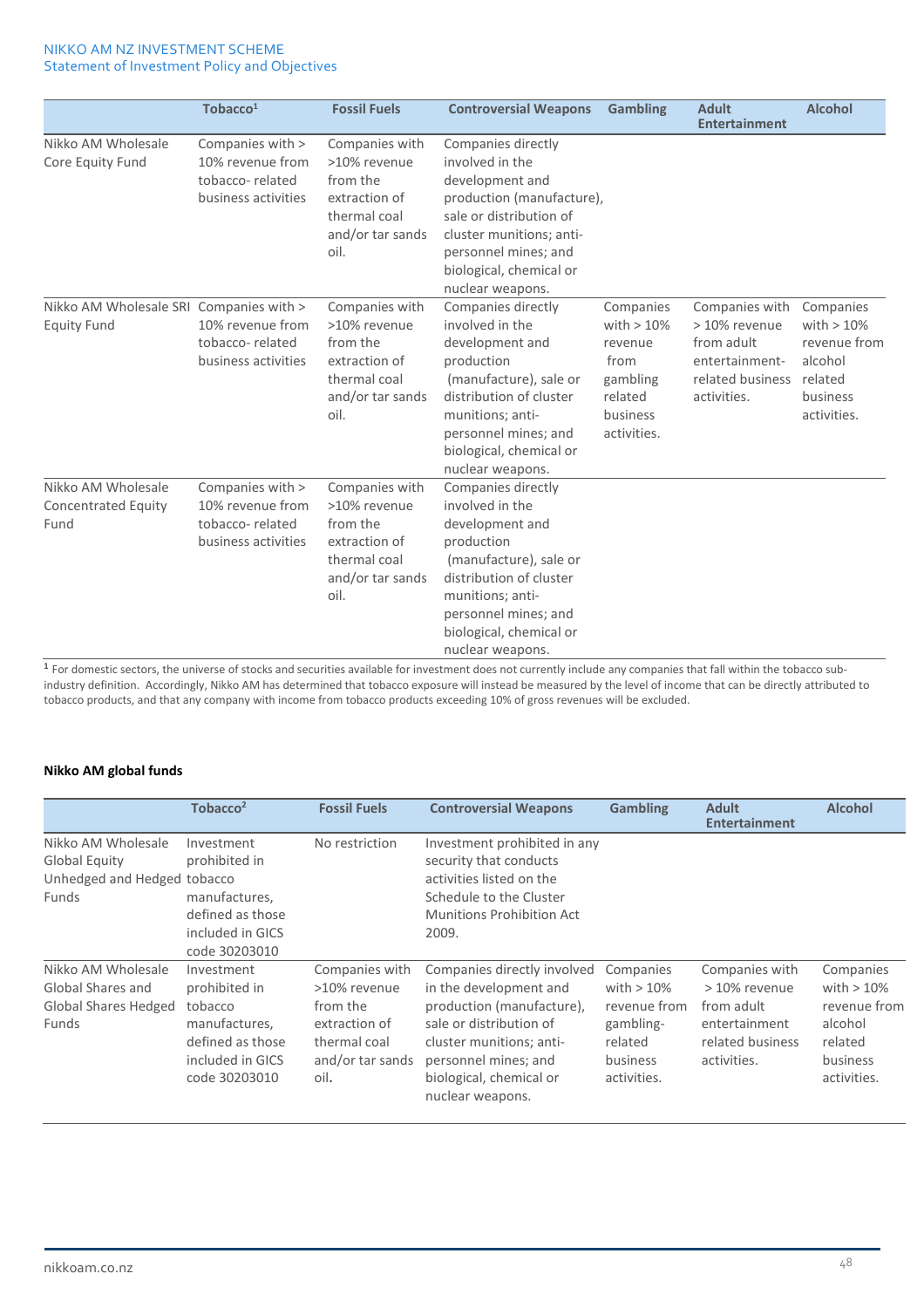|                                         | Tobacco <sup>2</sup>                                                                                   | <b>Fossil Fuels</b>                                                                           | <b>Controversial Weapons</b>                                                                                                                                                                                       | <b>Gambling</b> | <b>Adult</b><br><b>Entertainment</b> | <b>Alcohol</b> |
|-----------------------------------------|--------------------------------------------------------------------------------------------------------|-----------------------------------------------------------------------------------------------|--------------------------------------------------------------------------------------------------------------------------------------------------------------------------------------------------------------------|-----------------|--------------------------------------|----------------|
| Nikko AM Wholesale<br>Global Bonds Fund | The Manager is not Companies<br>permitted to<br>purchase<br>investments in<br>tobacco<br>manufacturers | with $>10\%$<br>revenue from<br>the extraction<br>of thermal coal<br>and/or tar<br>sands oil. | The Manager is not<br>permitted to purchase<br>investments for the<br>Portfolio of any entity<br>listed by their appointed<br>third-party research<br>provider as being<br>involved in 'controversial<br>weapons'. |                 |                                      |                |

 $2$  For global sectors, this exclusion is determined based on, whether a company is classified in the sub-industry "Tobacco". These industry classifications are determined by major global index providers and are internationally recognized, every company is assigned to a sub-industry by its principal business activity.

## **How restrictions are applied**

For the domestic sectors which are managed internally by Nikko AM NZ, restrictions are monitored directly by the portfolio managers and analysts. Publicly available data may be limited and, in some instances, companies are not required to disclose information. For domestic sectors, portfolio managers engage directly on a periodic bases to get additional information. Restriction monitoring is then updated on an ongoing basis as new information becomes available.

The Nikko AM Global Equities and Global Shares Funds are managed by related party managers, and the Global Bond Fund by an external manager. Restrictions, which may result in specific exclusions, are monitored using 3<sup>rd</sup> party vendors appointed by the managers of these funds. These vendors may change from time to time. Due to the timing and availability of data, it may not always be possible to identify in a timely fashion which company/companies should be included in this exclusion list, and that based on different sources of data, different vendors could provide different exclusion lists at any point in time. It is not considered a breach of mandate or this SIPO if the vendor engaged in monitoring this restriction reaches a different conclusion on any particular company to another vendor, and it is acknowledged that differences in research opinion will occur from time to time.

#### **The restrictions and monitoring of activity does not apply to:**

- Securities issued by governments who may be involved in and/or have revenue sources from the industries described below. However, Nikko AM NZ has internal controls reasonably designed to ensure compliance with applicable economic sanctions and trade embargo regulations. Nikko AM NZ periodically confirms with its Delegated Managers their compliance arrangements to manage applicable sanctions obligations
- Second order factors refer to activities undertaken by companies which are not considered part of their primary business activity for example, if we held shares in a company that owns buildings and their tenants sell alcohol and tobacco products; or if we held shares in a freight company whose clients require them to transport restricted items, these would not be included in the assessment of restrictions of our funds

## **Restriction Monitoring**

Revenue thresholds will be reviewed periodically for relevant mandate compliance based on available information. The review will occur no less than annually. Where information cannot be obtained, the manager will determine the suitability of the investment in the context of the mandate guidelines. In addition, if we become aware of a company's position changing between assessments and the manager has exposure to that company, required sales will be made in a reasonable period of time (typically within 1 month). Such exposure shall also not be considered a breach of this SIPO.

Nikko AM will not be deemed in breach of any obligation in regard to these restrictions and shall incur no liability for losses resulting from the acts or omissions of any third-party monitoring vendor. Omissions include but are not limited to new issues or new issuers to which vendors would not yet have data mapped at a security level. The Manager will make reasonable efforts to map vendor data to new issues, but there may be instances in which vendors ultimately map their data in a manner that would result in a breach. Such an event will not be deemed a violation and the Manager will bring the portfolio into compliance similar to other instances that would be considered a passive breach. While gathering their data, vendors may assume certain value judgements (e.g., regarding the adequacy of a company's program for addressing a specific issue). The Manager does not verify those judgements, nor quantify their impact upon our analysis. These specific third-party monitoring vendors, categories, and/or thresholds may be amended or altered over time.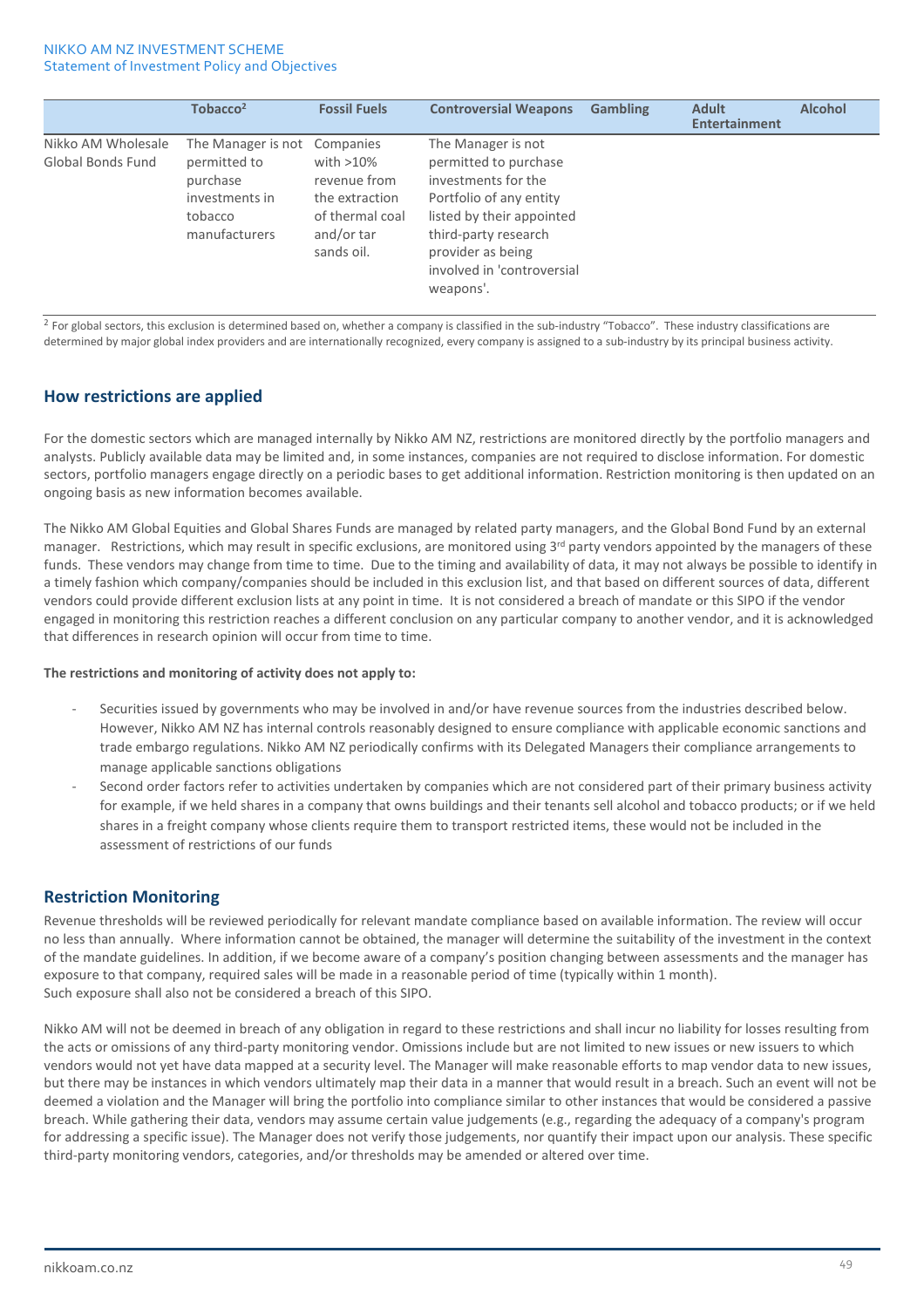| <b>Version Control</b> | <b>Reasons for Change</b>                                                                                                                                                                                                                                                                                                                                                                                                                                                                                                                                                                       | Author/Editor                                            | <b>Date</b>       |
|------------------------|-------------------------------------------------------------------------------------------------------------------------------------------------------------------------------------------------------------------------------------------------------------------------------------------------------------------------------------------------------------------------------------------------------------------------------------------------------------------------------------------------------------------------------------------------------------------------------------------------|----------------------------------------------------------|-------------------|
| Inaugural SIPO         | Formal adoption for "opt in"                                                                                                                                                                                                                                                                                                                                                                                                                                                                                                                                                                    | Nikko AM NZ Compliance, Risk<br>and Disclosure Committee | 16 June 2016      |
| SIPO <sub>v2</sub>     | Removal of fund in wind up                                                                                                                                                                                                                                                                                                                                                                                                                                                                                                                                                                      | Nikko AM NZ Compliance, Risk<br>and Disclosure Committee | 1 March 2017      |
| SIPO <sub>v3</sub>     | Addition of Nikko AM Global Shares<br>Fund                                                                                                                                                                                                                                                                                                                                                                                                                                                                                                                                                      | Nikko AM NZ Compliance, Risk<br>and Disclosure Committee | 3 August 2017     |
| SIPO v4                | Changes for Nikko AM Wholesale NZ<br>Corporate Bond launch                                                                                                                                                                                                                                                                                                                                                                                                                                                                                                                                      | Nikko AM NZ Compliance, Risk<br>and Disclosure Committee | 29 September 2017 |
| SIPO <sub>v5</sub>     | Change of Income Fund benchmark                                                                                                                                                                                                                                                                                                                                                                                                                                                                                                                                                                 | Nikko AM NZ Compliance, Risk<br>and Disclosure Committee | 23 November 2017  |
| SIPO v6                | Full review, and launch of Nikko AM<br>Option Fund, Nikko AM Conservative<br>Fund, Nikko AM Balanced Fund, Nikko<br><b>AM Growth Fund</b>                                                                                                                                                                                                                                                                                                                                                                                                                                                       | Nikko AM NZ Compliance, Risk<br>and Disclosure Committee | 3 April 2018      |
| SIPO v7                | Change of SAAs                                                                                                                                                                                                                                                                                                                                                                                                                                                                                                                                                                                  | Nikko AM NZ Compliance, Risk<br>and Disclosure Committee | 31 May 2018       |
| SIPO v8                | - Remove reference to Nikko AM Retail<br>Multi-Strategy Fund<br>- Remove reference to Global Equity<br>Hedged and Unhedged funds in<br>Growth Fund, Balanced Fund and<br>Conservative Fund.<br>Change of composite benchmark for<br>Nikko AM Conservative Fund, Nikko<br>AM Balanced Fund, Nikko AM Growth<br>Fund.<br>- Change of benchmark and Objective<br>for NZ Bond Fund<br>- Change of benchmark and Objective<br>for NZ Corporate Bond Fund<br>- Additional specific restrictions for<br><b>Global Shares Fund</b><br>- Additional specific restrictions for<br><b>Global Bond Fund</b> | Nikko AM NZ Compliance, Risk<br>and Disclosure Committee | 24 January 2019   |
| SIPO v9                | - Addition of Nikko AM Global Shares<br><b>Hedged Fund</b><br>- SAA change - for Nikko AM Wholesale<br>Conservative Fund, Nikko AM<br>Wholesale Balanced Fund, Nikko AM<br>Wholesale Growth Fund.<br>- Change of composite benchmark for<br>Conservative Fund, Balanced Fund and<br>Growth Fund.                                                                                                                                                                                                                                                                                                | Nikko AM NZ Compliance, Risk<br>and Disclosure Committee | 10 May 2019       |
| SIPO v10               | - Addition of the Nikko AM Disruptive<br><b>Innovation Fund</b>                                                                                                                                                                                                                                                                                                                                                                                                                                                                                                                                 | Nikko AM NZ Compliance, Risk<br>and Disclosure Committee | 3 September 2019  |
| SIPO v11               | - Change of investment objective for the<br>Income Fund<br>- Fossil fuel threshold restriction<br>updated for Global Shares and Global<br>Shares Hedged                                                                                                                                                                                                                                                                                                                                                                                                                                         | Nikko AM NZ Compliance, Risk<br>and Disclosure Committee | 17 December 2019  |
| SIPO v 12              | - SAA change - for Nikko AM Wholesale<br>Balanced Fund, Nikko AM Wholesale<br>Growth Fund.<br>- Change of composite benchmark for<br>Balanced Fund and Growth Fund.<br>- Update benchmark ARK Disruptive<br>Innovation Fund.                                                                                                                                                                                                                                                                                                                                                                    | Nikko AM NZ Compliance, Risk<br>and Disclosure Committee | 8 April 2020      |